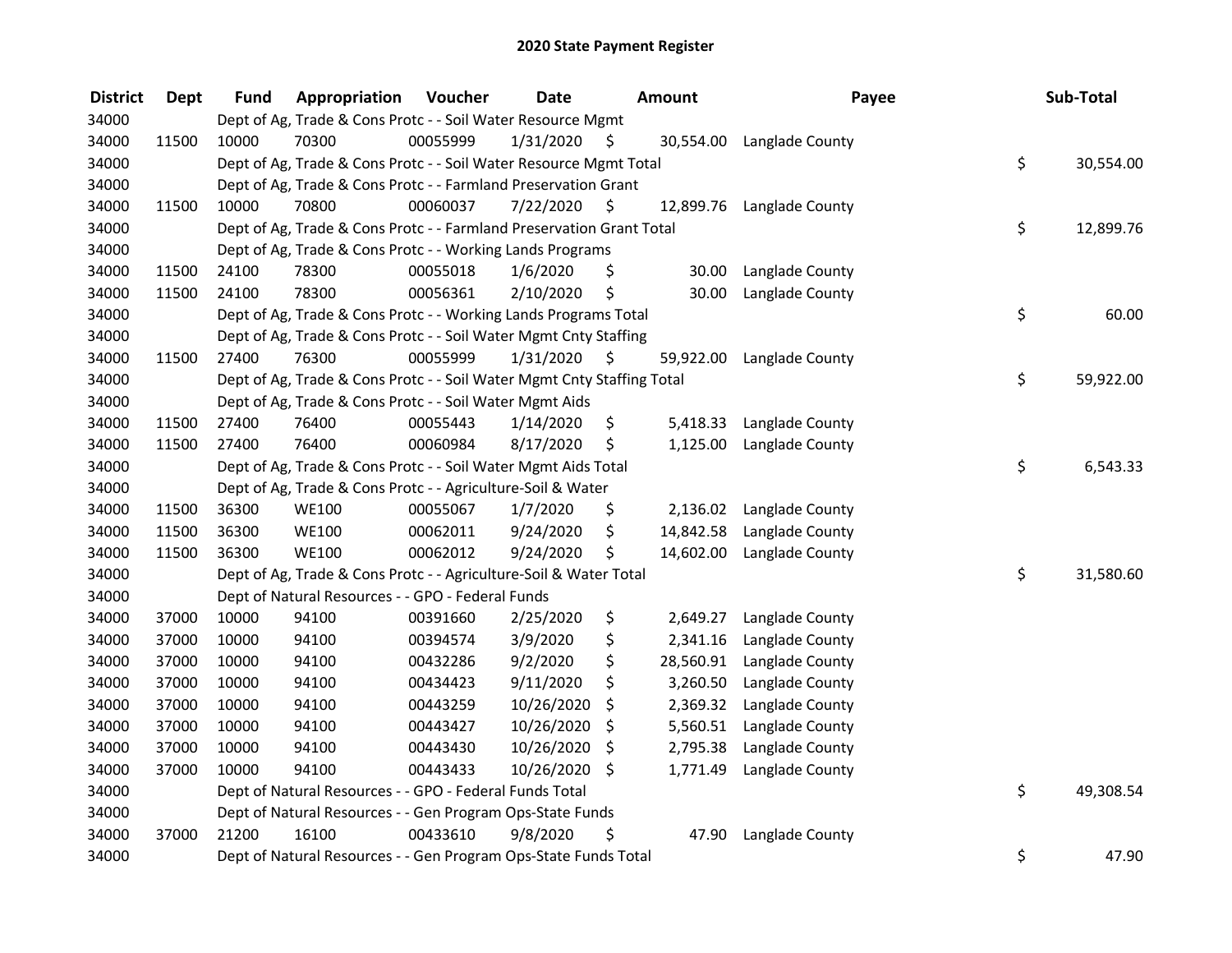| <b>District</b> | <b>Dept</b> | <b>Fund</b> | Appropriation                                                      | Voucher  | <b>Date</b>   | <b>Amount</b>   | Payee           | Sub-Total        |
|-----------------|-------------|-------------|--------------------------------------------------------------------|----------|---------------|-----------------|-----------------|------------------|
| 34000           |             |             | Dept of Natural Resources - - Forestry - Management Of Natio       |          |               |                 |                 |                  |
| 34000           | 37000       | 21200       | 20700                                                              | 00386965 | 2/14/2020     | \$<br>6,261.35  | Langlade County |                  |
| 34000           | 37000       | 21200       | 20700                                                              | 00433846 | 9/3/2020      | \$<br>8,866.07  | Langlade County |                  |
| 34000           |             |             | Dept of Natural Resources - - Forestry - Management Of Natio Total |          |               |                 |                 | \$<br>15,127.42  |
| 34000           |             |             | Dept of Natural Resources - - General Program Operations --        |          |               |                 |                 |                  |
| 34000           | 37000       | 21200       | 25400                                                              | 00383747 | 1/31/2020     | \$<br>37.50     | Langlade County |                  |
| 34000           | 37000       | 21200       | 25400                                                              | 00388073 | 2/21/2020     | \$<br>95.80     | Langlade County |                  |
| 34000           | 37000       | 21200       | 25400                                                              | 00395046 | 3/20/2020     | \$<br>47.90     | Langlade County |                  |
| 34000           | 37000       | 21200       | 25400                                                              | 00405482 | 5/7/2020      | \$<br>324.17    | Langlade County |                  |
| 34000           | 37000       | 21200       | 25400                                                              | 00406034 | 4/28/2020     | \$<br>50.00     | Langlade County |                  |
| 34000           | 37000       | 21200       | 25400                                                              | 00409896 | 6/8/2020      | \$<br>121.91    | Langlade County |                  |
| 34000           | 37000       | 21200       | 25400                                                              | 00435453 | 9/15/2020     | \$<br>30.00     | Langlade County |                  |
| 34000           | 37000       | 21200       | 25400                                                              | 00448197 | 11/23/2020    | \$<br>350.00    | Langlade County |                  |
| 34000           |             |             | Dept of Natural Resources - - General Program Operations -- Total  |          |               |                 |                 | \$<br>1,057.28   |
| 34000           |             |             | Dept of Natural Resources - - GPO--State Funds                     |          |               |                 |                 |                  |
| 34000           | 37000       | 21200       | 36100                                                              | 00430262 | 8/27/2020     | \$<br>300.00    | Langlade County |                  |
| 34000           | 37000       | 21200       | 36100                                                              | 00435530 | 10/9/2020     | \$<br>23.95     | Langlade County |                  |
| 34000           |             |             | Dept of Natural Resources - - GPO--State Funds Total               |          |               |                 |                 | \$<br>323.95     |
| 34000           |             |             | Dept of Natural Resources - - Recreation Aids- Utility Terra       |          |               |                 |                 |                  |
| 34000           | 37000       | 21200       | 54700                                                              | 00432285 | 9/2/2020      | \$<br>7,737.68  | Langlade County |                  |
| 34000           |             |             | Dept of Natural Resources - - Recreation Aids- Utility Terra Total |          |               |                 |                 | \$<br>7,737.68   |
| 34000           |             |             | Dept of Natural Resources - - Ra- Utv Prj Aids, Gas Tax Pymt       |          |               |                 |                 |                  |
| 34000           | 37000       | 21200       | 54800                                                              | 00448293 | 11/23/2020 \$ | 8,136.75        | Langlade County |                  |
| 34000           | 37000       | 21200       | 54800                                                              | 00452760 | 12/17/2020 \$ | 116,437.50      | Langlade County |                  |
| 34000           |             |             | Dept of Natural Resources - - Ra- Utv Prj Aids, Gas Tax Pymt Total |          |               |                 |                 | \$<br>124,574.25 |
| 34000           |             |             | Dept of Natural Resources - - Venison Processing                   |          |               |                 |                 |                  |
| 34000           | 37000       | 21200       | 54900                                                              | 00409222 | 5/12/2020     | \$<br>520.00    | Langlade County |                  |
| 34000           |             |             | Dept of Natural Resources - - Venison Processing Total             |          |               |                 |                 | \$<br>520.00     |
| 34000           |             |             | Dept of Natural Resources - - Enf A - Snow Enforcement             |          |               |                 |                 |                  |
| 34000           | 37000       | 21200       | 55200                                                              | 00436439 | 9/24/2020     | \$<br>9,700.21  | Langlade County |                  |
| 34000           |             |             | Dept of Natural Resources - - Enf A - Snow Enforcement Total       |          |               |                 |                 | \$<br>9,700.21   |
| 34000           |             |             | Dept of Natural Resources - - Wildlife Damage Claims & Abat        |          |               |                 |                 |                  |
| 34000           | 37000       | 21200       | 55300                                                              | 00409222 | 5/12/2020     | \$<br>23,300.28 | Langlade County |                  |
| 34000           |             |             | Dept of Natural Resources - - Wildlife Damage Claims & Abat Total  |          |               |                 |                 | \$<br>23,300.28  |
| 34000           |             |             | Dept of Natural Resources - - Resaids - County Cons Aids           |          |               |                 |                 |                  |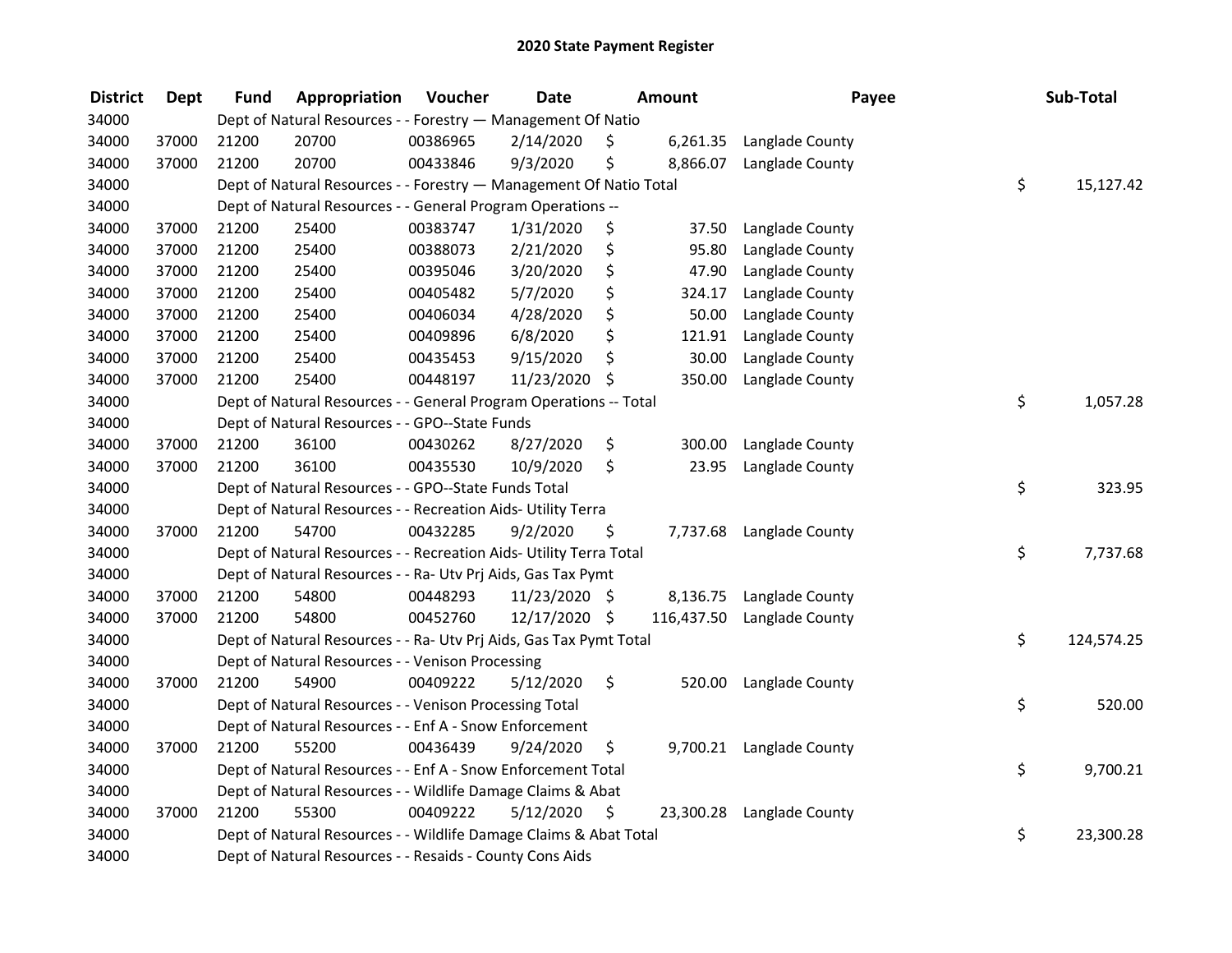| <b>District</b> | <b>Dept</b> | <b>Fund</b> | Appropriation                                                      | Voucher  | <b>Date</b>   |     | Amount     | Payee                     | Sub-Total        |
|-----------------|-------------|-------------|--------------------------------------------------------------------|----------|---------------|-----|------------|---------------------------|------------------|
| 34000           | 37000       | 21200       | 56300                                                              | 00436038 | 9/18/2020     | \$  | 3,568.00   | Langlade County           |                  |
| 34000           |             |             | Dept of Natural Resources - - Resaids - County Cons Aids Total     |          |               |     |            |                           | \$<br>3,568.00   |
| 34000           |             |             | Dept of Natural Resources - - Ra- Fish, WI & Forestry              |          |               |     |            |                           |                  |
| 34000           | 37000       | 21200       | 56400                                                              | 00400725 | 4/9/2020      | \$  | 6,099.34   | Langlade County           |                  |
| 34000           |             |             | Dept of Natural Resources - - Ra- Fish, WI & Forestry Total        |          |               |     |            |                           | \$<br>6,099.34   |
| 34000           |             |             | Dept of Natural Resources - - Resaids - Forest Croplnd & Mfl       |          |               |     |            |                           |                  |
| 34000           | 37000       | 21200       | 56600                                                              | 00436096 | 9/18/2020     | -\$ |            | 50,525.73 Langlade County |                  |
| 34000           |             |             | Dept of Natural Resources - - Resaids - Forest Croplnd & Mfl Total |          |               |     |            |                           | \$<br>50,525.73  |
| 34000           |             |             | Dept of Natural Resources - - Ra- Suppl Snow Trail Aids            |          |               |     |            |                           |                  |
| 34000           | 37000       | 21200       | 56900                                                              | 00385602 | 1/28/2020     | \$  | 68,395.78  | Langlade County           |                  |
| 34000           | 37000       | 21200       | 56900                                                              | 00408105 | 5/11/2020     | \$  | 68,698.95  | Langlade County           |                  |
| 34000           |             |             | Dept of Natural Resources - - Ra- Suppl Snow Trail Aids Total      |          |               |     |            |                           | \$<br>137,094.73 |
| 34000           |             |             | Dept of Natural Resources - - Resaids - Cnty Forst & Admin         |          |               |     |            |                           |                  |
| 34000           | 37000       | 21200       | 57200                                                              | 00395736 | 3/16/2020     | \$  | 52,247.34  | Langlade County           |                  |
| 34000           | 37000       | 21200       | 57200                                                              | 00448360 | 11/23/2020 \$ |     | 24,600.00  | Langlade County           |                  |
| 34000           |             |             | Dept of Natural Resources - - Resaids - Cnty Forst & Admin Total   |          |               |     |            |                           | \$<br>76,847.34  |
| 34000           |             |             | Dept of Natural Resources - - Ra- Cnty Snow Trail & Area Aid       |          |               |     |            |                           |                  |
| 34000           | 37000       | 21200       | 57400                                                              | 00429409 | 8/18/2020     | \$  | 79,905.00  | Langlade County           |                  |
| 34000           | 37000       | 21200       | 57400                                                              | 00448294 | 11/23/2020    | \$  | 8,136.75   | Langlade County           |                  |
| 34000           | 37000       | 21200       | 57400                                                              | 00452761 | 12/17/2020 \$ |     | 116,437.50 | Langlade County           |                  |
| 34000           |             |             | Dept of Natural Resources - - Ra- Cnty Snow Trail & Area Aid Total |          |               |     |            |                           | \$<br>204,479.25 |
| 34000           |             |             | Dept of Natural Resources - - Ra- Snowmobile Trail Areas           |          |               |     |            |                           |                  |
| 34000           | 37000       | 21200       | 57500                                                              | 00428791 | 8/14/2020     | \$  | 79,905.00  | Langlade County           |                  |
| 34000           | 37000       | 21200       | 57500                                                              | 00438103 | 9/30/2020     | \$  | 98,494.65  | Langlade County           |                  |
| 34000           |             |             | Dept of Natural Resources - - Ra- Snowmobile Trail Areas Total     |          |               |     |            |                           | \$<br>178,399.65 |
| 34000           |             |             | Dept of Natural Resources - - Ra- Atv Prj Aids, Gas Tax Pymt       |          |               |     |            |                           |                  |
| 34000           | 37000       | 21200       | 57600                                                              | 00429021 | 8/14/2020     | \$  | 42,500.00  | Langlade County           |                  |
| 34000           | 37000       | 21200       | 57600                                                              | 00429411 | 8/18/2020     | \$  | 24,955.00  | Langlade County           |                  |
| 34000           | 37000       | 21200       | 57600                                                              | 00429412 | 8/18/2020     | \$  | 690.00     | Langlade County           |                  |
| 34000           | 37000       | 21200       | 57600                                                              | 00430854 | 8/25/2020     | \$  | 24,955.00  | Langlade County           |                  |
| 34000           | 37000       | 21200       | 57600                                                              | 00434420 | 9/11/2020     | \$  | 660.00     | Langlade County           |                  |
| 34000           | 37000       | 21200       | 57600                                                              | 00438027 | 10/1/2020     | \$  | 37,153.46  | Langlade County           |                  |
| 34000           |             |             | Dept of Natural Resources - - Ra- Atv Prj Aids, Gas Tax Pymt Total |          |               |     |            |                           | \$<br>130,913.46 |
| 34000           |             |             | Dept of Natural Resources - - Rec & Resource Aids, Fed             |          |               |     |            |                           |                  |
| 34000           | 37000       | 21200       | 58300                                                              | 00452608 | 12/17/2020    | \$  | 9,285.55   | Langlade County           |                  |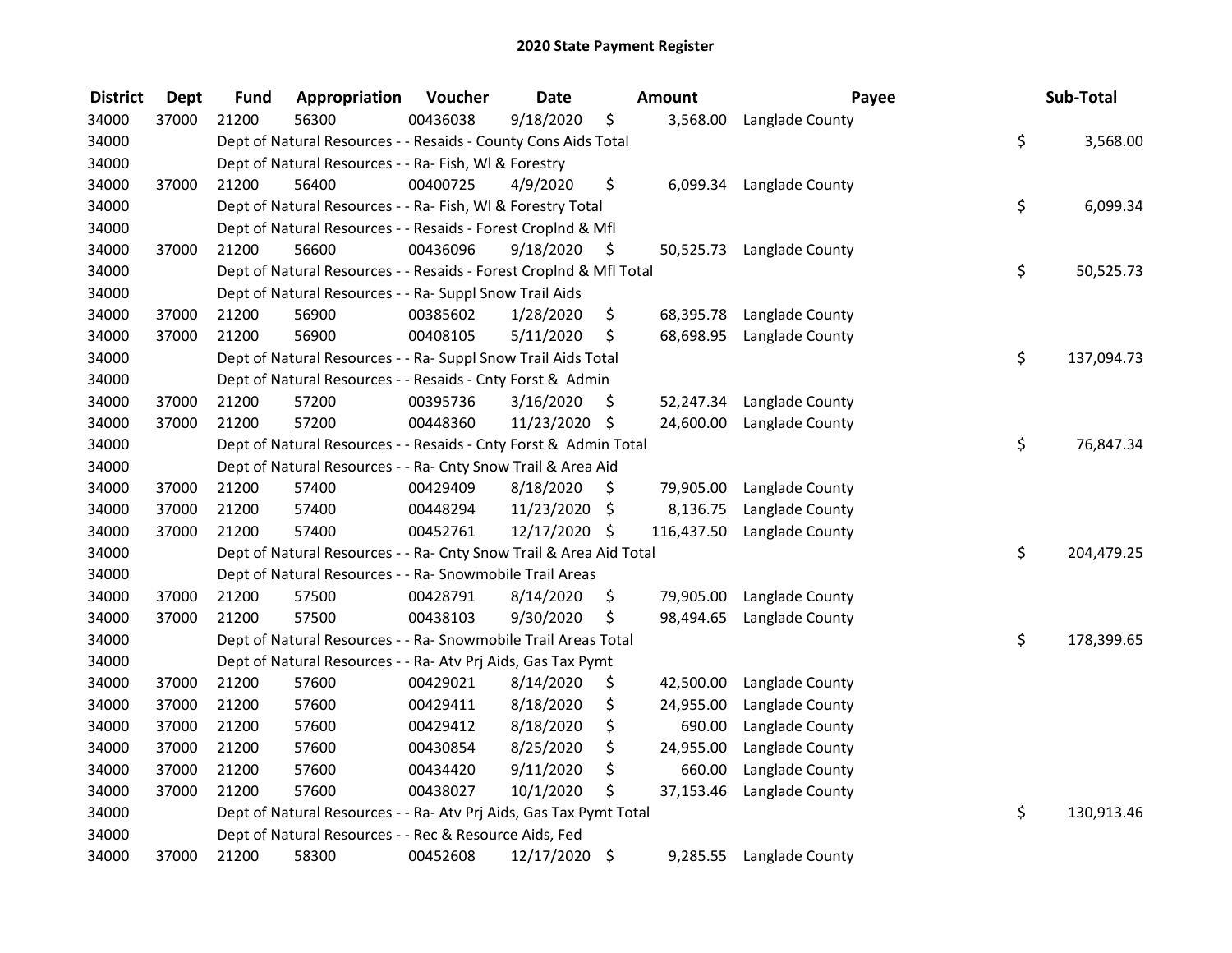| <b>District</b> | <b>Dept</b> | Fund  | Appropriation                                                      | Voucher  | <b>Date</b>   |                    | <b>Amount</b> | Payee           |     | Sub-Total  |
|-----------------|-------------|-------|--------------------------------------------------------------------|----------|---------------|--------------------|---------------|-----------------|-----|------------|
| 34000           |             |       | Dept of Natural Resources - - Rec & Resource Aids, Fed Total       |          |               |                    |               |                 | \$  | 9,285.55   |
| 34000           |             |       | Dept of Natural Resources - - Resaids - Pymt In Lieu Tax Fed       |          |               |                    |               |                 |     |            |
| 34000           | 37000       | 21200 | 58400                                                              | 00410773 | 5/22/2020     | S                  | 1,899.00      | Langlade County |     |            |
| 34000           |             |       | Dept of Natural Resources - - Resaids - Pymt In Lieu Tax Fed Total |          |               |                    |               |                 | \$  | 1,899.00   |
| 34000           |             |       | Dept of Natural Resources - - Ea - Lake Protection                 |          |               |                    |               |                 |     |            |
| 34000           | 37000       | 21200 | 66300                                                              | 00392440 | 2/28/2020     | \$                 | 25,712.07     | Langlade County |     |            |
| 34000           | 37000       | 21200 | 66300                                                              | 00446417 | 11/12/2020    | $\ddot{\varsigma}$ | 20,179.59     | Langlade County |     |            |
| 34000           |             |       | Dept of Natural Resources - - Ea - Lake Protection Total           |          |               |                    |               |                 | \$  | 45,891.66  |
| 34000           |             |       | Dept of Natural Resources - - GPO-Environmental Fund               |          |               |                    |               |                 |     |            |
| 34000           | 37000       | 27400 | 46100                                                              | 00426343 | 7/24/2020     | \$                 | 30.00         | Langlade County |     |            |
| 34000           |             |       | Dept of Natural Resources - - GPO-Environmental Fund Total         |          |               |                    |               |                 | \$  | 30.00      |
| 34000           |             |       | Dept of Natural Resources - - Land Acquisition                     |          |               |                    |               |                 |     |            |
| 34000           | 37000       | 36300 | TA100                                                              | 00406858 | 4/29/2020     | \$                 | 29.00         | Langlade County |     |            |
| 34000           |             |       | Dept of Natural Resources - - Land Acquisition Total               |          |               |                    |               |                 | \$  | 29.00      |
| 34000           |             |       | WI Dept of Transportation - - Eldly&Disa Co/Aid Sf                 |          |               |                    |               |                 |     |            |
| 34000           | 39500       | 21100 | 16800                                                              | 00489511 | 2/7/2020      | \$                 | 79,889.00     | Langlade County |     |            |
| 34000           | 39500       | 21100 | 16800                                                              | 00513098 | 4/10/2020     | \$                 | 351.00        | Langlade County |     |            |
| 34000           |             |       | WI Dept of Transportation - - Eldly&Disa Co/Aid Sf Total           |          |               |                    |               |                 | \$  | 80,240.00  |
| 34000           |             |       | WI Dept of Transportation - - County Forest Aids                   |          |               |                    |               |                 |     |            |
| 34000           | 39500       | 21100 | 17000                                                              | 00500023 | 3/10/2020     | \$                 | 2,692.17      | Langlade County |     |            |
| 34000           |             |       | WI Dept of Transportation - - County Forest Aids Total             |          |               |                    |               |                 | \$  | 2,692.17   |
| 34000           |             |       | WI Dept of Transportation - - Trans Aids To Co.-Sf                 |          |               |                    |               |                 |     |            |
| 34000           | 39500       | 21100 | 19000                                                              | 00475457 | 1/6/2020      | \$                 | 178,838.84    | Langlade County |     |            |
| 34000           | 39500       | 21100 | 19000                                                              | 00542304 | 7/6/2020      | \$                 | 357,677.68    | Langlade County |     |            |
| 34000           | 39500       | 21100 | 19000                                                              | 00585130 | 10/5/2020     | \$                 | 178,838.87    | Langlade County |     |            |
| 34000           |             |       | WI Dept of Transportation - - Trans Aids To Co.-Sf Total           |          |               |                    |               |                 | \$  | 715,355.39 |
| 34000           |             |       | WI Dept of Transportation - - Loc Rd Imp Prg St Fd                 |          |               |                    |               |                 |     |            |
| 34000           | 39500       | 21100 | 27800                                                              | 00556499 | 7/31/2020     | \$                 | 3,377.03      | Langlade County |     |            |
| 34000           |             |       | WI Dept of Transportation - - Loc Rd Imp Prg St Fd Total           |          |               |                    |               |                 | \$  | 3,377.03   |
| 34000           |             |       | WI Dept of Transportation - - Aero Assistance Ffd                  |          |               |                    |               |                 |     |            |
| 34000           | 39500       | 21100 | 28400                                                              | 00627325 | 12/15/2020 \$ |                    | 20,000.00     | Langlade County |     |            |
| 34000           |             |       | WI Dept of Transportation - - Aero Assistance Ffd Total            |          |               |                    |               |                 | \$. | 20,000.00  |
| 34000           |             |       | WI Dept of Transportation - - St Hwy Rehab, Sf                     |          |               |                    |               |                 |     |            |
| 34000           | 39500       | 21100 | 36300                                                              | 00536126 | 6/12/2020     | \$                 | 20.00         | Langlade County |     |            |
| 34000           | 39500       | 21100 | 36300                                                              | 00615890 | 11/16/2020    | \$                 | 7.00          | Langlade County |     |            |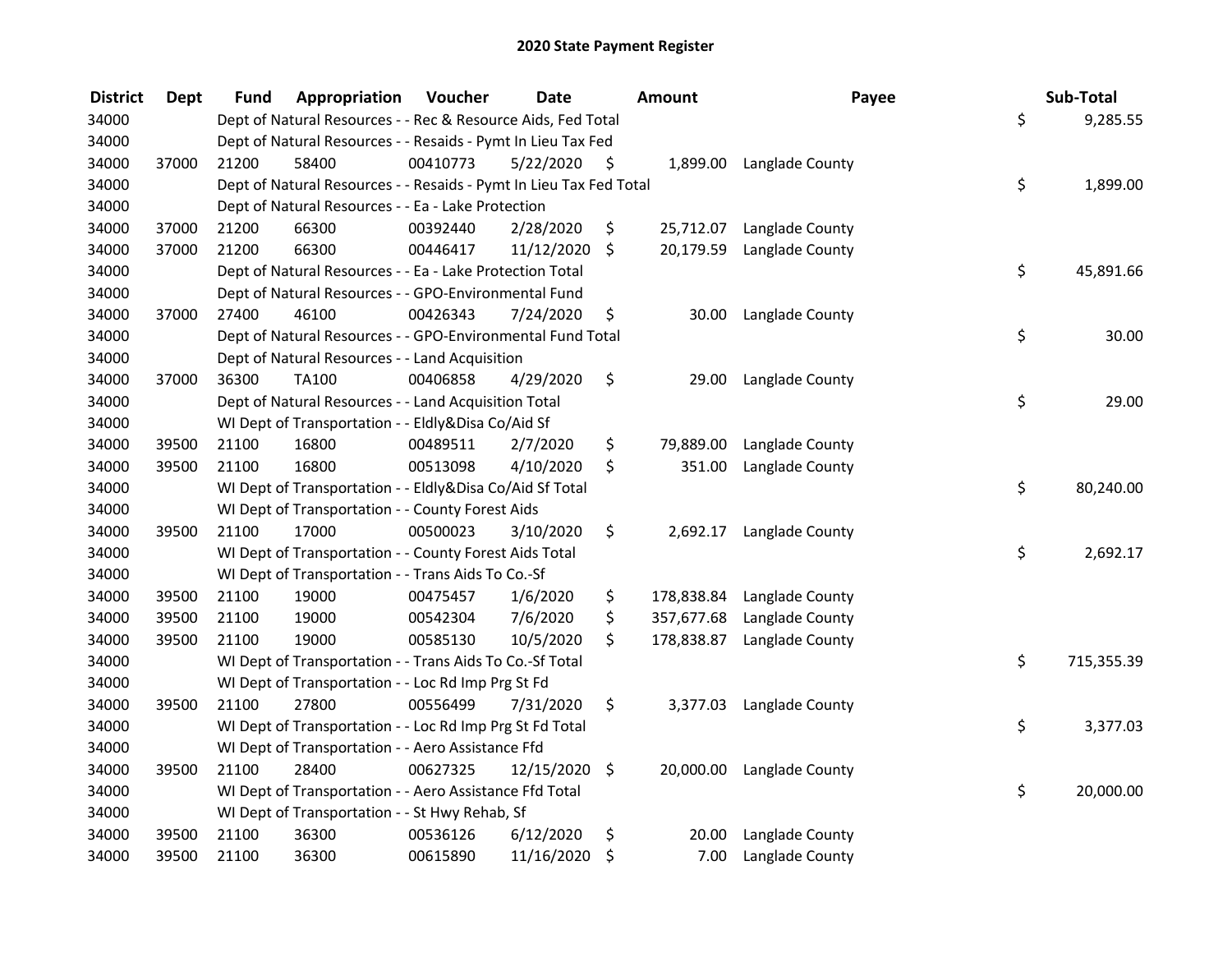| <b>District</b> | <b>Dept</b> | <b>Fund</b> | Appropriation                                           | Voucher  | <b>Date</b> | <b>Amount</b>    | Payee           | Sub-Total      |
|-----------------|-------------|-------------|---------------------------------------------------------|----------|-------------|------------------|-----------------|----------------|
| 34000           |             |             | WI Dept of Transportation - - St Hwy Rehab, Sf Total    |          |             |                  |                 | \$<br>27.00    |
| 34000           |             |             | WI Dept of Transportation - - Hwy Mgmt & Opers Sf       |          |             |                  |                 |                |
| 34000           | 39500       | 21100       | 36500                                                   | 00487986 | 2/3/2020    | \$<br>303.89     | Langlade County |                |
| 34000           | 39500       | 21100       | 36500                                                   | 00488517 | 2/4/2020    | \$<br>324.00     | Langlade County |                |
| 34000           | 39500       | 21100       | 36500                                                   | 00504917 | 3/23/2020   | \$<br>162.00     | Langlade County |                |
| 34000           | 39500       | 21100       | 36500                                                   | 00516298 | 4/17/2020   | \$<br>162.00     | Langlade County |                |
| 34000           | 39500       | 21100       | 36500                                                   | 00527954 | 5/19/2020   | \$<br>162.00     | Langlade County |                |
| 34000           | 39500       | 21100       | 36500                                                   | 00535317 | 6/11/2020   | \$<br>162.00     | Langlade County |                |
| 34000           | 39500       | 21100       | 36500                                                   | 00535320 | 6/11/2020   | \$<br>160.64     | Langlade County |                |
| 34000           | 39500       | 21100       | 36500                                                   | 00544364 | 6/26/2020   | \$<br>110.20     | Langlade County |                |
| 34000           | 39500       | 21100       | 36500                                                   | 00566236 | 8/14/2020   | \$<br>162.00     | Langlade County |                |
| 34000           | 39500       | 21100       | 36500                                                   | 00571173 | 8/20/2020   | \$<br>162.00     | Langlade County |                |
| 34000           | 39500       | 21100       | 36500                                                   | 00584335 | 9/17/2020   | \$<br>162.00     | Langlade County |                |
| 34000           | 39500       | 21100       | 36500                                                   | 00602606 | 10/20/2020  | \$<br>253.98     | Langlade County |                |
| 34000           | 39500       | 21100       | 36500                                                   | 00621885 | 12/2/2020   | \$<br>266.58     | Langlade County |                |
| 34000           | 39500       | 21100       | 36500                                                   | 00630514 | 12/21/2020  | \$<br>162.00     | Langlade County |                |
| 34000           |             |             | WI Dept of Transportation - - Hwy Mgmt & Opers Sf Total |          |             |                  |                 | \$<br>2,715.29 |
| 34000           |             |             | WI Dept of Transportation - - Routine Maint Sf          |          |             |                  |                 |                |
| 34000           | 39500       | 21100       | 36800                                                   | 00487986 | 2/3/2020    | \$<br>78,863.11  | Langlade County |                |
| 34000           | 39500       | 21100       | 36800                                                   | 00488517 | 2/4/2020    | \$<br>168,290.20 | Langlade County |                |
| 34000           | 39500       | 21100       | 36800                                                   | 00492583 | 2/20/2020   | \$<br>26,577.26  | Langlade County |                |
| 34000           | 39500       | 21100       | 36800                                                   | 00492584 | 2/20/2020   | \$<br>7,997.85   | Langlade County |                |
| 34000           | 39500       | 21100       | 36800                                                   | 00499216 | 3/4/2020    | \$<br>148,090.85 | Langlade County |                |
| 34000           | 39500       | 21100       | 36800                                                   | 00502364 | 3/13/2020   | \$<br>172.26     | Langlade County |                |
| 34000           | 39500       | 21100       | 36800                                                   | 00503058 | 3/16/2020   | \$<br>112,352.78 | Langlade County |                |
| 34000           | 39500       | 21100       | 36800                                                   | 00509738 | 3/31/2020   | \$<br>2,297.22   | Langlade County |                |
| 34000           | 39500       | 21100       | 36800                                                   | 00510197 | 4/2/2020    | \$<br>267.30     | Langlade County |                |
| 34000           | 39500       | 21100       | 36800                                                   | 00510285 | 4/1/2020    | \$<br>12,056.12  | Langlade County |                |
| 34000           | 39500       | 21100       | 36800                                                   | 00516271 | 4/17/2020   | \$<br>4,367.11   | Langlade County |                |
| 34000           | 39500       | 21100       | 36800                                                   | 00519805 | 4/28/2020   | \$<br>125,114.06 | Langlade County |                |
| 34000           | 39500       | 21100       | 36800                                                   | 00521940 | 5/4/2020    | \$<br>13,086.00  | Langlade County |                |
| 34000           | 39500       | 21100       | 36800                                                   | 00527952 | 5/19/2020   | \$<br>2,980.56   | Langlade County |                |
| 34000           | 39500       | 21100       | 36800                                                   | 00529971 | 5/26/2020   | \$<br>51,465.90  | Langlade County |                |
| 34000           | 39500       | 21100       | 36800                                                   | 00530811 | 5/27/2020   | \$<br>224.36     | Langlade County |                |
| 34000           | 39500       | 21100       | 36800                                                   | 00535324 | 6/11/2020   | \$<br>206.20     | Langlade County |                |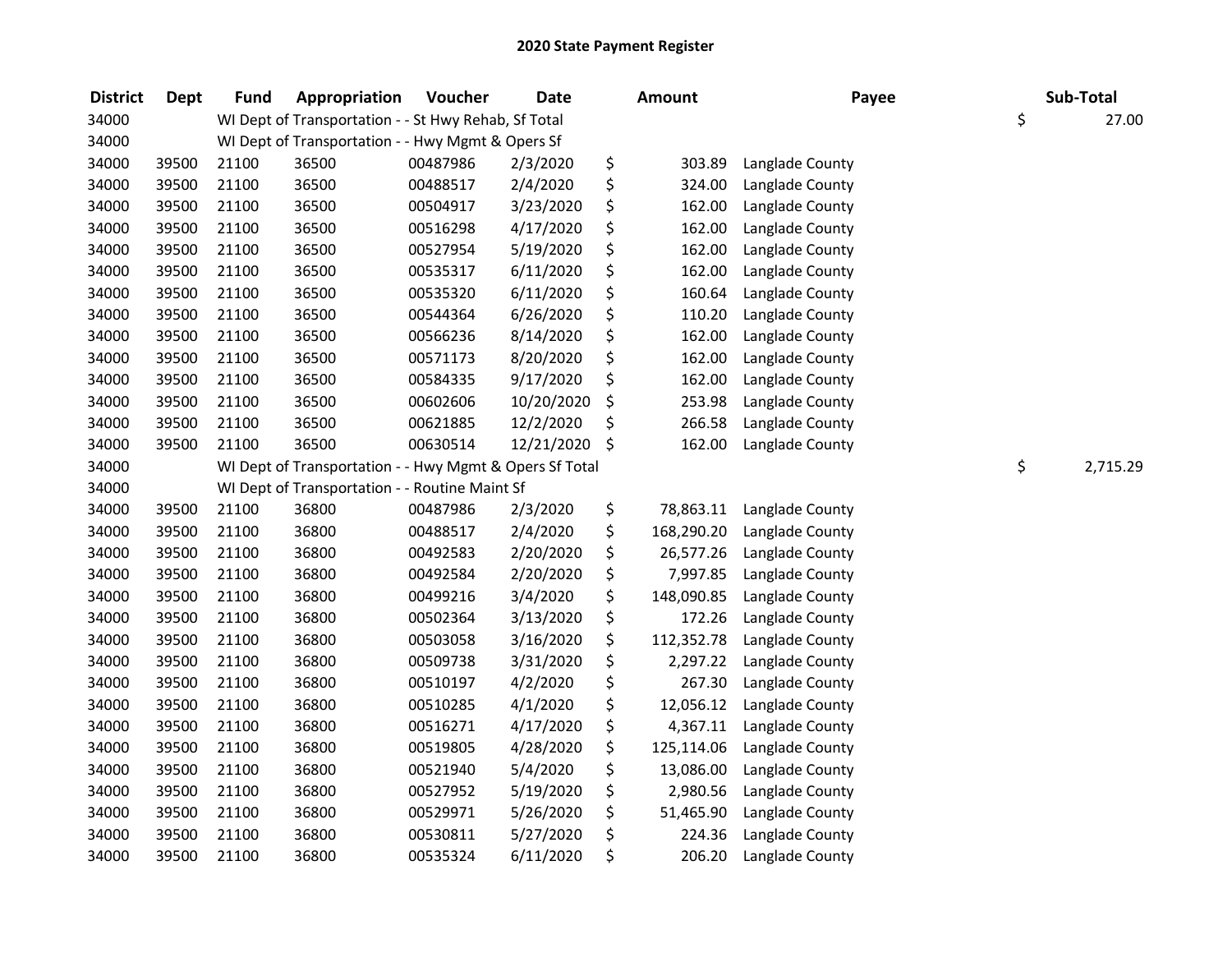| <b>District</b> | <b>Dept</b> | <b>Fund</b> | Appropriation                                                | Voucher  | <b>Date</b> | <b>Amount</b>    | Payee           | Sub-Total          |
|-----------------|-------------|-------------|--------------------------------------------------------------|----------|-------------|------------------|-----------------|--------------------|
| 34000           | 39500       | 21100       | 36800                                                        | 00540869 | 6/23/2020   | \$<br>576.73     | Langlade County |                    |
| 34000           | 39500       | 21100       | 36800                                                        | 00551442 | 7/14/2020   | \$<br>47,576.01  | Langlade County |                    |
| 34000           | 39500       | 21100       | 36800                                                        | 00565526 | 8/12/2020   | \$<br>41.84      | Langlade County |                    |
| 34000           | 39500       | 21100       | 36800                                                        | 00565534 | 8/12/2020   | \$<br>87,420.47  | Langlade County |                    |
| 34000           | 39500       | 21100       | 36800                                                        | 00571173 | 8/20/2020   | \$<br>80.53      | Langlade County |                    |
| 34000           | 39500       | 21100       | 36800                                                        | 00571695 | 8/20/2020   | \$<br>109,880.07 | Langlade County |                    |
| 34000           | 39500       | 21100       | 36800                                                        | 00572612 | 8/24/2020   | \$<br>31,742.71  | Langlade County |                    |
| 34000           | 39500       | 21100       | 36800                                                        | 00576564 | 9/1/2020    | \$<br>29,247.77  | Langlade County |                    |
| 34000           | 39500       | 21100       | 36800                                                        | 00584079 | 9/17/2020   | \$<br>150,983.87 | Langlade County |                    |
| 34000           | 39500       | 21100       | 36800                                                        | 00584335 | 9/17/2020   | \$<br>253.80     | Langlade County |                    |
| 34000           | 39500       | 21100       | 36800                                                        | 00588347 | 9/22/2020   | \$<br>4,364.75   | Langlade County |                    |
| 34000           | 39500       | 21100       | 36800                                                        | 00588352 | 9/22/2020   | \$<br>26,366.40  | Langlade County |                    |
| 34000           | 39500       | 21100       | 36800                                                        | 00597325 | 10/13/2020  | \$<br>23,924.10  | Langlade County |                    |
| 34000           | 39500       | 21100       | 36800                                                        | 00602606 | 10/20/2020  | \$<br>93.25      | Langlade County |                    |
| 34000           | 39500       | 21100       | 36800                                                        | 00603369 | 10/21/2020  | \$<br>112,705.19 | Langlade County |                    |
| 34000           | 39500       | 21100       | 36800                                                        | 00614066 | 11/12/2020  | \$<br>7,246.92   | Langlade County |                    |
| 34000           | 39500       | 21100       | 36800                                                        | 00617779 | 11/19/2020  | \$<br>56,363.82  | Langlade County |                    |
| 34000           | 39500       | 21100       | 36800                                                        | 00620392 | 11/25/2020  | \$<br>455.40     | Langlade County |                    |
| 34000           | 39500       | 21100       | 36800                                                        | 00621885 | 12/2/2020   | \$<br>216.85     | Langlade County |                    |
| 34000           | 39500       | 21100       | 36800                                                        | 00630514 | 12/21/2020  | \$<br>174.99     | Langlade County |                    |
| 34000           | 39500       | 21100       | 36800                                                        | 00630680 | 12/22/2020  | \$<br>39,985.17  | Langlade County |                    |
| 34000           | 39500       | 21100       | 36800                                                        | 00630681 | 12/22/2020  | \$<br>116,020.60 | Langlade County |                    |
| 34000           |             |             | WI Dept of Transportation - - Routine Maint Sf Total         |          |             |                  |                 | \$<br>1,600,130.38 |
| 34000           |             |             | WI Dept of Transportation - - Hwy Mgmt & Opers Ff            |          |             |                  |                 |                    |
| 34000           | 39500       | 21100       | 38500                                                        | 00504462 | 3/19/2020   | \$<br>1,881.56   | Langlade County |                    |
| 34000           |             |             | WI Dept of Transportation - - Hwy Mgmt & Opers Ff Total      |          |             |                  |                 | \$<br>1,881.56     |
| 34000           |             |             | Department of Corrections - - Corrections Contracts And Agre |          |             |                  |                 |                    |
| 34000           | 41000       | 10000       | 11400                                                        | 00337244 | 1/24/2020   | \$<br>5,645.44   | Langlade County |                    |
| 34000           | 41000       | 10000       | 11400                                                        | 00344332 | 2/28/2020   | \$<br>4,151.26   | Langlade County |                    |
| 34000           | 41000       | 10000       | 11400                                                        | 00351099 | 4/1/2020    | \$<br>5,300.38   | Langlade County |                    |
| 34000           | 41000       | 10000       | 11400                                                        | 00356295 | 4/27/2020   | \$<br>1,852.56   | Langlade County |                    |
| 34000           | 41000       | 10000       | 11400                                                        | 00357307 | 5/4/2020    | \$<br>1,682.56   | Langlade County |                    |
| 34000           | 41000       | 10000       | 11400                                                        | 00359899 | 5/22/2020   | \$<br>10,240.54  | Langlade County |                    |
| 34000           | 41000       | 10000       | 11400                                                        | 00365240 | 6/23/2020   | \$<br>15,849.68  | Langlade County |                    |
| 34000           | 41000       | 10000       | 11400                                                        | 00369449 | 7/1/2020    | \$<br>308.76     | Langlade County |                    |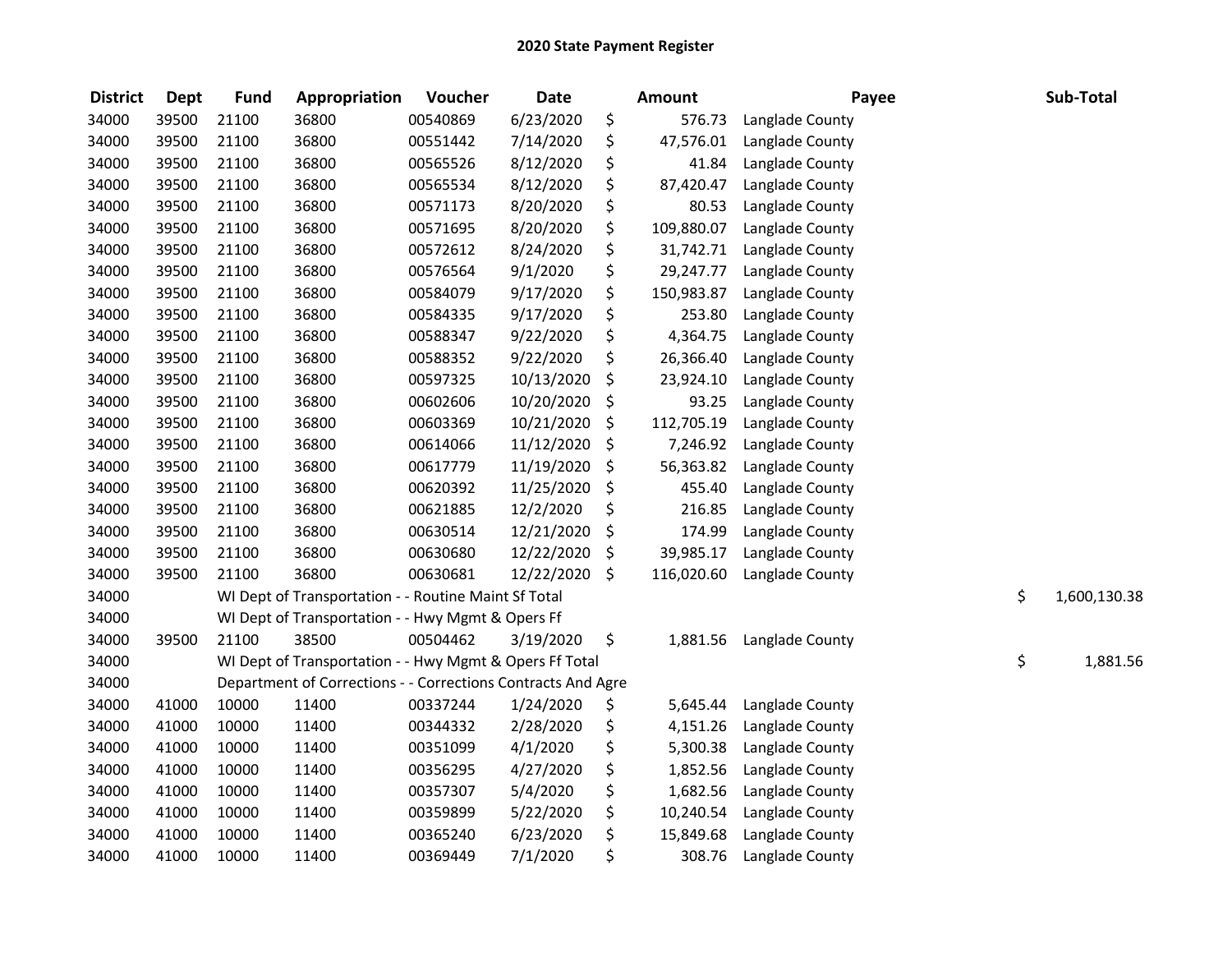| <b>District</b> | <b>Dept</b> | <b>Fund</b> | Appropriation                                                      | Voucher  | <b>Date</b>   | <b>Amount</b>  | Payee                                                                                                         | Sub-Total        |
|-----------------|-------------|-------------|--------------------------------------------------------------------|----------|---------------|----------------|---------------------------------------------------------------------------------------------------------------|------------------|
| 34000           | 41000       | 10000       | 11400                                                              | 00371479 | 7/13/2020     | \$<br>2,521.54 | Langlade County                                                                                               |                  |
| 34000           | 41000       | 10000       | 11400                                                              | 00372135 | 7/17/2020     | \$<br>8,851.12 | Langlade County                                                                                               |                  |
| 34000           | 41000       | 10000       | 11400                                                              | 00379638 | 8/27/2020     | \$<br>1,801.10 | Langlade County                                                                                               |                  |
| 34000           | 41000       | 10000       | 11400                                                              | 00379739 | 8/25/2020     | \$<br>3,499.28 | Langlade County                                                                                               |                  |
| 34000           | 41000       | 10000       | 11400                                                              | 00386086 | 9/28/2020     | \$<br>1,801.10 | Langlade County                                                                                               |                  |
| 34000           | 41000       | 10000       | 11400                                                              | 00386236 | 9/30/2020     | \$<br>720.44   | Langlade County                                                                                               |                  |
| 34000           | 41000       | 10000       | 11400                                                              | 00390131 | 10/22/2020    | \$<br>771.90   | Langlade County                                                                                               |                  |
| 34000           | 41000       | 10000       | 11400                                                              | 00394739 | 11/16/2020    | \$<br>926.28   | Langlade County                                                                                               |                  |
| 34000           | 41000       | 10000       | 11400                                                              | 00394746 | 11/16/2020    | \$<br>3,087.60 | Langlade County                                                                                               |                  |
| 34000           | 41000       | 10000       | 11400                                                              | 00394760 | 11/25/2020    | \$<br>3,190.52 | Langlade County                                                                                               |                  |
| 34000           | 41000       | 10000       | 11400                                                              | 00400095 | 12/23/2020 \$ | 1,286.50       | Langlade County                                                                                               |                  |
| 34000           |             |             | Department of Corrections - - Corrections Contracts And Agre Total |          |               |                |                                                                                                               | \$<br>73,488.56  |
| 34000           |             |             |                                                                    |          |               |                | Department of Corrections - - Reimbursing Counties For Probation, Extended Supervision And Parole Holds       |                  |
| 34000           | 41000       | 10000       | 11600                                                              | 00392592 | 11/5/2020     | \$             | 14,000.00 Langlade County                                                                                     |                  |
| 34000           |             |             |                                                                    |          |               |                | Department of Corrections - - Reimbursing Counties For Probation, Extended Supervision And Parole Holds Total | \$<br>14,000.00  |
| 34000           |             |             | Child Abuse & Neglect Prev Bd - - General Aids                     |          |               |                |                                                                                                               |                  |
| 34000           | 43300       | 10000       | 99000                                                              | 00002372 | 4/24/2020     | \$             | 10,398.72 Langlade County                                                                                     |                  |
| 34000           |             |             | Child Abuse & Neglect Prev Bd - - General Aids Total               |          |               |                |                                                                                                               | \$<br>10,398.72  |
| 34000           |             |             | Department of Health Services - - State/Federal Aids               |          |               |                |                                                                                                               |                  |
| 34000           | 43500       | 10000       | 00000                                                              | 92007    | $1/1/2020$ \$ | 5,357.00       | Langlade County                                                                                               |                  |
| 34000           | 43500       | 10000       | 00000                                                              | 92009    | 3/1/2020 \$   | 3,352.00       | Langlade County                                                                                               |                  |
| 34000           | 43500       | 10000       | 00000                                                              | 92010    | $4/1/2020$ \$ | 12,907.00      | Langlade County                                                                                               |                  |
| 34000           | 43500       | 10000       | 00000                                                              | 92011    | $5/1/2020$ \$ | 1,647.00       | Langlade County                                                                                               |                  |
| 34000           | 43500       | 10000       | 00000                                                              | 92012    | $6/1/2020$ \$ | 7,607.00       | Langlade County                                                                                               |                  |
| 34000           | 43500       | 10000       | 00000                                                              | 92100    | 7/1/2020 \$   | 761.00         | Langlade County                                                                                               |                  |
| 34000           | 43500       | 10000       | 00000                                                              | 92102    | $9/1/2020$ \$ | 3,783.00       | Langlade County                                                                                               |                  |
| 34000           | 43500       | 10000       | 00000                                                              | 92103    | 10/1/2020 \$  | 243.00         | Langlade County                                                                                               |                  |
| 34000           | 43500       | 10000       | 00000                                                              | 92104    | 11/1/2020 \$  | 95,734.00      | Langlade County                                                                                               |                  |
| 34000           | 43500       | 10000       | 00000                                                              | 92105    | 12/1/2020 \$  | 43,439.00      | Langlade County                                                                                               |                  |
| 34000           |             |             | Department of Health Services - - State/Federal Aids Total         |          |               |                |                                                                                                               | \$<br>174,830.00 |
| 34000           |             |             | Department of Health Services - - General Program Operations       |          |               |                |                                                                                                               |                  |
| 34000           | 43500       | 10000       | 40100                                                              | 00335713 | 1/15/2020     | \$<br>1.50     | Langlade County                                                                                               |                  |
| 34000           | 43500       | 10000       | 40100                                                              | 00359425 | 5/20/2020     | \$<br>1.50     | Langlade County                                                                                               |                  |
| 34000           | 43500       | 10000       | 40100                                                              | 00359436 | 5/20/2020     | \$<br>1.50     | Langlade County                                                                                               |                  |
| 34000           | 43500       | 10000       | 40100                                                              | 00362084 | 6/9/2020      | \$<br>1.50     | Langlade County                                                                                               |                  |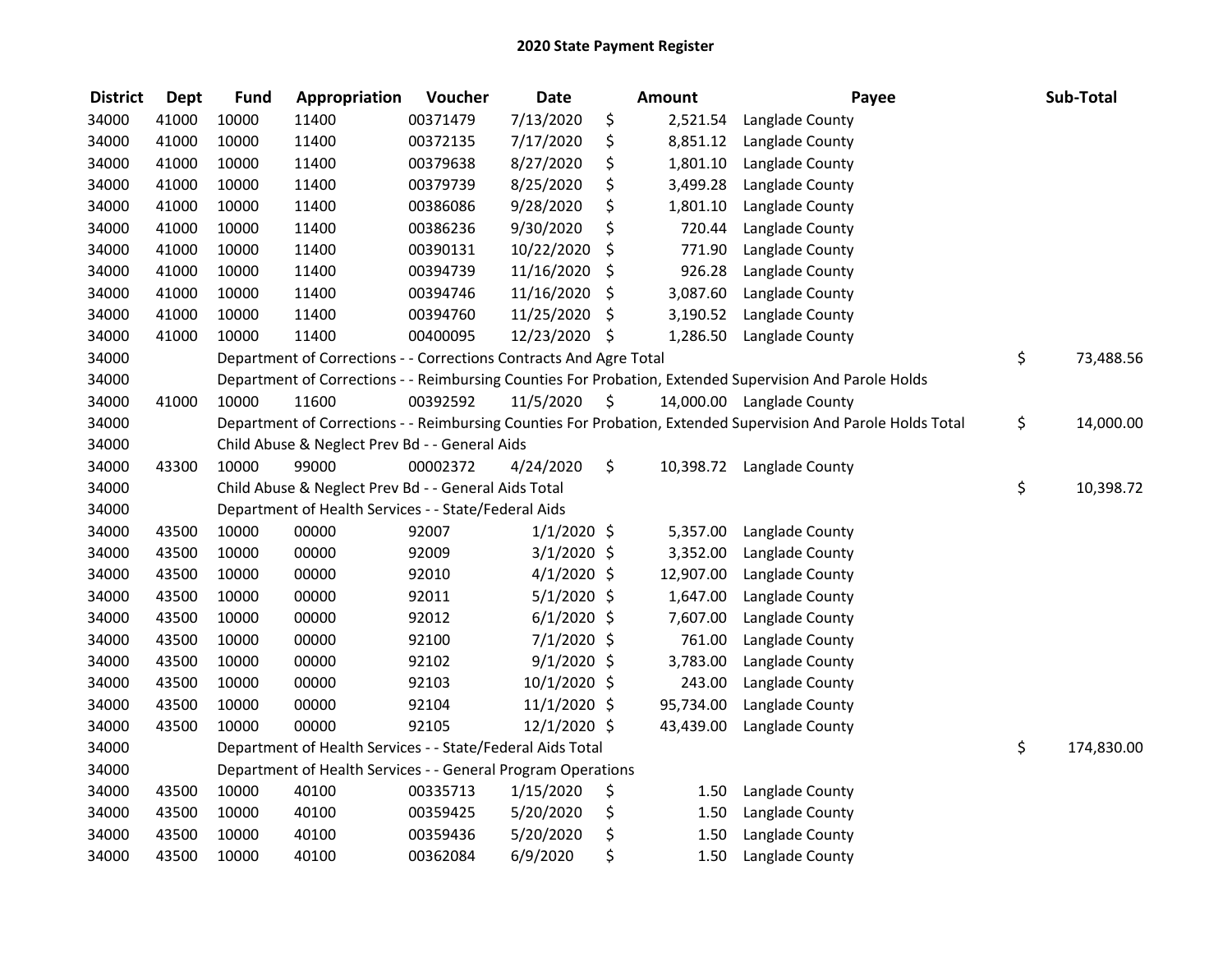| <b>District</b> | Dept  | <b>Fund</b> | Appropriation                                                          | Voucher  | <b>Date</b>   | <b>Amount</b>    | Payee           | Sub-Total   |
|-----------------|-------|-------------|------------------------------------------------------------------------|----------|---------------|------------------|-----------------|-------------|
| 34000           |       |             | Department of Health Services - - General Program Operations Total     |          |               |                  |                 | \$<br>6.00  |
| 34000           |       |             | Department of Health Services - - Medical Assistance State Admin       |          |               |                  |                 |             |
| 34000           | 43500 | 10000       | 44000                                                                  | 00335713 | 1/15/2020     | \$<br>1.50       | Langlade County |             |
| 34000           | 43500 | 10000       | 44000                                                                  | 00359425 | 5/20/2020     | \$<br>1.50       | Langlade County |             |
| 34000           | 43500 | 10000       | 44000                                                                  | 00359436 | 5/20/2020     | \$<br>1.50       | Langlade County |             |
| 34000           | 43500 | 10000       | 44000                                                                  | 00362084 | 6/9/2020      | \$<br>1.50       | Langlade County |             |
| 34000           |       |             | Department of Health Services - - Medical Assistance State Admin Total |          |               |                  |                 | \$<br>6.00  |
| 34000           |       |             | Dept of Children and Families - - Milw Child Welfare Svc Collect       |          |               |                  |                 |             |
| 34000           | 43700 | 10000       | 12200                                                                  | 00078742 | 12/29/2020 \$ | 75.00            | Langlade County |             |
| 34000           |       |             | Dept of Children and Families - - Milw Child Welfare Svc Collect Total |          |               |                  |                 | \$<br>75.00 |
| 34000           |       |             | Dept of Children and Families - - Fees For Administrative Servic       |          |               |                  |                 |             |
| 34000           | 43700 | 10000       | 23100                                                                  | 00065110 | 1/27/2020     | \$<br>20.00      | Langlade County |             |
| 34000           | 43700 | 10000       | 23100                                                                  | 00069722 | 5/1/2020      | \$<br>5.00       | Langlade County |             |
| 34000           | 43700 | 10000       | 23100                                                                  | 00076527 | 10/22/2020    | \$<br>5.00       | Langlade County |             |
| 34000           |       |             | Dept of Children and Families - - Fees For Administrative Servic Total |          |               |                  |                 | \$<br>30.00 |
| 34000           |       |             | Dept of Children and Families - - Child Care Block Grant - Ops         |          |               |                  |                 |             |
| 34000           | 43700 | 10000       | 24500                                                                  | 00065946 | 2/18/2020     | \$<br>8.75       | Langlade County |             |
| 34000           |       |             | Dept of Children and Families - - Child Care Block Grant - Ops Total   |          |               |                  |                 | \$<br>8.75  |
| 34000           |       |             | Dept of Children and Families - - General Aids                         |          |               |                  |                 |             |
| 34000           | 43700 | 10000       | 99000                                                                  | 00064510 | 1/6/2020      | \$<br>10,168.59  | Langlade County |             |
| 34000           | 43700 | 10000       | 99000                                                                  | 00065361 | 1/30/2020     | \$<br>49,501.87  | Langlade County |             |
| 34000           | 43700 | 10000       | 99000                                                                  | 00065660 | 2/5/2020      | \$<br>13,682.22  | Langlade County |             |
| 34000           | 43700 | 10000       | 99000                                                                  | 00065750 | 2/7/2020      | \$<br>31,511.58  | Langlade County |             |
| 34000           | 43700 | 10000       | 99000                                                                  | 00066817 | 3/5/2020      | \$<br>242.52     | Langlade County |             |
| 34000           | 43700 | 10000       | 99000                                                                  | 00066855 | 3/5/2020      | \$<br>174,494.42 | Langlade County |             |
| 34000           | 43700 | 10000       | 99000                                                                  | 00066930 | 3/5/2020      | \$<br>44.55      | Langlade County |             |
| 34000           | 43700 | 10000       | 99000                                                                  | 00068269 | 4/6/2020      | \$<br>147,029.97 | Langlade County |             |
| 34000           | 43700 | 10000       | 99000                                                                  | 00069149 | 4/21/2020     | \$<br>53,355.00  | Langlade County |             |
| 34000           | 43700 | 10000       | 99000                                                                  | 00069377 | 4/30/2020     | \$<br>84,572.47  | Langlade County |             |
| 34000           | 43700 | 10000       | 99000                                                                  | 00069907 | 5/5/2020      | \$<br>542.85     | Langlade County |             |
| 34000           | 43700 | 10000       | 99000                                                                  | 00070051 | 5/8/2020      | \$<br>10,410.00  | Langlade County |             |
| 34000           | 43700 | 10000       | 99000                                                                  | 00070826 | 6/4/2020      | \$<br>46,591.72  | Langlade County |             |
| 34000           | 43700 | 10000       | 99000                                                                  | 00070870 | 6/5/2020      | \$<br>21,968.12  | Langlade County |             |
| 34000           | 43700 | 10000       | 99000                                                                  | 00072324 | 7/6/2020      | \$<br>15,943.52  | Langlade County |             |
| 34000           | 43700 | 10000       | 99000                                                                  | 00073331 | 7/30/2020     | \$<br>75,729.27  | Langlade County |             |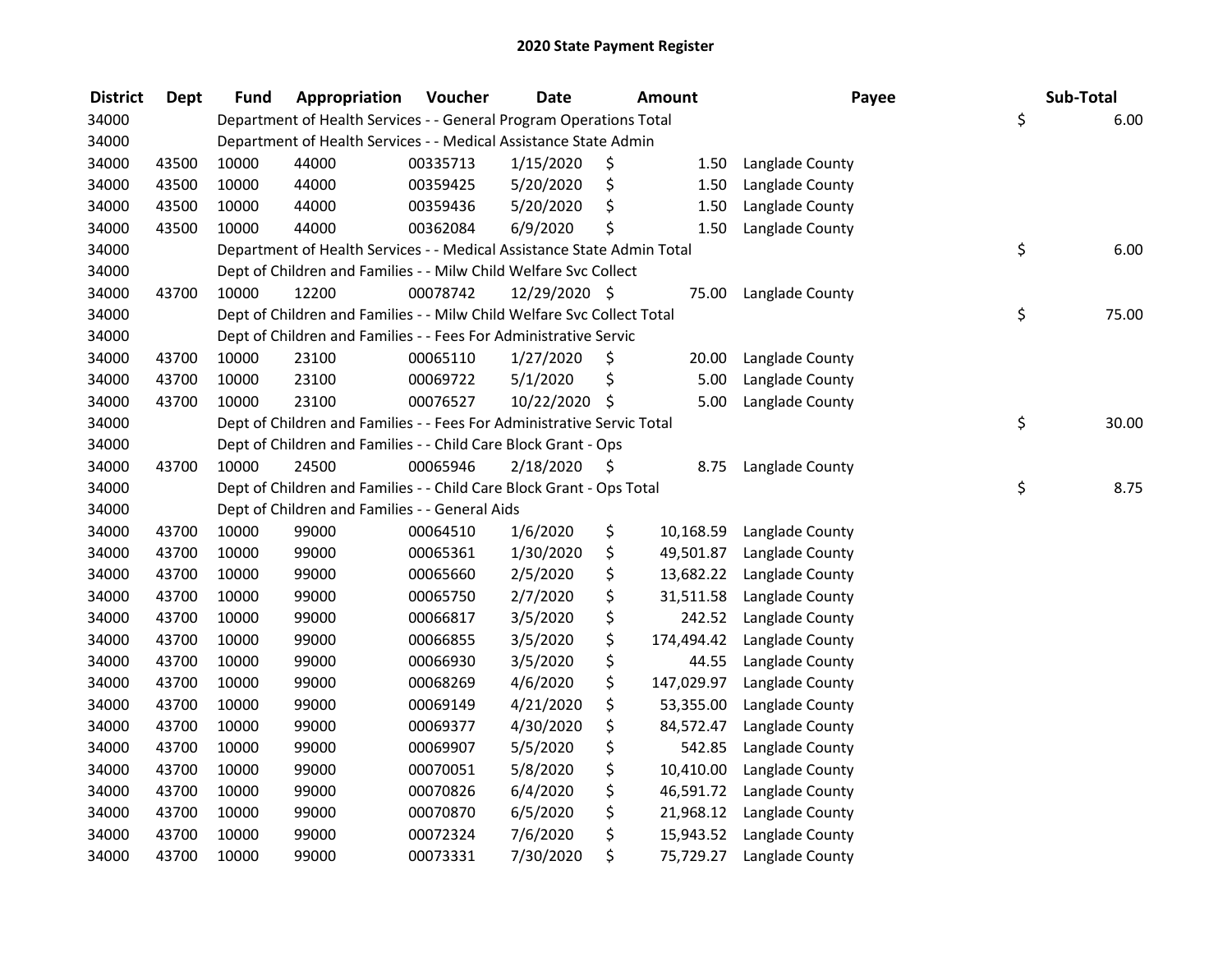| <b>District</b> | <b>Dept</b> | <b>Fund</b> | Appropriation                                                   | Voucher  | <b>Date</b> | <b>Amount</b>    | Payee           | Sub-Total          |
|-----------------|-------------|-------------|-----------------------------------------------------------------|----------|-------------|------------------|-----------------|--------------------|
| 34000           | 43700       | 10000       | 99000                                                           | 00073568 | 8/5/2020    | \$<br>12,468.13  | Langlade County |                    |
| 34000           | 43700       | 10000       | 99000                                                           | 00073883 | 8/12/2020   | \$<br>20,799.00  | Langlade County |                    |
| 34000           | 43700       | 10000       | 99000                                                           | 00074673 | 9/8/2020    | \$<br>12,541.58  | Langlade County |                    |
| 34000           | 43700       | 10000       | 99000                                                           | 00074792 | 9/10/2020   | \$<br>532,282.00 | Langlade County |                    |
| 34000           | 43700       | 10000       | 99000                                                           | 00075023 | 9/16/2020   | \$<br>701.20     | Langlade County |                    |
| 34000           | 43700       | 10000       | 99000                                                           | 00075108 | 9/17/2020   | \$<br>40,224.00  | Langlade County |                    |
| 34000           | 43700       | 10000       | 99000                                                           | 00075109 | 9/17/2020   | \$<br>1,672.00   | Langlade County |                    |
| 34000           | 43700       | 10000       | 99000                                                           | 00075217 | 9/18/2020   | \$<br>20,944.34  | Langlade County |                    |
| 34000           | 43700       | 10000       | 99000                                                           | 00075913 | 10/5/2020   | \$<br>12,914.90  | Langlade County |                    |
| 34000           | 43700       | 10000       | 99000                                                           | 00076913 | 10/30/2020  | \$<br>62,388.86  | Langlade County |                    |
| 34000           | 43700       | 10000       | 99000                                                           | 00077033 | 11/5/2020   | \$<br>11,070.02  | Langlade County |                    |
| 34000           | 43700       | 10000       | 99000                                                           | 00077159 | 11/6/2020   | \$<br>9,728.00   | Langlade County |                    |
| 34000           | 43700       | 10000       | 99000                                                           | 00077260 | 11/10/2020  | \$<br>4,861.00   | Langlade County |                    |
| 34000           | 43700       | 10000       | 99000                                                           | 00078165 | 12/4/2020   | \$<br>9,520.00   | Langlade County |                    |
| 34000           | 43700       | 10000       | 99000                                                           | 00078252 | 12/7/2020   | \$<br>13,238.71  | Langlade County |                    |
| 34000           |             |             | Dept of Children and Families - - General Aids Total            |          |             |                  |                 | \$<br>1,501,142.41 |
| 34000           |             |             | Dept of Workforce Development - - Auxiliary Services            |          |             |                  |                 |                    |
| 34000           | 44500       | 10000       | 13000                                                           | 00304262 | 11/3/2020   | \$<br>5.00       | Langlade County |                    |
| 34000           | 44500       | 10000       | 13000                                                           | 00307393 | 12/2/2020   | \$<br>30.00      | Langlade County |                    |
| 34000           |             |             | Dept of Workforce Development - - Auxiliary Services Total      |          |             |                  |                 | \$<br>35.00        |
| 34000           |             |             | Dept of Workforce Development - - Ui Admin Fed                  |          |             |                  |                 |                    |
| 34000           | 44500       | 10000       | 15100                                                           | 00267636 | 1/14/2020   | \$<br>25.00      | Langlade County |                    |
| 34000           | 44500       | 10000       | 15100                                                           | 00270878 | 2/4/2020    | \$<br>20.00      | Langlade County |                    |
| 34000           | 44500       | 10000       | 15100                                                           | 00275608 | 3/3/2020    | \$<br>15.00      | Langlade County |                    |
| 34000           | 44500       | 10000       | 15100                                                           | 00280592 | 4/2/2020    | \$<br>25.00      | Langlade County |                    |
| 34000           | 44500       | 10000       | 15100                                                           | 00284486 | 5/4/2020    | \$<br>20.00      | Langlade County |                    |
| 34000           | 44500       | 10000       | 15100                                                           | 00287336 | 6/2/2020    | \$<br>30.00      | Langlade County |                    |
| 34000           | 44500       | 10000       | 15100                                                           | 00290157 | 7/2/2020    | \$<br>5.00       | Langlade County |                    |
| 34000           | 44500       | 10000       | 15100                                                           | 00293595 | 8/4/2020    | \$<br>20.00      | Langlade County |                    |
| 34000           | 44500       | 10000       | 15100                                                           | 00296630 | 9/2/2020    | \$<br>45.00      | Langlade County |                    |
| 34000           | 44500       | 10000       | 15100                                                           | 00300301 | 10/2/2020   | \$<br>25.00      | Langlade County |                    |
| 34000           | 44500       | 10000       | 15100                                                           | 00306838 | 11/25/2020  | \$<br>3.00       | Langlade County |                    |
| 34000           |             |             | Dept of Workforce Development - - Ui Admin Fed Total            |          |             |                  |                 | \$<br>233.00       |
| 34000           |             |             | Dept of Workforce Development - - Wc Ops Uninsured Emplyr Admin |          |             |                  |                 |                    |
| 34000           | 44500       | 22700       | 17700                                                           | 00288618 | 6/17/2020   | \$<br>10.00      | Langlade County |                    |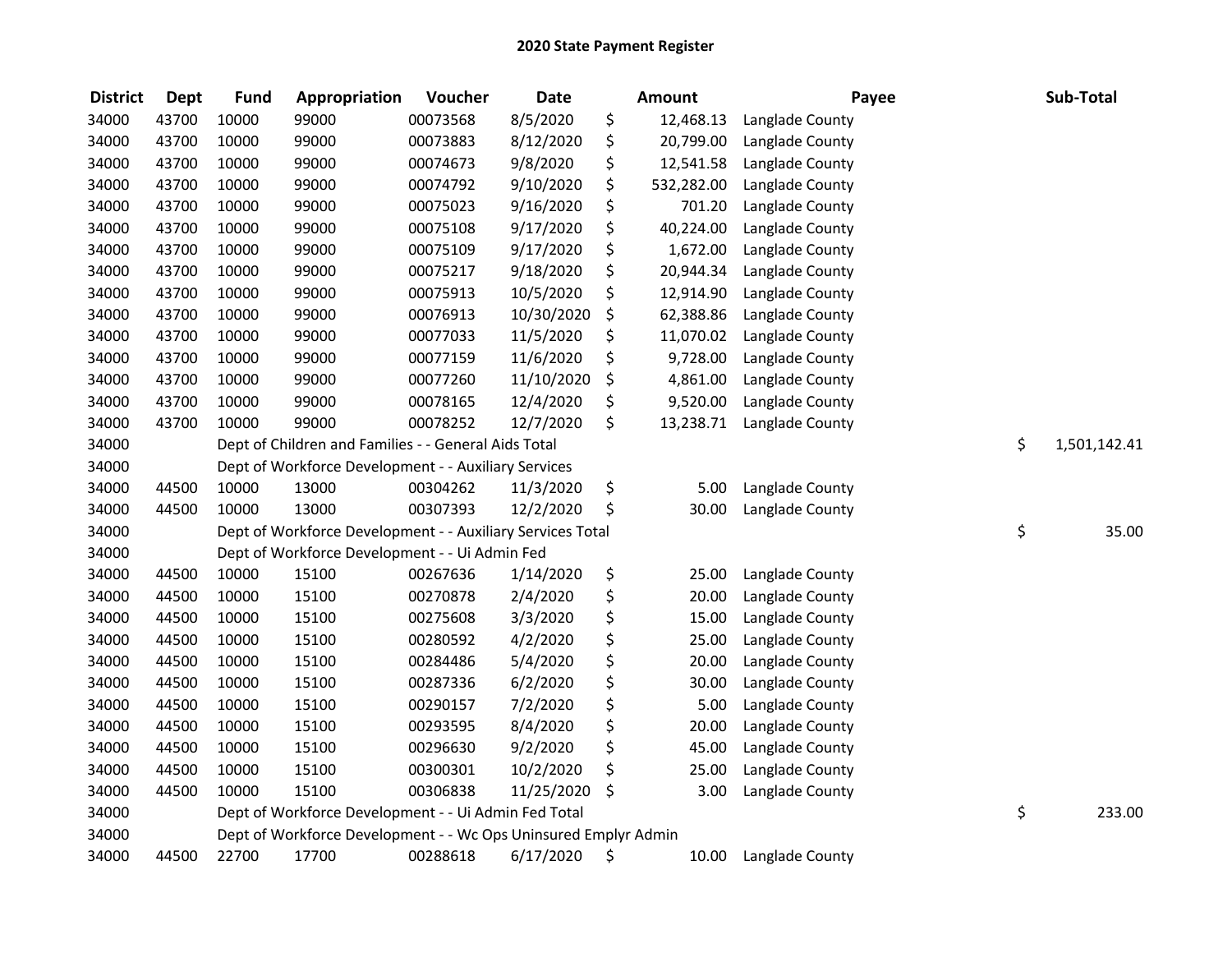| <b>District</b> | <b>Dept</b> | <b>Fund</b> | Appropriation                                                          | Voucher  | <b>Date</b> |     | Amount    | Payee           | Sub-Total       |
|-----------------|-------------|-------------|------------------------------------------------------------------------|----------|-------------|-----|-----------|-----------------|-----------------|
| 34000           | 44500       | 22700       | 17700                                                                  | 00288619 | 6/17/2020   | \$  | 40.00     | Langlade County |                 |
| 34000           | 44500       | 22700       | 17700                                                                  | 00291153 | 7/14/2020   | \$  | 20.00     | Langlade County |                 |
| 34000           | 44500       | 22700       | 17700                                                                  | 00291155 | 7/14/2020   | \$  | 35.00     | Langlade County |                 |
| 34000           |             |             | Dept of Workforce Development - - Wc Ops Uninsured Emplyr Admin Total  |          |             |     |           |                 | \$<br>105.00    |
| 34000           |             |             | Department of Justice - - Officer Training Reimbursement               |          |             |     |           |                 |                 |
| 34000           | 45500       | 10000       | 20200                                                                  | 00079044 | 1/28/2020   | \$  | 2,423.30  | Langlade County |                 |
| 34000           |             |             | Department of Justice - - Officer Training Reimbursement Total         |          |             |     |           |                 | \$<br>2,423.30  |
| 34000           |             |             | Department of Justice - - Crime Laboratories, Dna                      |          |             |     |           |                 |                 |
| 34000           | 45500       | 10000       | 22100                                                                  | 00085839 | 7/16/2020   | \$  | 720.00    | Langlade County |                 |
| 34000           |             |             | Department of Justice - - Crime Laboratories, Dna Total                |          |             |     |           |                 | \$<br>720.00    |
| 34000           |             |             | Department of Justice - - County Law Enforcement Service               |          |             |     |           |                 |                 |
| 34000           | 45500       | 10000       | 22600                                                                  | 00078395 | 1/15/2020   | \$. | 22,889.00 | Langlade County |                 |
| 34000           |             |             | Department of Justice - - County Law Enforcement Service Total         |          |             |     |           |                 | \$<br>22,889.00 |
| 34000           |             |             | Department of Justice - - Law Enforcement Train, Local                 |          |             |     |           |                 |                 |
| 34000           | 45500       | 10000       | 23100                                                                  | 00082627 | 7/16/2020   | \$  | 1,144.32  | Langlade County |                 |
| 34000           | 45500       | 10000       | 23100                                                                  | 00091345 | 12/3/2020   | \$  | 5,120.00  | Langlade County |                 |
| 34000           |             |             | Department of Justice - - Law Enforcement Train, Local Total           |          |             |     |           |                 | \$<br>6,264.32  |
| 34000           |             |             | Department of Justice - - Crime Victim Witness Assist                  |          |             |     |           |                 |                 |
| 34000           | 45500       | 10000       | 53200                                                                  | 00080488 | 2/26/2020   | \$  | 6,678.44  | Langlade County |                 |
| 34000           | 45500       | 10000       | 53200                                                                  | 00086035 | 7/17/2020   | \$  | 5,003.97  | Langlade County |                 |
| 34000           |             |             | Department of Justice - - Crime Victim Witness Assist Total            |          |             |     |           |                 | \$<br>11,682.41 |
| 34000           |             |             | Department of Military Affairs - - Disaster Recovery Aid               |          |             |     |           |                 |                 |
| 34000           | 46500       | 10000       | 30500                                                                  | 00076920 | 4/24/2020   | \$  | 633.57    | Langlade County |                 |
| 34000           |             |             | Department of Military Affairs - - Disaster Recovery Aid Total         |          |             |     |           |                 | \$<br>633.57    |
| 34000           |             |             | Department of Military Affairs - - Local Emer Planning Grants          |          |             |     |           |                 |                 |
| 34000           | 46500       | 10000       | 33700                                                                  | 00074686 | 3/2/2020    | \$  | 7,780.17  | Langlade County |                 |
| 34000           |             |             | Department of Military Affairs - - Local Emer Planning Grants Total    |          |             |     |           |                 | \$<br>7,780.17  |
| 34000           |             |             | Department of Military Affairs - - Federal Aid, Local Assistance       |          |             |     |           |                 |                 |
| 34000           | 46500       | 10000       | 34200                                                                  | 00074685 | 3/2/2020    | \$  | 33,309.46 | Langlade County |                 |
| 34000           | 46500       | 10000       | 34200                                                                  | 00076920 | 4/24/2020   | \$  | 3,801.40  | Langlade County |                 |
| 34000           | 46500       | 10000       | 34200                                                                  | 00078069 | 5/29/2020   | \$  | 10,000.00 | Langlade County |                 |
| 34000           | 46500       | 10000       | 34200                                                                  | 00086452 | 12/9/2020   | \$  | 33,534.68 | Langlade County |                 |
| 34000           |             |             | Department of Military Affairs - - Federal Aid, Local Assistance Total |          |             |     |           |                 | \$<br>80,645.54 |
| 34000           |             |             | Department of Veterans Affairs - - County Grants                       |          |             |     |           |                 |                 |
| 34000           | 48500       | 58200       | 26700                                                                  | 00077463 | 2/24/2020   | \$  | 10,000.00 | Langlade County |                 |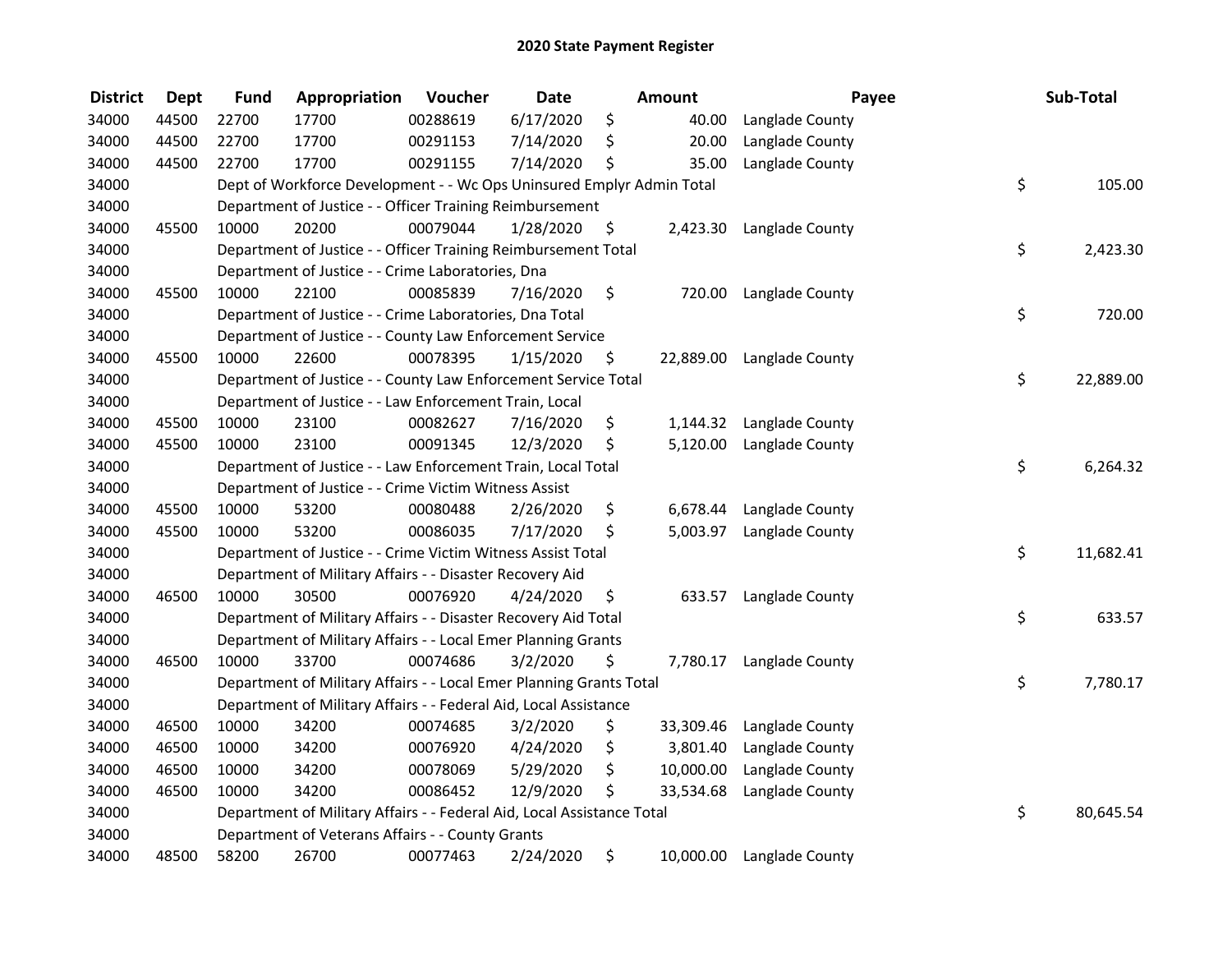| <b>District</b> | <b>Dept</b> | Fund  | Appropriation                                                          | Voucher  | <b>Date</b>   |     | <b>Amount</b> | Payee           | Sub-Total          |
|-----------------|-------------|-------|------------------------------------------------------------------------|----------|---------------|-----|---------------|-----------------|--------------------|
| 34000           |             |       | Department of Veterans Affairs - - County Grants Total                 |          |               |     |               |                 | \$<br>10,000.00    |
| 34000           |             |       | Department of Veterans Affairs - - Veterans Transportation Grant       |          |               |     |               |                 |                    |
| 34000           | 48500       | 58200 | 28000                                                                  | 00086983 | 11/18/2020 \$ |     | 2,510.61      | Langlade County |                    |
| 34000           |             |       | Department of Veterans Affairs - - Veterans Transportation Grant Total |          |               |     |               |                 | \$<br>2,510.61     |
| 34000           |             |       | Department of Administration - - Federal Aid                           |          |               |     |               |                 |                    |
| 34000           | 50500       | 10000 | 14200                                                                  | 00129964 | 10/2/2020     | \$  | 305,912.26    | Langlade County |                    |
| 34000           | 50500       | 10000 | 14200                                                                  | 00134675 | 12/10/2020    | \$  | 122,628.67    | Langlade County |                    |
| 34000           | 50500       | 10000 | 14200                                                                  | 00136345 | 12/17/2020    | -\$ | 34,657.32     | Langlade County |                    |
| 34000           |             |       | Department of Administration - - Federal Aid Total                     |          |               |     |               |                 | \$<br>463,198.25   |
| 34000           |             |       | Department of Administration - - Federal Aid, Local Assistance         |          |               |     |               |                 |                    |
| 34000           | 50500       | 10000 | 74300                                                                  | 00116891 | 2/10/2020     | \$  | 156,076.00    | Langlade County |                    |
| 34000           | 50500       | 10000 | 74300                                                                  | 00116892 | 2/10/2020     | \$  | 203,367.00    | Langlade County |                    |
| 34000           | 50500       | 10000 | 74300                                                                  | 00118007 | 3/4/2020      | \$  | 299,797.00    | Langlade County |                    |
| 34000           | 50500       | 10000 | 74300                                                                  | 00119069 | 3/17/2020     | \$  | 116,774.00    | Langlade County |                    |
| 34000           | 50500       | 10000 | 74300                                                                  | 00120439 | 4/9/2020      | \$  | 17,692.00     | Langlade County |                    |
| 34000           | 50500       | 10000 | 74300                                                                  | 00121742 | 4/29/2020     | \$  | 87,799.00     | Langlade County |                    |
| 34000           | 50500       | 10000 | 74300                                                                  | 00121931 | 5/5/2020      | \$  | 151,923.00    | Langlade County |                    |
| 34000           | 50500       | 10000 | 74300                                                                  | 00124378 | 7/2/2020      | \$  | 260,984.00    | Langlade County |                    |
| 34000           | 50500       | 10000 | 74300                                                                  | 00124965 | 7/9/2020      | \$  | 23,059.00     | Langlade County |                    |
| 34000           | 50500       | 10000 | 74300                                                                  | 00125144 | 7/9/2020      | \$  | 74,938.00     | Langlade County |                    |
| 34000           | 50500       | 10000 | 74300                                                                  | 00128381 | 9/14/2020     | \$  | 80,606.00     | Langlade County |                    |
| 34000           | 50500       | 10000 | 74300                                                                  | 00130533 | 10/13/2020    | \$  | 57,699.00     | Langlade County |                    |
| 34000           | 50500       | 10000 | 74300                                                                  | 00130534 | 10/13/2020    | \$  | 247,509.00    | Langlade County |                    |
| 34000           | 50500       | 10000 | 74300                                                                  | 00130876 | 10/21/2020    | \$  | 51,932.00     | Langlade County |                    |
| 34000           | 50500       | 10000 | 74300                                                                  | 00132667 | 11/17/2020 \$ |     | 172,217.00    | Langlade County |                    |
| 34000           |             |       | Department of Administration - - Federal Aid, Local Assistance Total   |          |               |     |               |                 | \$<br>2,002,372.00 |
| 34000           |             |       | Department of Administration - - Low-Income Assistance Grants          |          |               |     |               |                 |                    |
| 34000           | 50500       | 23500 | 37100                                                                  | 00115847 | 1/15/2020     | \$  | 6,671.51      | Langlade County |                    |
| 34000           | 50500       | 23500 | 37100                                                                  | 00116694 | 1/29/2020     | \$  | 10,830.04     | Langlade County |                    |
| 34000           | 50500       | 23500 | 37100                                                                  | 00119375 | 3/17/2020     | \$  | 5,118.33      | Langlade County |                    |
| 34000           | 50500       | 23500 | 37100                                                                  | 00120260 | 3/31/2020     | \$  | 11,407.37     | Langlade County |                    |
| 34000           | 50500       | 23500 | 37100                                                                  | 00121857 | 4/29/2020     | \$  | 7,047.52      | Langlade County |                    |
| 34000           | 50500       | 23500 | 37100                                                                  | 00123104 | 5/29/2020     | \$  | 1,388.53      | Langlade County |                    |
| 34000           | 50500       | 23500 | 37100                                                                  | 00125561 | 7/15/2020     | \$  | 9,480.09      | Langlade County |                    |
| 34000           | 50500       | 23500 | 37100                                                                  | 00126102 | 7/29/2020     | \$  | 4,202.15      | Langlade County |                    |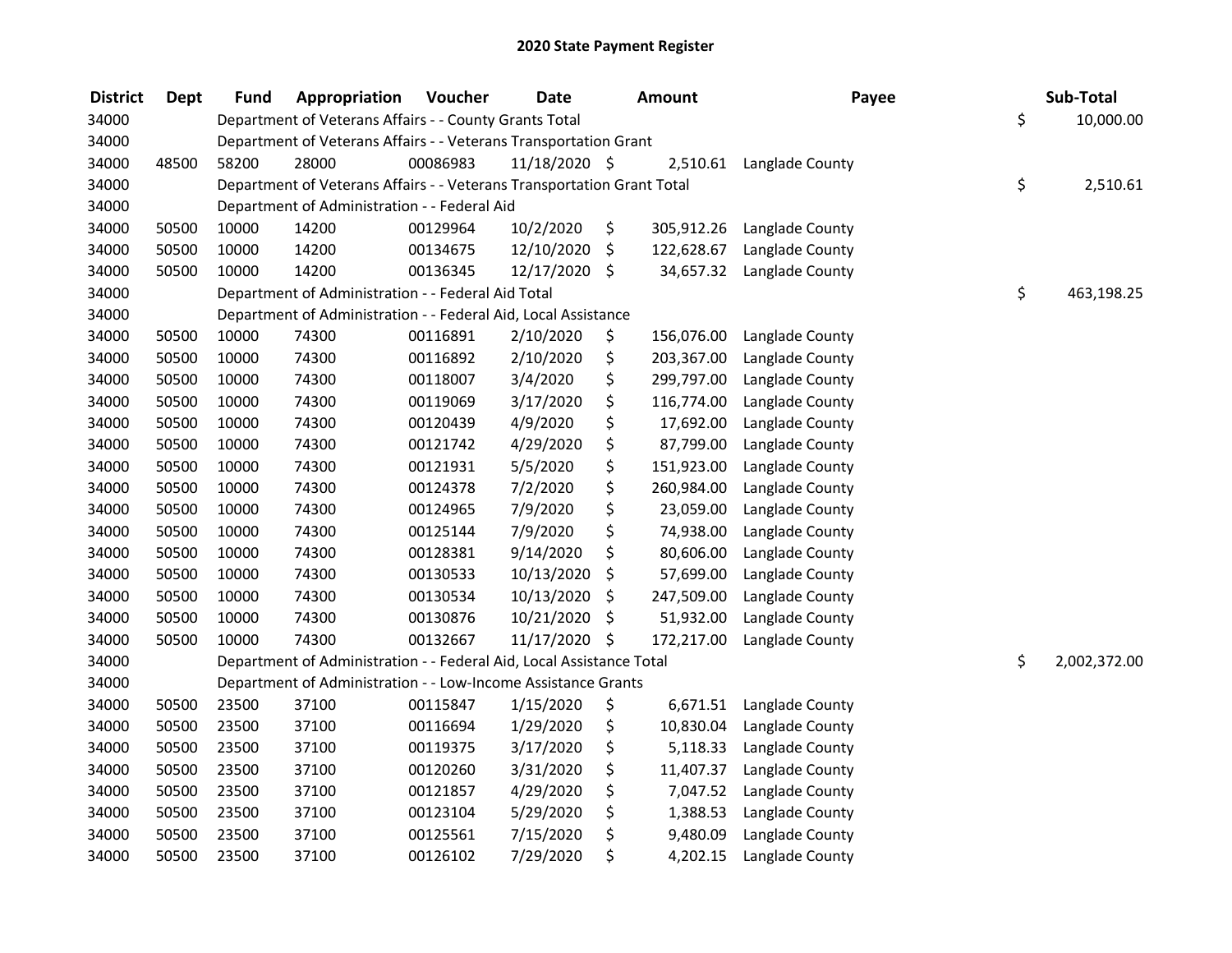| <b>District</b> | <b>Dept</b> | <b>Fund</b> | Appropriation                                                         | Voucher  | <b>Date</b>   | Amount          | Payee                                                                                                   | Sub-Total        |
|-----------------|-------------|-------------|-----------------------------------------------------------------------|----------|---------------|-----------------|---------------------------------------------------------------------------------------------------------|------------------|
| 34000           | 50500       | 23500       | 37100                                                                 | 00128725 | 9/15/2020     | \$<br>6,111.48  | Langlade County                                                                                         |                  |
| 34000           | 50500       | 23500       | 37100                                                                 | 00129628 | 9/29/2020     | \$<br>2,572.10  | Langlade County                                                                                         |                  |
| 34000           | 50500       | 23500       | 37100                                                                 | 00132890 | 11/17/2020    | \$<br>2,249.26  | Langlade County                                                                                         |                  |
| 34000           | 50500       | 23500       | 37100                                                                 | 00133627 | 12/1/2020     | \$<br>7,418.44  | Langlade County                                                                                         |                  |
| 34000           | 50500       | 23500       | 37100                                                                 | 00137223 | 12/22/2020    | \$<br>7,914.75  | Langlade County                                                                                         |                  |
| 34000           |             |             | Department of Administration - - Low-Income Assistance Grants Total   |          |               |                 |                                                                                                         | \$<br>82,411.57  |
| 34000           |             |             | Department of Administration - - Land Information Program; Loca       |          |               |                 |                                                                                                         |                  |
| 34000           | 50500       | 26900       | 17300                                                                 | 00117317 | 2/13/2020     | \$<br>1,000.00  | Langlade County                                                                                         |                  |
| 34000           | 50500       | 26900       | 17300                                                                 | 00119432 | 4/2/2020      | \$<br>68,056.00 | Langlade County                                                                                         |                  |
| 34000           | 50500       | 26900       | 17300                                                                 | 00123235 | 6/2/2020      | \$<br>20,000.00 | Langlade County                                                                                         |                  |
| 34000           | 50500       | 26900       | 17300                                                                 | 00124368 | 6/23/2020     | \$<br>25,000.00 | Langlade County                                                                                         |                  |
| 34000           |             |             | Department of Administration - - Land Information Program; Loca Total |          |               |                 |                                                                                                         | \$<br>114,056.00 |
| 34000           |             |             | Commissioners of Public Lands - - General Program Operations          |          |               |                 |                                                                                                         |                  |
| 34000           | 50700       | 10000       | 10100                                                                 | 00003448 | 12/23/2020 \$ | 28.25           | Langlade County                                                                                         |                  |
| 34000           |             |             | Commissioners of Public Lands - - General Program Operations Total    |          |               |                 |                                                                                                         | \$<br>28.25      |
| 34000           |             |             | Elections Commission - - 2018 Hava Election Security                  |          |               |                 |                                                                                                         |                  |
| 34000           | 51000       | 22000       | 18200                                                                 | 00004968 | 12/14/2020 \$ | 4,829.41        | Langlade County                                                                                         |                  |
| 34000           |             |             | Elections Commission - - 2018 Hava Election Security Total            |          |               |                 |                                                                                                         | \$<br>4,829.41   |
| 34000           |             |             |                                                                       |          |               |                 | Public Defender Board - - Transcript, Discovery and Records Provided to the Public Defender Board       |                  |
| 34000           | 55000       | 10000       | 10600                                                                 | 00234866 | 2/14/2020     | \$<br>21.60     | Langlade County                                                                                         |                  |
| 34000           | 55000       | 10000       | 10600                                                                 | 00235687 | 2/21/2020     | \$<br>359.20    | Langlade County                                                                                         |                  |
| 34000           | 55000       | 10000       | 10600                                                                 | 00250100 | 6/8/2020      | \$<br>835.20    | Langlade County                                                                                         |                  |
| 34000           | 55000       | 10000       | 10600                                                                 | 00257595 | 7/31/2020     | \$<br>452.60    | Langlade County                                                                                         |                  |
| 34000           | 55000       | 10000       | 10600                                                                 | 00265197 | 10/23/2020    | \$<br>563.28    | Langlade County                                                                                         |                  |
| 34000           |             |             |                                                                       |          |               |                 | Public Defender Board - - Transcript, Discovery and Records Provided to the Public Defender Board Total | \$<br>2,231.88   |
| 34000           |             |             | Department of Revenue - - Warrants and Satisfactions                  |          |               |                 |                                                                                                         |                  |
| 34000           | 56600       | 10000       | 10100                                                                 | 00156852 | 2/14/2020     | \$<br>290.00    | Langlade County                                                                                         |                  |
| 34000           | 56600       | 10000       | 10100                                                                 | 00163651 | 4/3/2020      | \$<br>210.50    | Langlade County                                                                                         |                  |
| 34000           | 56600       | 10000       | 10100                                                                 | 00174933 | 7/17/2020     | \$<br>210.50    | Langlade County                                                                                         |                  |
| 34000           | 56600       | 10000       | 10100                                                                 | 00178053 | 8/19/2020     | \$<br>110.00    | Langlade County                                                                                         |                  |
| 34000           |             |             | Department of Revenue - - Warrants and Satisfactions Total            |          |               |                 |                                                                                                         | \$<br>821.00     |
| 34000           |             |             | Circuit Courts - - Circuit Court Costs                                |          |               |                 |                                                                                                         |                  |
| 34000           | 62500       | 10000       | 10500                                                                 | 00001768 | 1/17/2020     | \$<br>28,938.00 | Langlade County                                                                                         |                  |
| 34000           | 62500       | 10000       | 10500                                                                 | 00001962 | 7/17/2020     | \$<br>58,131.00 | Langlade County                                                                                         |                  |
| 34000           |             |             | Circuit Courts - - Circuit Court Costs Total                          |          |               |                 |                                                                                                         | \$<br>87,069.00  |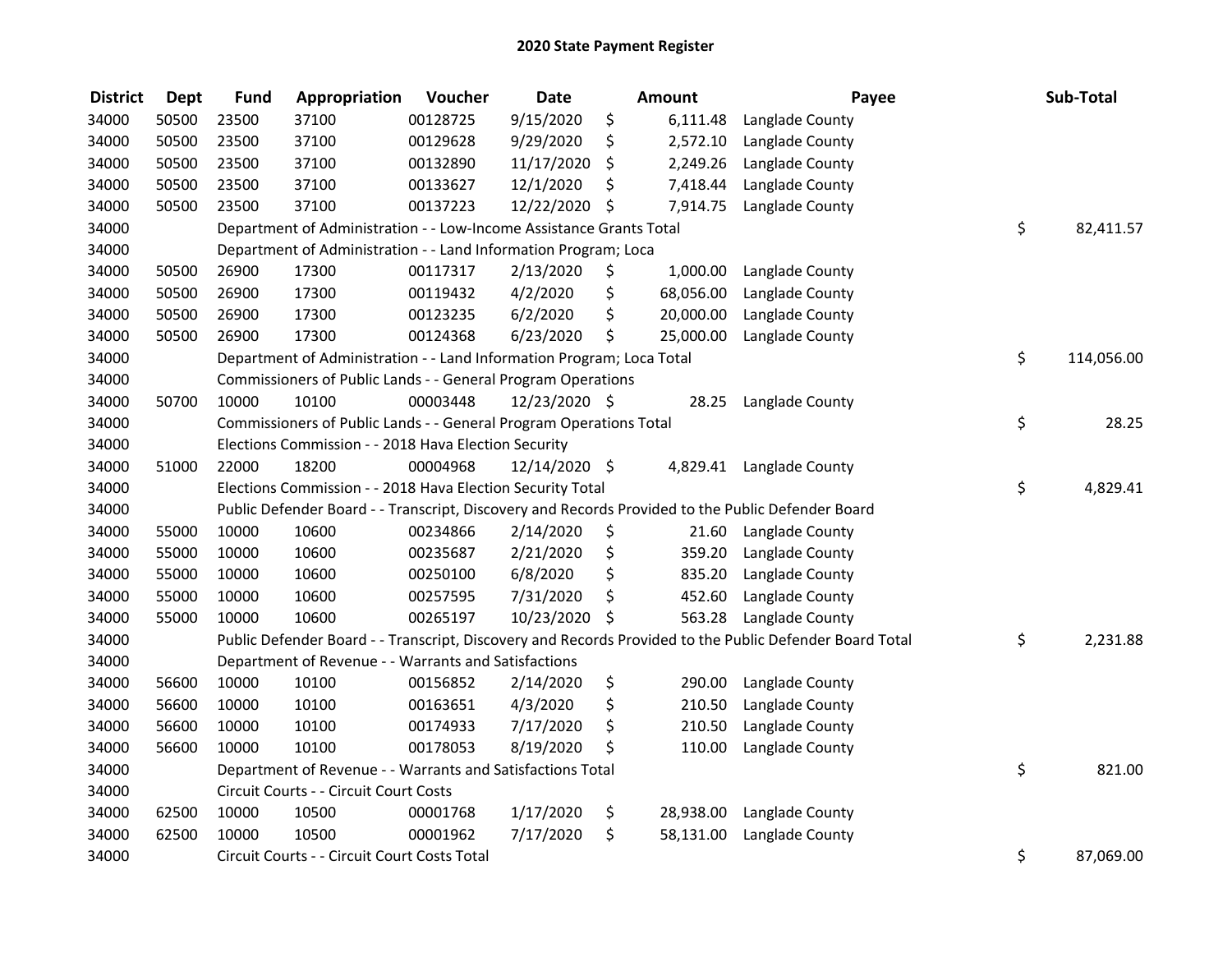| <b>District</b> | Dept  | <b>Fund</b> | Appropriation                                                         | Voucher  | Date       |    | <b>Amount</b> | Payee           | Sub-Total          |
|-----------------|-------|-------------|-----------------------------------------------------------------------|----------|------------|----|---------------|-----------------|--------------------|
| 34000           |       |             | Shared Revenue and Tax Relief - - County And Municipal Aid            |          |            |    |               |                 |                    |
| 34000           | 83500 | 10000       | 10500                                                                 | 00068324 | 7/27/2020  | S  | 104,168.66    | Langlade County |                    |
| 34000           | 83500 | 10000       | 10500                                                                 | 00072291 | 11/16/2020 | Ŝ. | 590,289.05    | Langlade County |                    |
| 34000           |       |             | Shared Revenue and Tax Relief - - County And Municipal Aid Total      |          |            |    |               |                 | \$<br>694,457.71   |
| 34000           |       |             | Shared Revenue and Tax Relief - - Exempt Computer Aid                 |          |            |    |               |                 |                    |
| 34000           | 83500 | 10000       | 10900                                                                 | 00064606 | 7/27/2020  | \$ | 12,307.90     | Langlade County |                    |
| 34000           |       |             | Shared Revenue and Tax Relief - - Exempt Computer Aid Total           |          |            |    |               |                 | \$<br>12,307.90    |
| 34000           |       |             | Shared Revenue and Tax Relief - - Utility Aid                         |          |            |    |               |                 |                    |
| 34000           | 83500 | 10000       | 11000                                                                 | 00068324 | 7/27/2020  | \$ | 4,120.01      | Langlade County |                    |
| 34000           | 83500 | 10000       | 11000                                                                 | 00072291 | 11/16/2020 | Ŝ. | 23,928.40     | Langlade County |                    |
| 34000           |       |             | Shared Revenue and Tax Relief - - Utility Aid Total                   |          |            |    |               |                 | \$<br>28,048.41    |
| 34000           |       |             | Shared Revenue and Tax Relief - - Personal Property Aid               |          |            |    |               |                 |                    |
| 34000           | 83500 | 10000       | 11100                                                                 | 00059969 | 5/4/2020   | \$ | 28.664.86     | Langlade County |                    |
| 34000           |       |             | Shared Revenue and Tax Relief - - Personal Property Aid Total         |          |            |    |               |                 | \$<br>28,664.86    |
| 34000           |       |             | Shared Revenue and Tax Relief - - School Lvy Tx/First Dollar Cr       |          |            |    |               |                 |                    |
| 34000           | 83500 | 10000       | 30200                                                                 | 00063950 | 7/27/2020  | \$ | 687,038.90    | Langlade County |                    |
| 34000           | 83500 | 10000       | 30200                                                                 | 00067341 | 7/27/2020  | S. | 2,560,929.63  | Langlade County |                    |
| 34000           |       |             | Shared Revenue and Tax Relief - - School Lvy Tx/First Dollar Cr Total |          |            |    |               |                 | \$<br>3,247,968.53 |
| 34000           |       |             | Shared Revenue and Tax Relief - - Lottery & Gaming Credit             |          |            |    |               |                 |                    |
| 34000           | 83500 | 52100       | 36300                                                                 | 00055673 | 3/23/2020  | \$ | 864,766.25    | Langlade County |                    |
| 34000           |       |             | Shared Revenue and Tax Relief - - Lottery & Gaming Credit Total       |          |            |    |               |                 | \$<br>864,766.25   |
| 34000 Total     |       |             |                                                                       |          |            |    |               |                 | 13,197,877.11      |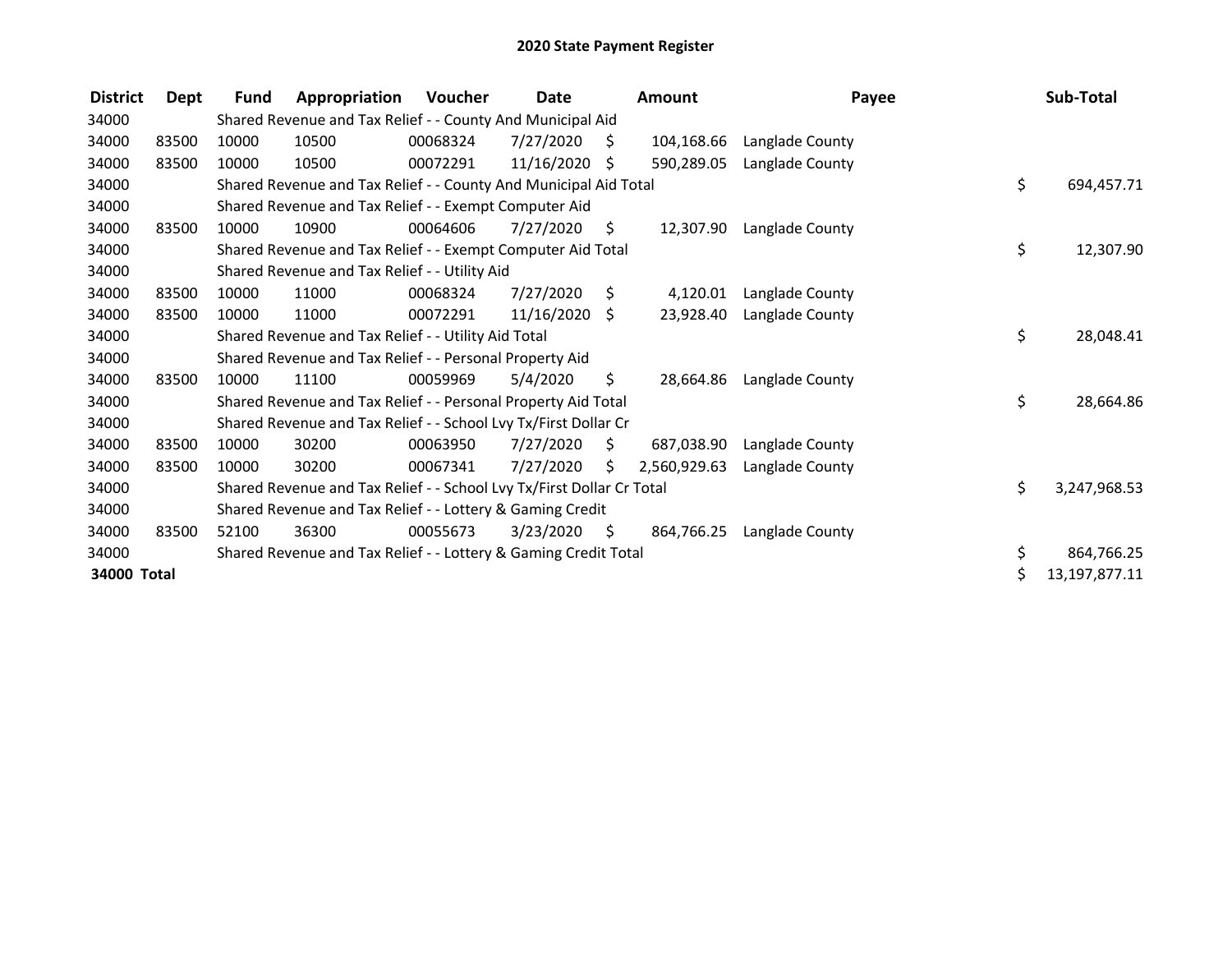| <b>District</b> | Dept  | Fund  | Appropriation                                                      | Voucher  | <b>Date</b> |      | <b>Amount</b> | Payee                    | Sub-Total       |
|-----------------|-------|-------|--------------------------------------------------------------------|----------|-------------|------|---------------|--------------------------|-----------------|
| 34002           |       |       | Dept of Safety & Prof Services - - Fire Dues Distribution          |          |             |      |               |                          |                 |
| 34002           | 16500 | 10000 | 22500                                                              | 00036385 | 7/20/2020   | \$   |               | 1,517.54 Town Of Ackley  |                 |
| 34002           |       |       | Dept of Safety & Prof Services - - Fire Dues Distribution Total    |          |             |      |               |                          | \$<br>1,517.54  |
| 34002           |       |       | Dept of Natural Resources - - Aids In Lieu Of Taxes - Gener        |          |             |      |               |                          |                 |
| 34002           | 37000 | 10000 | 50300                                                              | 00386775 | 1/31/2020   | \$   | 1,625.55      | Town Of Ackley           |                 |
| 34002           | 37000 | 10000 | 50300                                                              | 00404029 | 4/21/2020   | \$   | 56.28         | Town Of Ackley           |                 |
| 34002           |       |       | Dept of Natural Resources - - Aids In Lieu Of Taxes - Gener Total  |          |             |      |               |                          | \$<br>1,681.83  |
| 34002           |       |       | Dept of Natural Resources - - Resaids - Cnty Forst, Cl & Mfl       |          |             |      |               |                          |                 |
| 34002           | 37000 | 21200 | 57100                                                              | 00417286 | 6/18/2020   | - \$ |               | 7,619.43 Town Of Ackley  |                 |
| 34002           |       |       | Dept of Natural Resources - - Resaids - Cnty Forst, Cl & Mfl Total |          |             |      |               |                          | \$<br>7,619.43  |
| 34002           |       |       | Dept of Natural Resources - - Aids In Lieu Of Taxes - Sum S        |          |             |      |               |                          |                 |
| 34002           | 37000 | 21200 | 57900                                                              | 00404028 | 4/21/2020   | -\$  |               | 729.78 Town Of Ackley    |                 |
| 34002           |       |       | Dept of Natural Resources - - Aids In Lieu Of Taxes - Sum S Total  |          |             |      |               |                          | \$<br>729.78    |
| 34002           |       |       | Dept of Natural Resources - - Fin Asst For Responsible Units       |          |             |      |               |                          |                 |
| 34002           | 37000 | 27400 | 67000                                                              | 00413413 | 5/29/2020   | \$   |               | 840.00 Town Of Ackley    |                 |
| 34002           |       |       | Dept of Natural Resources - - Fin Asst For Responsible Units Total |          |             |      |               |                          | \$<br>840.00    |
| 34002           |       |       | WI Dept of Transportation - - Trns Aids To Mnc.-Sf                 |          |             |      |               |                          |                 |
| 34002           | 39500 | 21100 | 19100                                                              | 00476332 | 1/6/2020    | \$   | 22,101.48     | Town Of Ackley           |                 |
| 34002           | 39500 | 21100 | 19100                                                              | 00506187 | 4/6/2020    | \$   | 22,101.48     | Town Of Ackley           |                 |
| 34002           | 39500 | 21100 | 19100                                                              | 00543179 | 7/6/2020    | \$   | 22,101.48     | Town Of Ackley           |                 |
| 34002           | 39500 | 21100 | 19100                                                              | 00586005 | 10/5/2020   | \$   |               | 22,101.48 Town Of Ackley |                 |
| 34002           |       |       | WI Dept of Transportation - - Trns Aids To Mnc.-Sf Total           |          |             |      |               |                          | \$<br>88,405.92 |
| 34002           |       |       | Shared Revenue and Tax Relief - - County And Municipal Aid         |          |             |      |               |                          |                 |
| 34002           | 83500 | 10000 | 10500                                                              | 00068305 | 7/27/2020   | -S   | 3,602.26      | Town Of Ackley           |                 |
| 34002           | 83500 | 10000 | 10500                                                              | 00072272 | 11/16/2020  | - \$ |               | 20,412.83 Town Of Ackley |                 |
| 34002           |       |       | Shared Revenue and Tax Relief - - County And Municipal Aid Total   |          |             |      |               |                          | \$<br>24,015.09 |
| 34002           |       |       | Shared Revenue and Tax Relief - - Exempt Computer Aid              |          |             |      |               |                          |                 |
| 34002           | 83500 | 10000 | 10900                                                              | 00065435 | 7/27/2020   | \$   |               | 3.11 Town Of Ackley      |                 |
| 34002           |       |       | Shared Revenue and Tax Relief - - Exempt Computer Aid Total        |          |             |      |               |                          | \$<br>3.11      |
| 34002           |       |       | Shared Revenue and Tax Relief - - Utility Aid                      |          |             |      |               |                          |                 |
| 34002           | 83500 | 10000 | 11000                                                              | 00068305 | 7/27/2020   | \$   | 24.74         | Town Of Ackley           |                 |
| 34002           | 83500 | 10000 | 11000                                                              | 00072272 | 11/16/2020  | \$   |               | 293.87 Town Of Ackley    |                 |
| 34002           |       |       | Shared Revenue and Tax Relief - - Utility Aid Total                |          |             |      |               |                          | \$<br>318.61    |
| 34002           |       |       | Shared Revenue and Tax Relief - - Personal Property Aid            |          |             |      |               |                          |                 |
| 34002           | 83500 | 10000 | 11100                                                              | 00060822 | 5/4/2020    | \$   | 67.83         | Town Of Ackley           |                 |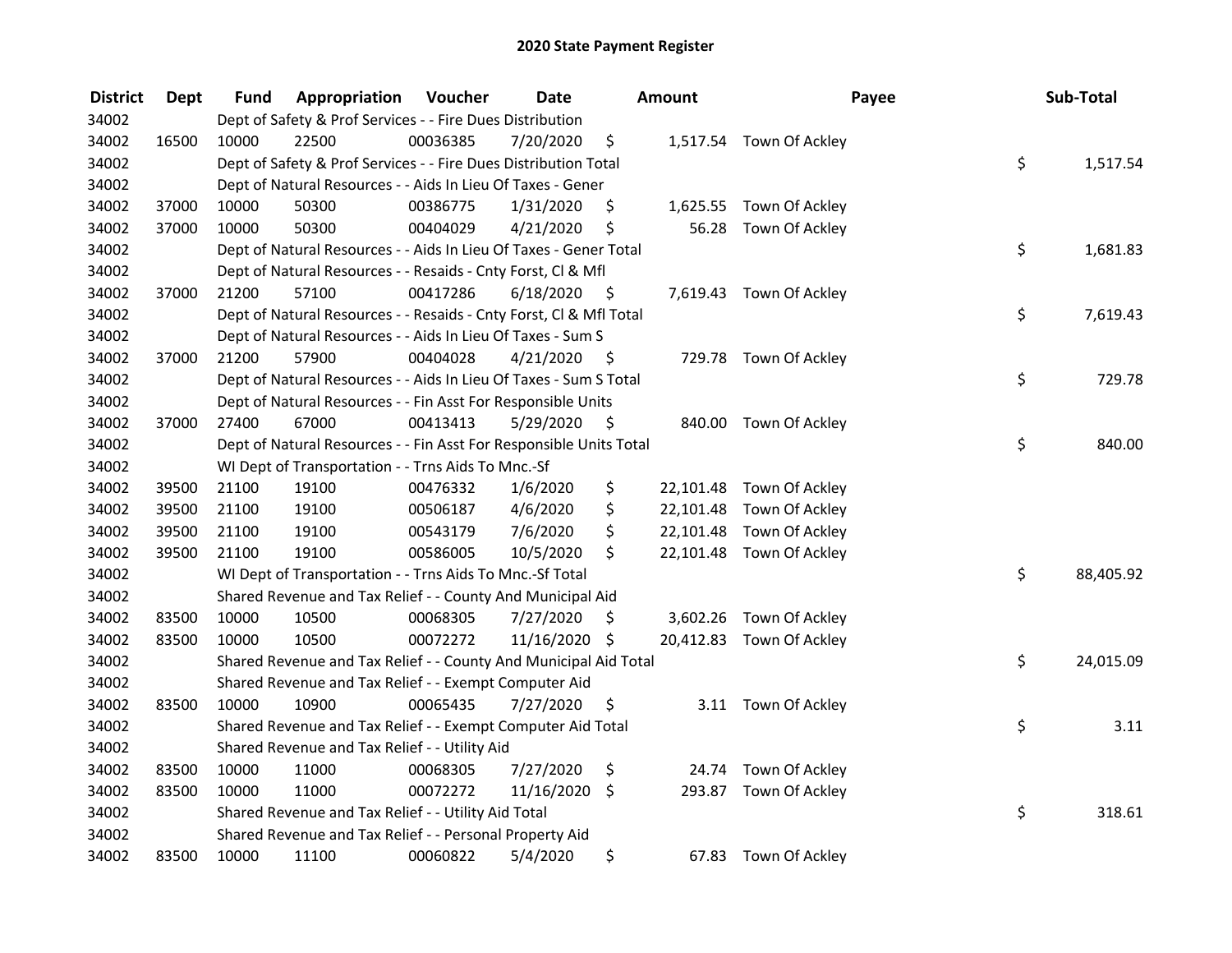| <b>District</b> | Dept | <b>Fund Appropriation Voucher</b>                             | <b>Date</b> | Amount | Payee | Sub-Total  |
|-----------------|------|---------------------------------------------------------------|-------------|--------|-------|------------|
| 34002           |      | Shared Revenue and Tax Relief - - Personal Property Aid Total |             |        |       | 67.83      |
| 34002 Total     |      |                                                               |             |        |       | 125.199.14 |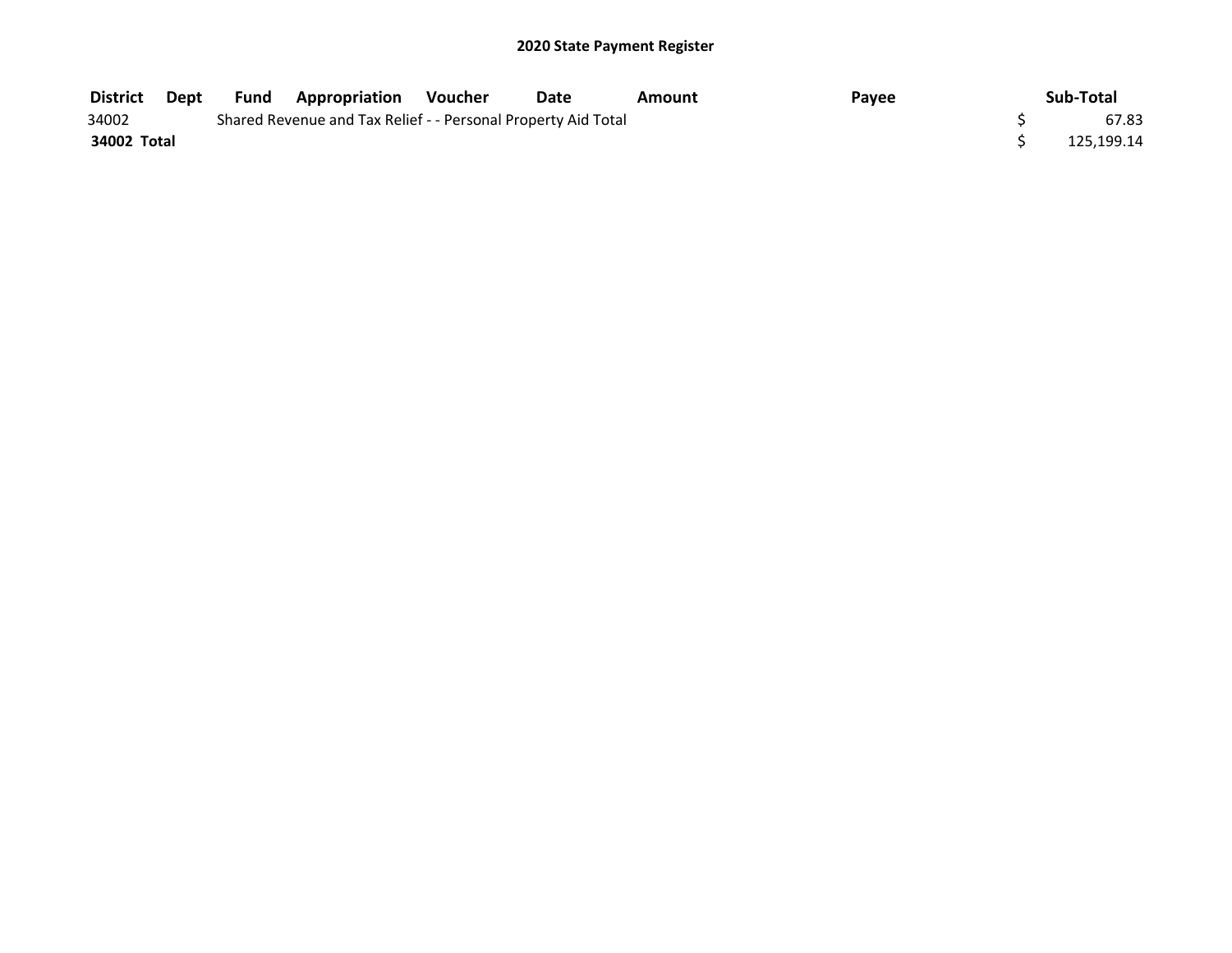| <b>District</b> | <b>Dept</b> | Fund  | Appropriation                                                          | Voucher  | <b>Date</b> |         | <b>Amount</b> | Payee                       | Sub-Total        |
|-----------------|-------------|-------|------------------------------------------------------------------------|----------|-------------|---------|---------------|-----------------------------|------------------|
| 34004           |             |       | Dept of Safety & Prof Services - - Fire Dues Distribution              |          |             |         |               |                             |                  |
| 34004           | 16500       | 10000 | 22500                                                                  | 00036386 | 7/20/2020   | \$      |               | 2,608.41 Town Of Ainsworth  |                  |
| 34004           |             |       | Dept of Safety & Prof Services - - Fire Dues Distribution Total        |          |             |         |               |                             | \$<br>2,608.41   |
| 34004           |             |       | Dept of Natural Resources - - Aids In Lieu Of Taxes - Gener            |          |             |         |               |                             |                  |
| 34004           | 37000       | 10000 | 50300                                                                  | 00386828 | 1/31/2020   | \$      | 9,838.08      | Town Of Ainsworth           |                  |
| 34004           | 37000       | 10000 | 50300                                                                  | 00386829 | 1/31/2020   | \$      | 915.26        | Town Of Ainsworth           |                  |
| 34004           | 37000       | 10000 | 50300                                                                  | 00405346 | 4/21/2020   | \$      | 1,154.88      | Town Of Ainsworth           |                  |
| 34004           | 37000       | 10000 | 50300                                                                  | 00405350 | 4/21/2020   | \$      | 365.70        | Town Of Ainsworth           |                  |
| 34004           |             |       | Dept of Natural Resources - - Aids In Lieu Of Taxes - Gener Total      |          |             |         |               |                             | \$<br>12,273.92  |
| 34004           |             |       | Dept of Natural Resources - - Resaids - Cnty Forst, CI & Mfl           |          |             |         |               |                             |                  |
| 34004           | 37000       | 21200 | 57100                                                                  | 00417287 | 6/18/2020   | - \$    |               | 7,950.55 Town Of Ainsworth  |                  |
| 34004           |             |       | Dept of Natural Resources - - Resaids - Cnty Forst, CI & Mfl Total     |          |             |         |               |                             | \$<br>7,950.55   |
| 34004           |             |       | Dept of Natural Resources - - Aids In Lieu Of Taxes - Sum S            |          |             |         |               |                             |                  |
| 34004           | 37000       | 21200 | 57900                                                                  | 00405347 | 4/21/2020   | \$,     | 1.50          | Town Of Ainsworth           |                  |
| 34004           | 37000       | 21200 | 57900                                                                  | 00405348 | 4/21/2020   | \$      | 26.16         | Town Of Ainsworth           |                  |
| 34004           | 37000       | 21200 | 57900                                                                  | 00405349 | 4/21/2020   | \$      | 515.94        | Town Of Ainsworth           |                  |
| 34004           |             |       | Dept of Natural Resources - - Aids In Lieu Of Taxes - Sum S Total      |          |             |         |               |                             | \$<br>543.60     |
| 34004           |             |       | Dept of Natural Resources - - Fin Asst For Responsible Units           |          |             |         |               |                             |                  |
| 34004           | 37000       | 27400 | 67000                                                                  | 00413408 | 5/29/2020   | $\zeta$ |               | 1,547.31 Town Of Ainsworth  |                  |
| 34004           |             |       | Dept of Natural Resources - - Fin Asst For Responsible Units Total     |          |             |         |               |                             | \$<br>1,547.31   |
| 34004           |             |       | WI Dept of Transportation - - Trns Aids To Mnc.-Sf                     |          |             |         |               |                             |                  |
| 34004           | 39500       | 21100 | 19100                                                                  | 00476333 | 1/6/2020    | \$      |               | 27,528.30 Town Of Ainsworth |                  |
| 34004           | 39500       | 21100 | 19100                                                                  | 00506188 | 4/6/2020    | \$      |               | 27,528.30 Town Of Ainsworth |                  |
| 34004           | 39500       | 21100 | 19100                                                                  | 00543180 | 7/6/2020    | \$      |               | 27,528.30 Town Of Ainsworth |                  |
| 34004           | 39500       | 21100 | 19100                                                                  | 00586006 | 10/5/2020   | \$      |               | 27,528.30 Town Of Ainsworth |                  |
| 34004           |             |       | WI Dept of Transportation - - Trns Aids To Mnc.-Sf Total               |          |             |         |               |                             | \$<br>110,113.20 |
| 34004           |             |       | Department of Military Affairs - - Disaster Recovery Aid               |          |             |         |               |                             |                  |
| 34004           | 46500       | 10000 | 30500                                                                  | 00079323 | 6/23/2020   | \$      |               | 6,645.95 Town Of Ainsworth  |                  |
| 34004           |             |       | Department of Military Affairs - - Disaster Recovery Aid Total         |          |             |         |               |                             | \$<br>6,645.95   |
| 34004           |             |       | Department of Military Affairs - - Federal Aid, Local Assistance       |          |             |         |               |                             |                  |
| 34004           | 46500       | 10000 | 34200                                                                  | 00079323 | 6/23/2020   | \$      |               | 57,554.06 Town Of Ainsworth |                  |
| 34004           |             |       | Department of Military Affairs - - Federal Aid, Local Assistance Total |          |             |         |               |                             | \$<br>57,554.06  |
| 34004           |             |       | Commissioners of Public Lands - - General Program Operations           |          |             |         |               |                             |                  |
| 34004           | 50700       | 10000 | 10100                                                                  | 00002866 | 1/10/2020   | - \$    | 537.33        | Town Of Ainsworth           |                  |
| 34004           |             |       | Commissioners of Public Lands - - General Program Operations Total     |          |             |         |               |                             | \$<br>537.33     |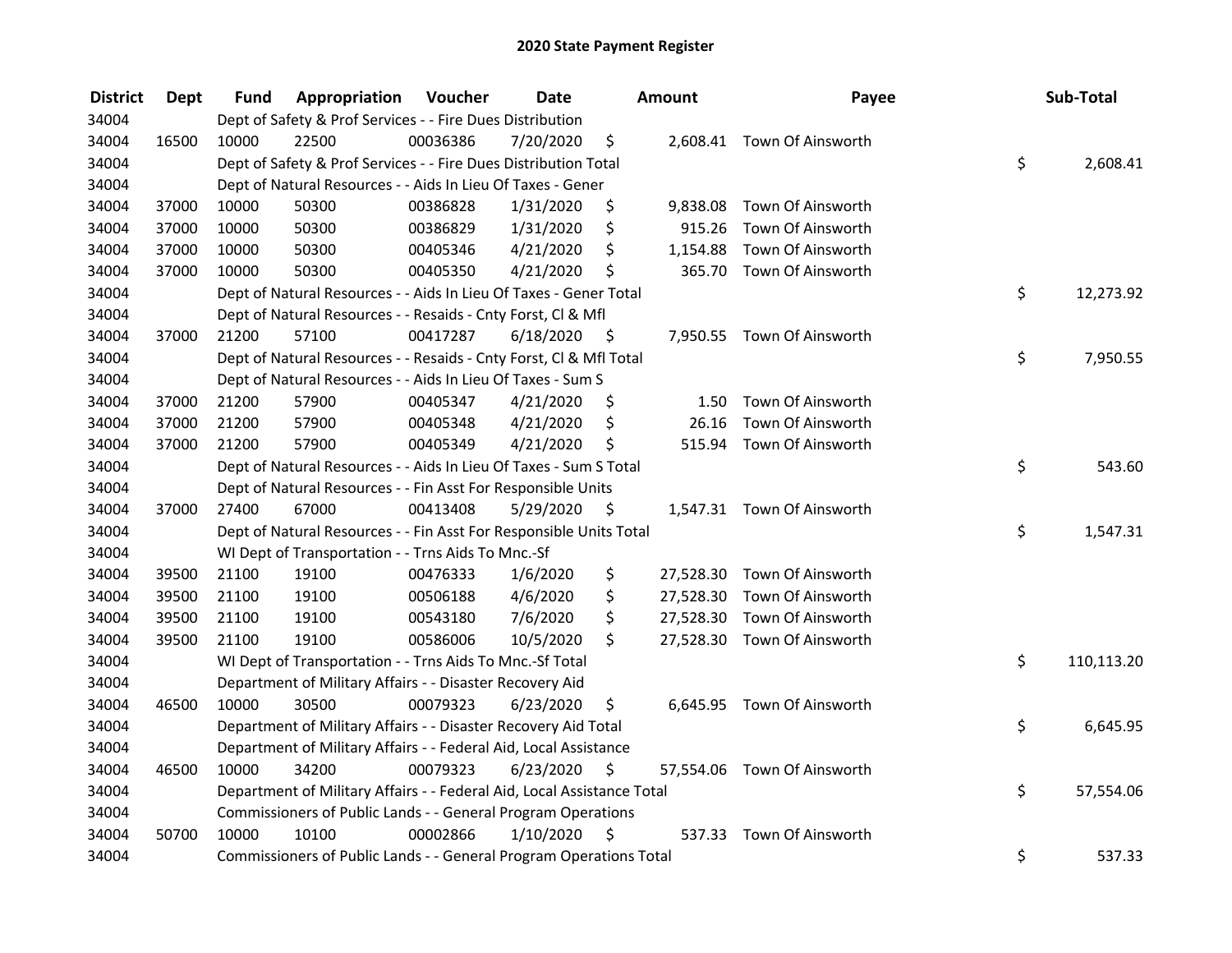| <b>District</b> | Dept  | Fund  | Appropriation                                                    | <b>Voucher</b> | <b>Date</b> |    | Amount    | Payee             | Sub-Total       |
|-----------------|-------|-------|------------------------------------------------------------------|----------------|-------------|----|-----------|-------------------|-----------------|
| 34004           |       |       | Shared Revenue and Tax Relief - - County And Municipal Aid       |                |             |    |           |                   |                 |
| 34004           | 83500 | 10000 | 10500                                                            | 00068306       | 7/27/2020   |    | 1.979.23  | Town Of Ainsworth |                 |
| 34004           | 83500 | 10000 | 10500                                                            | 00072273       | 11/16/2020  | -S | 11.215.61 | Town Of Ainsworth |                 |
| 34004           |       |       | Shared Revenue and Tax Relief - - County And Municipal Aid Total |                |             |    |           |                   | \$<br>13,194.84 |
| 34004           |       |       | Shared Revenue and Tax Relief - - Exempt Computer Aid            |                |             |    |           |                   |                 |
| 34004           | 83500 | 10000 | 10900                                                            | 00065436       | 7/27/2020   |    | 5.19      | Town Of Ainsworth |                 |
| 34004           |       |       | Shared Revenue and Tax Relief - - Exempt Computer Aid Total      |                |             |    |           |                   | \$<br>5.19      |
| 34004           |       |       | Shared Revenue and Tax Relief - - Personal Property Aid          |                |             |    |           |                   |                 |
| 34004           | 83500 | 10000 | 11100                                                            | 00060823       | 5/4/2020    |    | 219.05    | Town Of Ainsworth |                 |
| 34004           |       |       | Shared Revenue and Tax Relief - - Personal Property Aid Total    |                |             |    |           |                   | 219.05          |
| 34004 Total     |       |       |                                                                  |                |             |    |           |                   | 213,193.41      |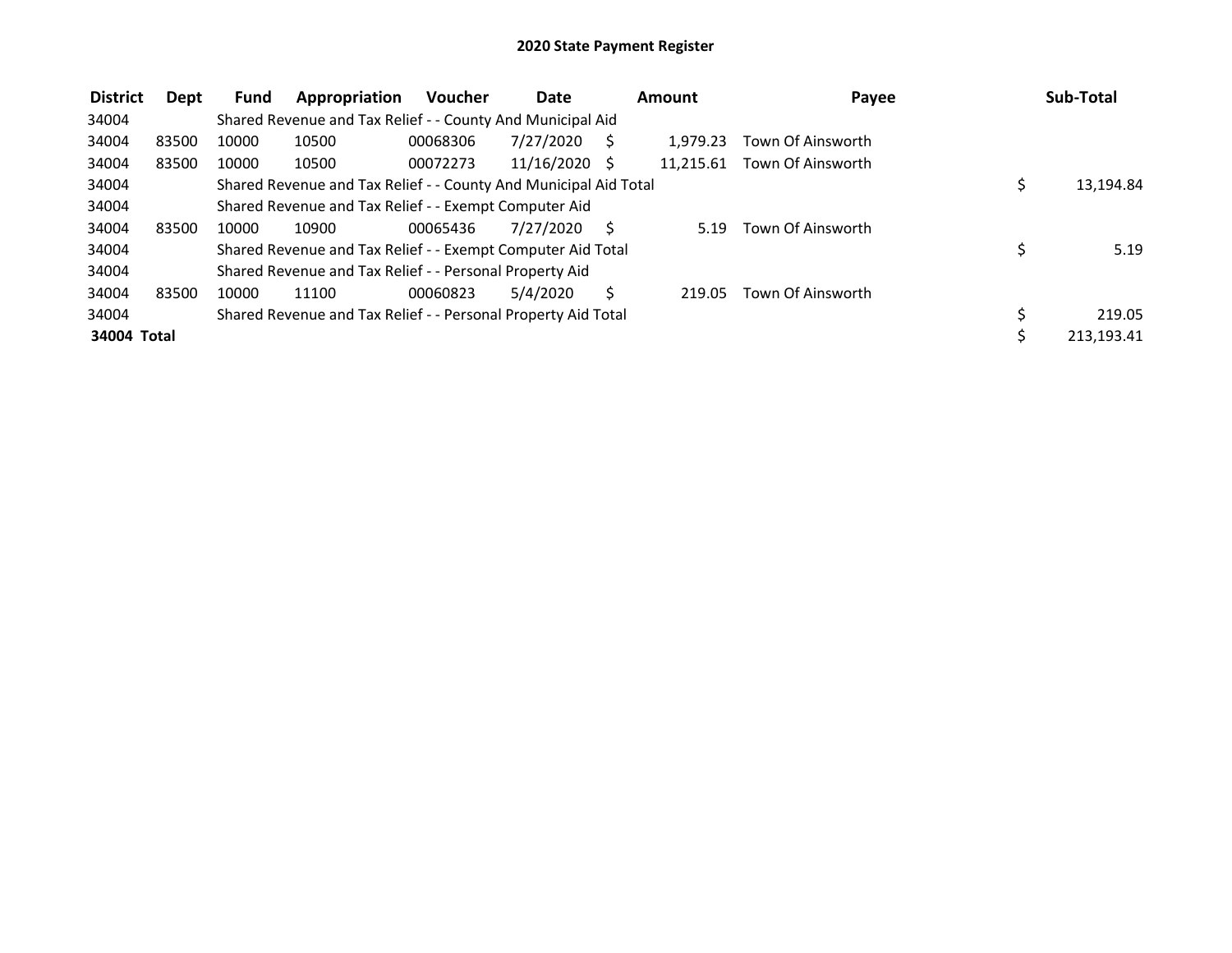| <b>District</b> | <b>Dept</b> | Fund  | Appropriation                                                      | Voucher  | <b>Date</b>   |      | Amount | Payee                    | Sub-Total        |
|-----------------|-------------|-------|--------------------------------------------------------------------|----------|---------------|------|--------|--------------------------|------------------|
| 34006           |             |       | Dept of Safety & Prof Services - - Fire Dues Distribution          |          |               |      |        |                          |                  |
| 34006           | 16500       | 10000 | 22500                                                              | 00036387 | 7/20/2020     | \$   |        | 4,700.14 Town Of Antigo  |                  |
| 34006           |             |       | Dept of Safety & Prof Services - - Fire Dues Distribution Total    |          |               |      |        |                          | \$<br>4,700.14   |
| 34006           |             |       | Dept of Natural Resources - - Resaids - Cnty Forst, Cl & Mfl       |          |               |      |        |                          |                  |
| 34006           | 37000       | 21200 | 57100                                                              | 00417288 | 6/18/2020     | - \$ |        | 117.64 Town Of Antigo    |                  |
| 34006           |             |       | Dept of Natural Resources - - Resaids - Cnty Forst, Cl & Mfl Total |          |               |      |        |                          | \$<br>117.64     |
| 34006           |             |       | Dept of Natural Resources - - Rec & Resource Aids, Fed             |          |               |      |        |                          |                  |
| 34006           | 37000       | 21200 | 58300                                                              | 00391915 | 3/3/2020      | \$   |        | 1,294.09 Town Of Antigo  |                  |
| 34006           |             |       | Dept of Natural Resources - - Rec & Resource Aids, Fed Total       |          |               |      |        |                          | \$<br>1,294.09   |
| 34006           |             |       | Dept of Natural Resources - - Fin Asst For Responsible Units       |          |               |      |        |                          |                  |
| 34006           | 37000       | 27400 | 67000                                                              | 00412794 | 5/29/2020     | \$   |        | 5,053.48 Town Of Antigo  |                  |
| 34006           |             |       | Dept of Natural Resources - - Fin Asst For Responsible Units Total |          |               |      |        |                          | \$<br>5,053.48   |
| 34006           |             |       | WI Dept of Transportation - - Trns Aids To Mnc.-Sf                 |          |               |      |        |                          |                  |
| 34006           | 39500       | 21100 | 19100                                                              | 00476334 | 1/6/2020      | \$   |        | 26,207.73 Town Of Antigo |                  |
| 34006           | 39500       | 21100 | 19100                                                              | 00506189 | 4/6/2020      | \$   |        | 26,207.73 Town Of Antigo |                  |
| 34006           | 39500       | 21100 | 19100                                                              | 00543181 | 7/6/2020      | \$   |        | 26,207.73 Town Of Antigo |                  |
| 34006           | 39500       | 21100 | 19100                                                              | 00586007 | 10/5/2020     | \$   |        | 26,207.73 Town Of Antigo |                  |
| 34006           |             |       | WI Dept of Transportation - - Trns Aids To Mnc.-Sf Total           |          |               |      |        |                          | \$<br>104,830.92 |
| 34006           |             |       | Elections Commission - - 2018 Hava Election Security               |          |               |      |        |                          |                  |
| 34006           | 51000       | 22000 | 18200                                                              | 00003874 | 7/16/2020     | \$   |        | 1,228.50 Town Of Antigo  |                  |
| 34006           |             |       | Elections Commission - - 2018 Hava Election Security Total         |          |               |      |        |                          | \$<br>1,228.50   |
| 34006           |             |       | Shared Revenue and Tax Relief - - County And Municipal Aid         |          |               |      |        |                          |                  |
| 34006           | 83500       | 10000 | 10500                                                              | 00068307 | 7/27/2020     | \$.  |        | 3,507.67 Town Of Antigo  |                  |
| 34006           | 83500       | 10000 | 10500                                                              | 00072274 | 11/16/2020 \$ |      |        | 19,876.77 Town Of Antigo |                  |
| 34006           |             |       | Shared Revenue and Tax Relief - - County And Municipal Aid Total   |          |               |      |        |                          | \$<br>23,384.44  |
| 34006           |             |       | Shared Revenue and Tax Relief - - Exempt Computer Aid              |          |               |      |        |                          |                  |
| 34006           | 83500       | 10000 | 10900                                                              | 00065437 | 7/27/2020     | \$   |        | 220.33 Town Of Antigo    |                  |
| 34006           |             |       | Shared Revenue and Tax Relief - - Exempt Computer Aid Total        |          |               |      |        |                          | \$<br>220.33     |
| 34006           |             |       | Shared Revenue and Tax Relief - - Utility Aid                      |          |               |      |        |                          |                  |
| 34006           | 83500       | 10000 | 11000                                                              | 00068307 | 7/27/2020     | \$   | 22.34  | Town Of Antigo           |                  |
| 34006           | 83500       | 10000 | 11000                                                              | 00072274 | 11/16/2020    | \$   |        | 127.61 Town Of Antigo    |                  |
| 34006           |             |       | Shared Revenue and Tax Relief - - Utility Aid Total                |          |               |      |        |                          | \$<br>149.95     |
| 34006           |             |       | Shared Revenue and Tax Relief - - Personal Property Aid            |          |               |      |        |                          |                  |
| 34006           | 83500       | 10000 | 11100                                                              | 00060824 | 5/4/2020      | \$   |        | 762.22 Town Of Antigo    |                  |
| 34006           |             |       | Shared Revenue and Tax Relief - - Personal Property Aid Total      |          |               |      |        |                          | \$<br>762.22     |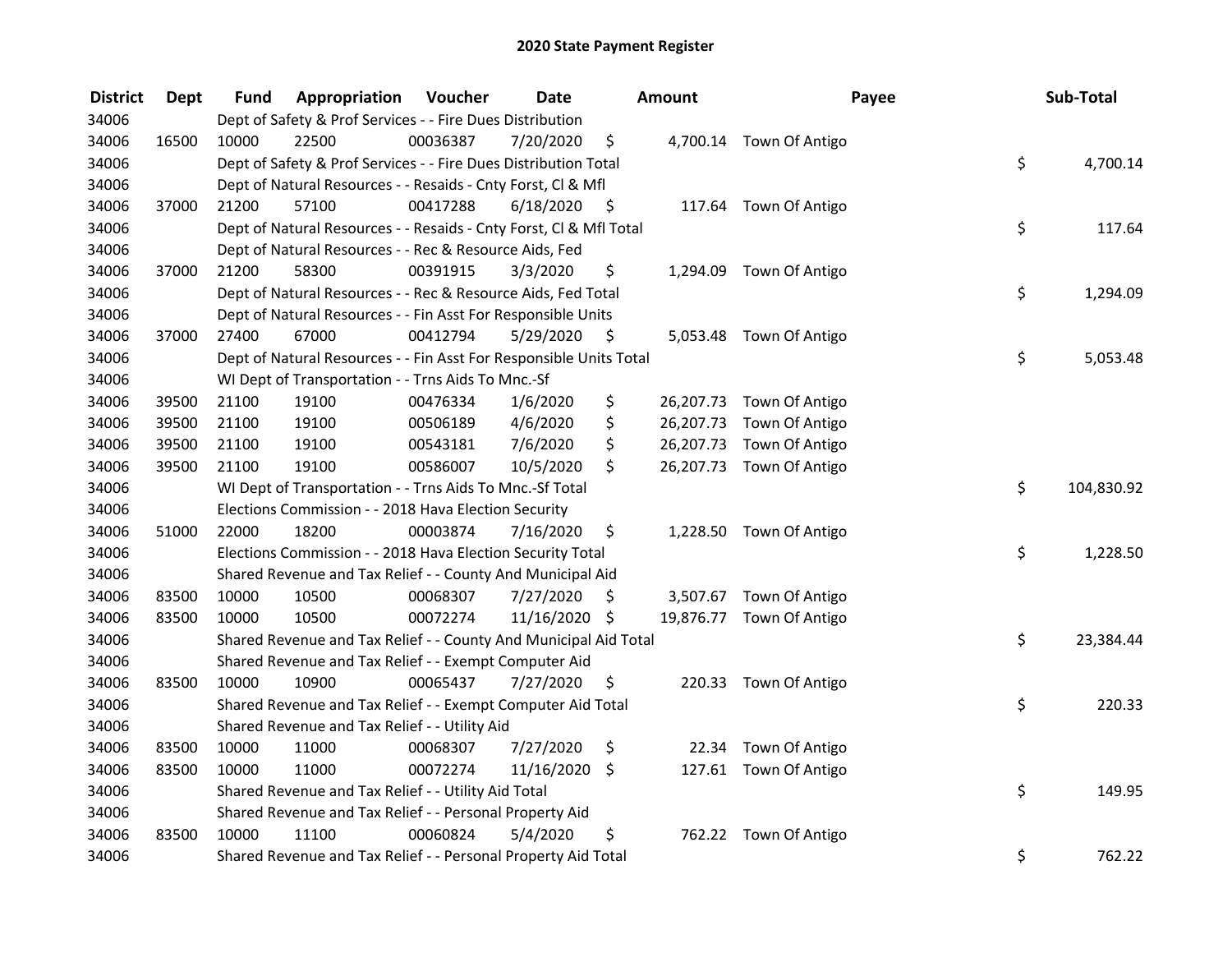| <b>District</b> | Dept  | <b>Fund</b> | <b>Appropriation</b>                                                          | Voucher  | Date         | Amount | Payee          | Sub-Total  |
|-----------------|-------|-------------|-------------------------------------------------------------------------------|----------|--------------|--------|----------------|------------|
| 34006           |       |             | Shared Revenue and Tax Relief - - State Aid; Video Service Provider Fee       |          |              |        |                |            |
| 34006           | 83500 | 10000       | 11200                                                                         | 00064270 | 7/27/2020 \$ | 927.01 | Town Of Antigo |            |
| 34006           |       |             | Shared Revenue and Tax Relief - - State Aid; Video Service Provider Fee Total |          |              |        |                | 927.01     |
| 34006 Total     |       |             |                                                                               |          |              |        |                | 142,668.72 |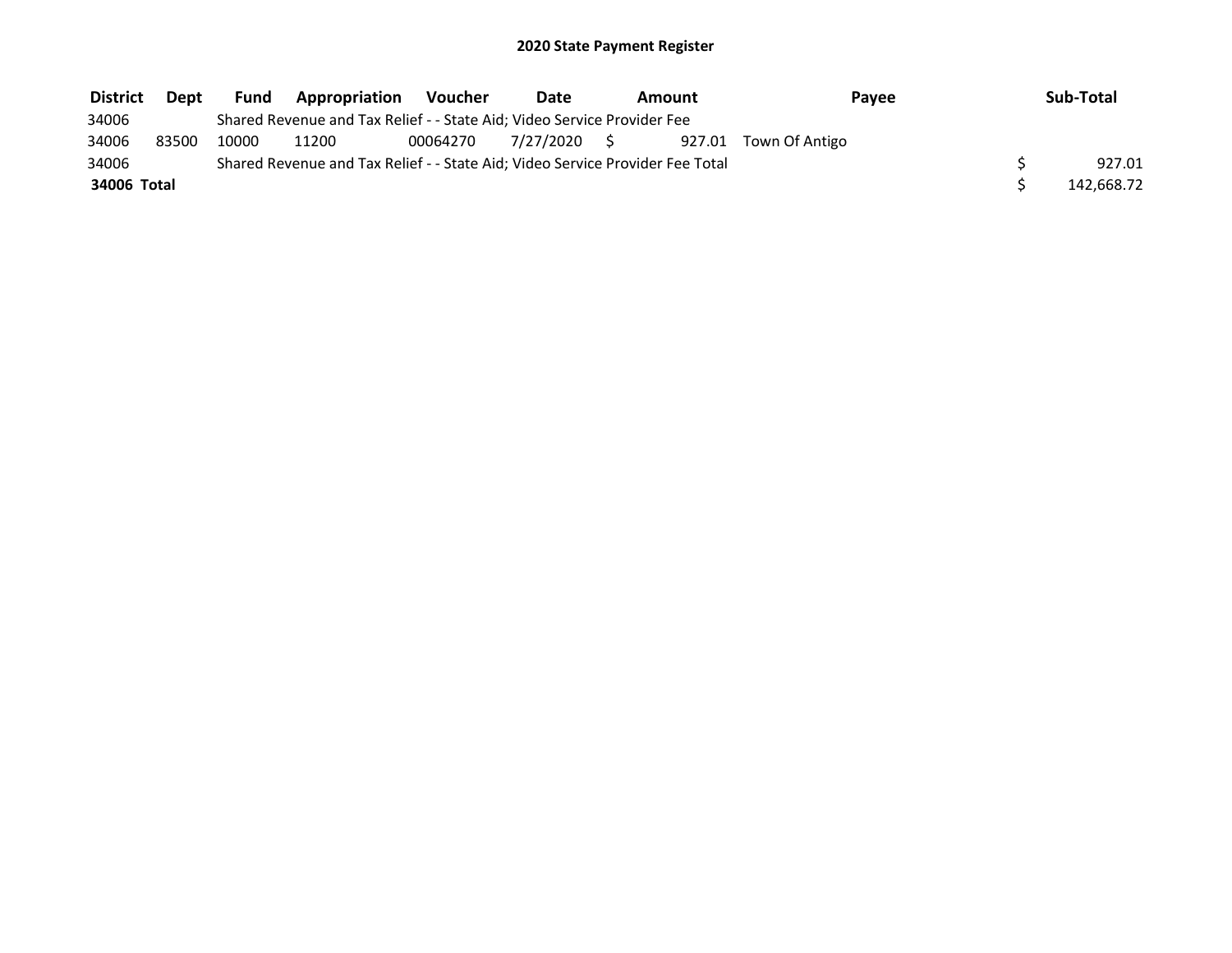| <b>District</b> | Dept  | Fund  | Appropriation                                                          | Voucher  | <b>Date</b>   |      | Amount    |                         | Payee | Sub-Total |            |
|-----------------|-------|-------|------------------------------------------------------------------------|----------|---------------|------|-----------|-------------------------|-------|-----------|------------|
| 34008           |       |       | Dept of Safety & Prof Services - - Fire Dues Distribution              |          |               |      |           |                         |       |           |            |
| 34008           | 16500 | 10000 | 22500                                                                  | 00036388 | 7/20/2020     | \$   |           | 7,210.27 Town Of Elcho  |       |           |            |
| 34008           |       |       | Dept of Safety & Prof Services - - Fire Dues Distribution Total        |          |               |      |           |                         |       | \$        | 7,210.27   |
| 34008           |       |       | Dept of Natural Resources - - Aids In Lieu Of Taxes - Gener            |          |               |      |           |                         |       |           |            |
| 34008           | 37000 | 10000 | 50300                                                                  | 00386807 | 1/31/2020     | \$   | 153.90    | Town Of Elcho           |       |           |            |
| 34008           | 37000 | 10000 | 50300                                                                  | 00404741 | 4/21/2020     | \$   | 502.08    | Town Of Elcho           |       |           |            |
| 34008           |       |       | Dept of Natural Resources - - Aids In Lieu Of Taxes - Gener Total      |          |               |      |           |                         |       | \$        | 655.98     |
| 34008           |       |       | Dept of Natural Resources - - Resaids - Cnty Forst, Cl & Mfl           |          |               |      |           |                         |       |           |            |
| 34008           | 37000 | 21200 | 57100                                                                  | 00417289 | 6/18/2020     | - \$ |           | 6,202.86 Town Of Elcho  |       |           |            |
| 34008           |       |       | Dept of Natural Resources - - Resaids - Cnty Forst, Cl & Mfl Total     |          |               |      |           |                         |       | \$        | 6,202.86   |
| 34008           |       |       | Dept of Natural Resources - - Aids In Lieu Of Taxes - Sum S            |          |               |      |           |                         |       |           |            |
| 34008           | 37000 | 21200 | 57900                                                                  | 00404742 | 4/21/2020     | - \$ |           | 1.07 Town Of Elcho      |       |           |            |
| 34008           |       |       | Dept of Natural Resources - - Aids In Lieu Of Taxes - Sum S Total      |          |               |      |           |                         |       | \$        | 1.07       |
| 34008           |       |       | Dept of Natural Resources - - Fin Asst For Responsible Units           |          |               |      |           |                         |       |           |            |
| 34008           | 37000 | 27400 | 67000                                                                  | 00413497 | 5/29/2020     | \$   |           | 3,057.79 Town Of Elcho  |       |           |            |
| 34008           |       |       | Dept of Natural Resources - - Fin Asst For Responsible Units Total     |          |               |      |           |                         |       | \$        | 3,057.79   |
| 34008           |       |       | WI Dept of Transportation - - Trns Aids To Mnc.-Sf                     |          |               |      |           |                         |       |           |            |
| 34008           | 39500 | 21100 | 19100                                                                  | 00476335 | 1/6/2020      | \$   | 50,348.19 | Town Of Elcho           |       |           |            |
| 34008           | 39500 | 21100 | 19100                                                                  | 00506190 | 4/6/2020      | \$   |           | 50,348.19 Town Of Elcho |       |           |            |
| 34008           | 39500 | 21100 | 19100                                                                  | 00543182 | 7/6/2020      | \$   |           | 50,348.19 Town Of Elcho |       |           |            |
| 34008           | 39500 | 21100 | 19100                                                                  | 00586008 | 10/5/2020     | \$   |           | 50,348.20 Town Of Elcho |       |           |            |
| 34008           |       |       | WI Dept of Transportation - - Trns Aids To Mnc.-Sf Total               |          |               |      |           |                         |       | \$        | 201,392.77 |
| 34008           |       |       | WI Dept of Transportation - - Supplemental Transportation Aids         |          |               |      |           |                         |       |           |            |
| 34008           | 39500 | 21100 | 19600                                                                  | 00477517 | 1/6/2020      | \$   |           | 31,836.15 Town Of Elcho |       |           |            |
| 34008           |       |       | WI Dept of Transportation - - Supplemental Transportation Aids Total   |          |               |      |           |                         |       | \$        | 31,836.15  |
| 34008           |       |       | Department of Military Affairs - - Disaster Recovery Aid               |          |               |      |           |                         |       |           |            |
| 34008           | 46500 | 10000 | 30500                                                                  | 00083217 | 9/18/2020     | \$   |           | 1,318.54 Town Of Elcho  |       |           |            |
| 34008           |       |       | Department of Military Affairs - - Disaster Recovery Aid Total         |          |               |      |           |                         |       | \$        | 1,318.54   |
| 34008           |       |       | Department of Military Affairs - - Federal Aid, Local Assistance       |          |               |      |           |                         |       |           |            |
| 34008           | 46500 | 10000 | 34200                                                                  | 00083217 | 9/18/2020     | \$   |           | 25,206.00 Town Of Elcho |       |           |            |
| 34008           |       |       | Department of Military Affairs - - Federal Aid, Local Assistance Total |          |               |      |           |                         |       | \$        | 25,206.00  |
| 34008           |       |       | Shared Revenue and Tax Relief - - County And Municipal Aid             |          |               |      |           |                         |       |           |            |
| 34008           | 83500 | 10000 | 10500                                                                  | 00068308 | 7/27/2020     | \$   |           | 3,374.64 Town Of Elcho  |       |           |            |
| 34008           | 83500 | 10000 | 10500                                                                  | 00072275 | 11/16/2020 \$ |      |           | 19,122.96 Town Of Elcho |       |           |            |
| 34008           |       |       | Shared Revenue and Tax Relief - - County And Municipal Aid Total       |          |               |      |           |                         |       | \$        | 22,497.60  |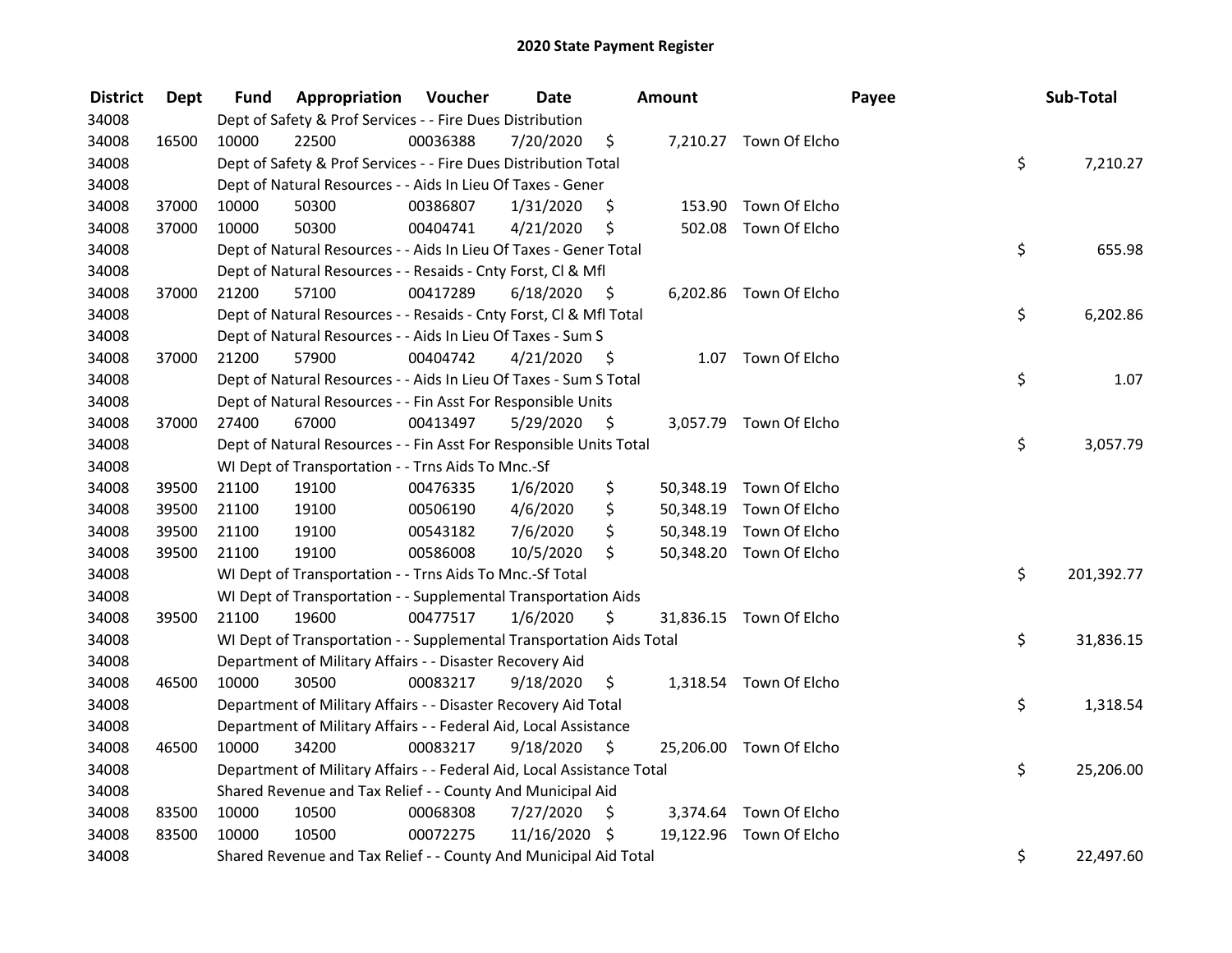| <b>District</b> | Dept  | <b>Fund</b> | Appropriation                                                 | <b>Voucher</b> | Date      | Amount |               | Payee | Sub-Total  |
|-----------------|-------|-------------|---------------------------------------------------------------|----------------|-----------|--------|---------------|-------|------------|
| 34008           |       |             | Shared Revenue and Tax Relief - - Exempt Computer Aid         |                |           |        |               |       |            |
| 34008           | 83500 | 10000       | 10900                                                         | 00065438       | 7/27/2020 | 78.99  | Town Of Elcho |       |            |
| 34008           |       |             | Shared Revenue and Tax Relief - - Exempt Computer Aid Total   |                |           |        |               |       | 78.99      |
| 34008           |       |             | Shared Revenue and Tax Relief - - Personal Property Aid       |                |           |        |               |       |            |
| 34008           | 83500 | 10000       | 11100                                                         | 00060825       | 5/4/2020  | 349.61 | Town Of Elcho |       |            |
| 34008           |       |             | Shared Revenue and Tax Relief - - Personal Property Aid Total |                |           |        |               |       | 349.61     |
| 34008 Total     |       |             |                                                               |                |           |        |               |       | 299.807.63 |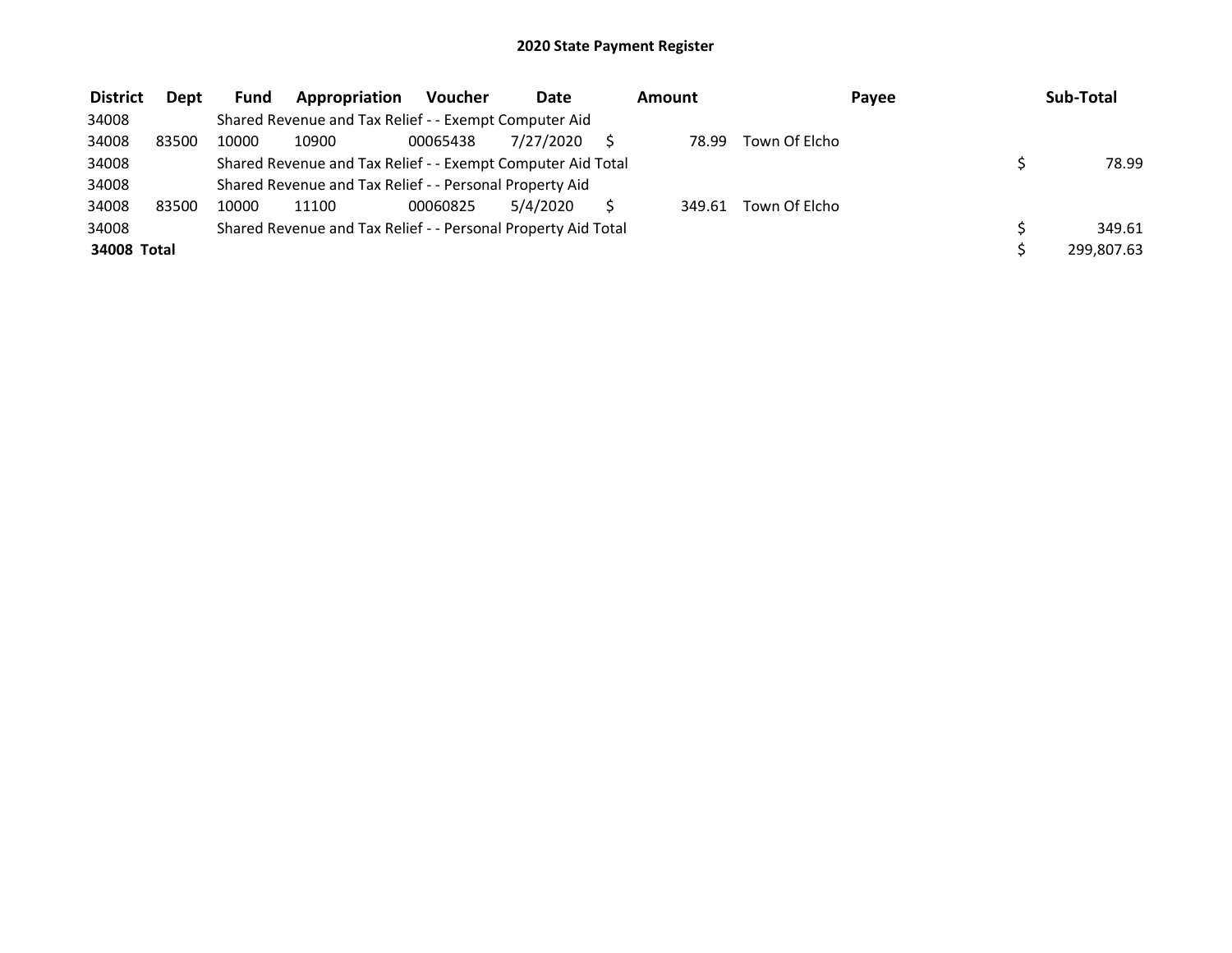| <b>District</b> | <b>Dept</b> | Fund  | Appropriation                                                          | Voucher  | <b>Date</b> |      | Amount   | Payee                       | Sub-Total       |
|-----------------|-------------|-------|------------------------------------------------------------------------|----------|-------------|------|----------|-----------------------------|-----------------|
| 34010           |             |       | Dept of Safety & Prof Services - - Fire Dues Distribution              |          |             |      |          |                             |                 |
| 34010           | 16500       | 10000 | 22500                                                                  | 00036389 | 7/20/2020   | \$   |          | 1,256.98 Town Of Evergreen  |                 |
| 34010           |             |       | Dept of Safety & Prof Services - - Fire Dues Distribution Total        |          |             |      |          |                             | \$<br>1,256.98  |
| 34010           |             |       | Dept of Natural Resources - - Aids In Lieu Of Taxes - Gener            |          |             |      |          |                             |                 |
| 34010           | 37000       | 10000 | 50300                                                                  | 00386796 | 1/31/2020   | \$   | 2,859.06 | Town Of Evergreen           |                 |
| 34010           | 37000       | 10000 | 50300                                                                  | 00386797 | 1/31/2020   | \$   | 87.76    | Town Of Evergreen           |                 |
| 34010           | 37000       | 10000 | 50300                                                                  | 00404432 | 4/21/2020   | \$   |          | 1,149.22 Town Of Evergreen  |                 |
| 34010           |             |       | Dept of Natural Resources - - Aids In Lieu Of Taxes - Gener Total      |          |             |      |          |                             | \$<br>4,096.04  |
| 34010           |             |       | Dept of Natural Resources - - Resaids - Cnty Forst, Cl & Mfl           |          |             |      |          |                             |                 |
| 34010           | 37000       | 21200 | 57100                                                                  | 00417290 | 6/18/2020   | - \$ |          | 2,813.59 Town Of Evergreen  |                 |
| 34010           |             |       | Dept of Natural Resources - - Resaids - Cnty Forst, Cl & Mfl Total     |          |             |      |          |                             | \$<br>2,813.59  |
| 34010           |             |       | Dept of Natural Resources - - Aids In Lieu Of Taxes - Sum S            |          |             |      |          |                             |                 |
| 34010           | 37000       | 21200 | 57900                                                                  | 00404431 | 4/21/2020   | -\$  |          | 290.97 Town Of Evergreen    |                 |
| 34010           |             |       | Dept of Natural Resources - - Aids In Lieu Of Taxes - Sum S Total      |          |             |      |          |                             | \$<br>290.97    |
| 34010           |             |       | Dept of Natural Resources - - Fin Asst For Responsible Units           |          |             |      |          |                             |                 |
| 34010           | 37000       | 27400 | 67000                                                                  | 00412811 | 5/29/2020   | \$   |          | 1,645.56 Town Of Evergreen  |                 |
| 34010           |             |       | Dept of Natural Resources - - Fin Asst For Responsible Units Total     |          |             |      |          |                             | \$<br>1,645.56  |
| 34010           |             |       | WI Dept of Transportation - - Trns Aids To Mnc.-Sf                     |          |             |      |          |                             |                 |
| 34010           | 39500       | 21100 | 19100                                                                  | 00476336 | 1/6/2020    | \$   |          | 18,104.57 Town Of Evergreen |                 |
| 34010           | 39500       | 21100 | 19100                                                                  | 00506191 | 4/6/2020    | \$   |          | 18,104.57 Town Of Evergreen |                 |
| 34010           | 39500       | 21100 | 19100                                                                  | 00543183 | 7/6/2020    | \$   |          | 18,104.57 Town Of Evergreen |                 |
| 34010           | 39500       | 21100 | 19100                                                                  | 00586009 | 10/5/2020   | \$   |          | 18,104.59 Town Of Evergreen |                 |
| 34010           |             |       | WI Dept of Transportation - - Trns Aids To Mnc.-Sf Total               |          |             |      |          |                             | \$<br>72,418.30 |
| 34010           |             |       | WI Dept of Transportation - - Supplemental Transportation Aids         |          |             |      |          |                             |                 |
| 34010           | 39500       | 21100 | 19600                                                                  | 00477518 | 1/6/2020    | \$   |          | 11,766.56 Town Of Evergreen |                 |
| 34010           |             |       | WI Dept of Transportation - - Supplemental Transportation Aids Total   |          |             |      |          |                             | \$<br>11,766.56 |
| 34010           |             |       | Department of Military Affairs - - Disaster Recovery Aid               |          |             |      |          |                             |                 |
| 34010           | 46500       | 10000 | 30500                                                                  | 00079319 | 6/23/2020   | \$   |          | 816.93 Town Of Evergreen    |                 |
| 34010           |             |       | Department of Military Affairs - - Disaster Recovery Aid Total         |          |             |      |          |                             | \$<br>816.93    |
| 34010           |             |       | Department of Military Affairs - - Federal Aid, Local Assistance       |          |             |      |          |                             |                 |
| 34010           | 46500       | 10000 | 34200                                                                  | 00079319 | 6/23/2020   | \$   |          | 7,443.64 Town Of Evergreen  |                 |
| 34010           |             |       | Department of Military Affairs - - Federal Aid, Local Assistance Total |          |             |      |          |                             | \$<br>7,443.64  |
| 34010           |             |       | Elections Commission - - 2018 Hava Election Security                   |          |             |      |          |                             |                 |
| 34010           | 51000       | 22000 | 18200                                                                  | 00003886 | 7/20/2020   | \$   | 563.00   | Town Of Evergreen           |                 |
| 34010           |             |       | Elections Commission - - 2018 Hava Election Security Total             |          |             |      |          |                             | \$<br>563.00    |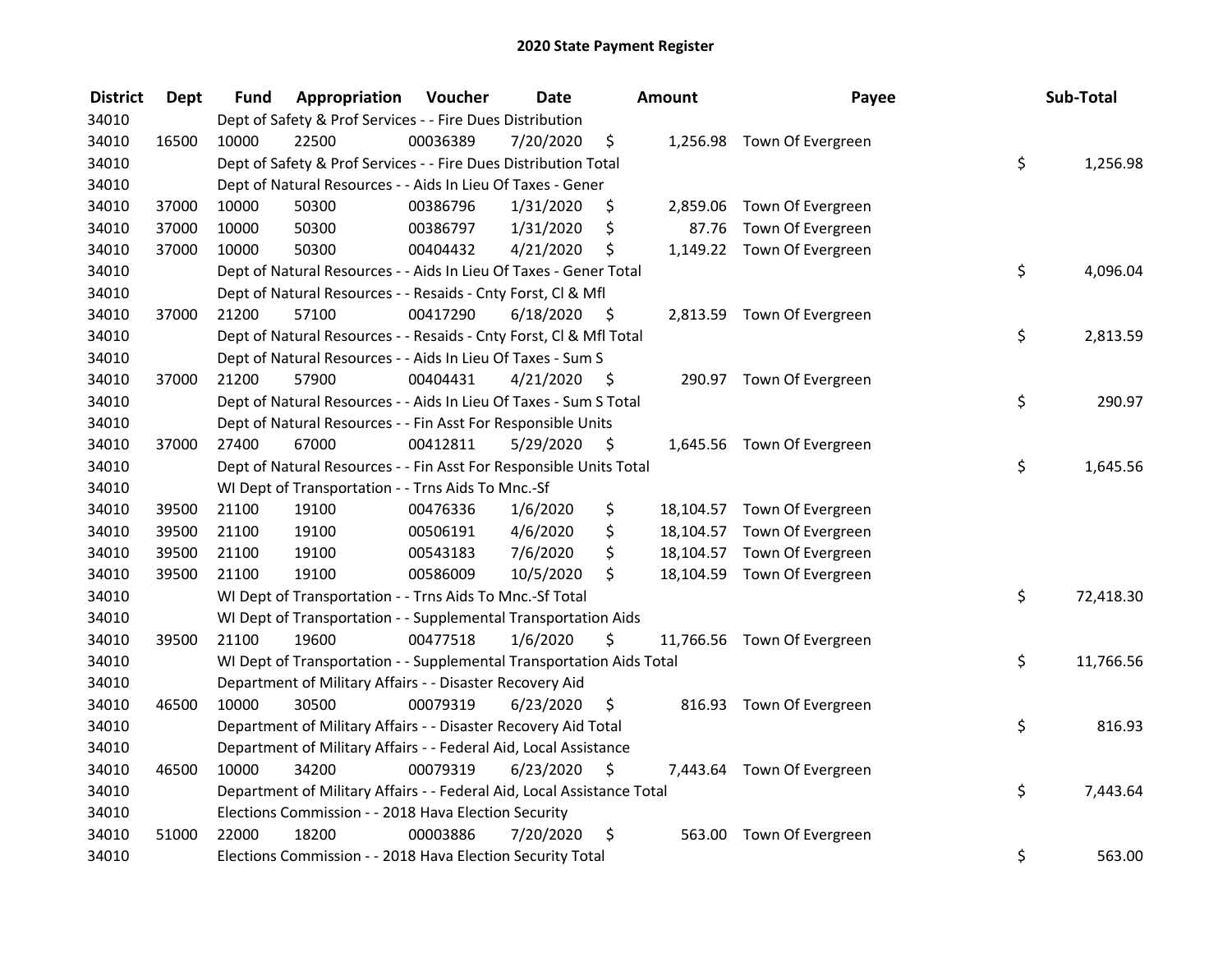| <b>District</b> | Dept  | Fund  | Appropriation                                                    | <b>Voucher</b> | <b>Date</b> |              | Amount    | Payee             | Sub-Total       |
|-----------------|-------|-------|------------------------------------------------------------------|----------------|-------------|--------------|-----------|-------------------|-----------------|
| 34010           |       |       | Shared Revenue and Tax Relief - - County And Municipal Aid       |                |             |              |           |                   |                 |
| 34010           | 83500 | 10000 | 10500                                                            | 00068309       | 7/27/2020   |              | 4.105.42  | Town Of Evergreen |                 |
| 34010           | 83500 | 10000 | 10500                                                            | 00072276       | 11/16/2020  | <sub>S</sub> | 23.264.05 | Town Of Evergreen |                 |
| 34010           |       |       | Shared Revenue and Tax Relief - - County And Municipal Aid Total |                |             |              |           |                   | \$<br>27,369.47 |
| 34010           |       |       | Shared Revenue and Tax Relief - - Exempt Computer Aid            |                |             |              |           |                   |                 |
| 34010           | 83500 | 10000 | 10900                                                            | 00065439       | 7/27/2020   |              | 1.03      | Town Of Evergreen |                 |
| 34010           |       |       | Shared Revenue and Tax Relief - - Exempt Computer Aid Total      |                |             |              |           |                   | \$<br>1.03      |
| 34010           |       |       | Shared Revenue and Tax Relief - - Personal Property Aid          |                |             |              |           |                   |                 |
| 34010           | 83500 | 10000 | 11100                                                            | 00060826       | 5/4/2020    |              | 22.14     | Town Of Evergreen |                 |
| 34010           |       |       | Shared Revenue and Tax Relief - - Personal Property Aid Total    |                |             |              |           |                   | 22.14           |
| 34010 Total     |       |       |                                                                  |                |             |              |           |                   | 130,504.21      |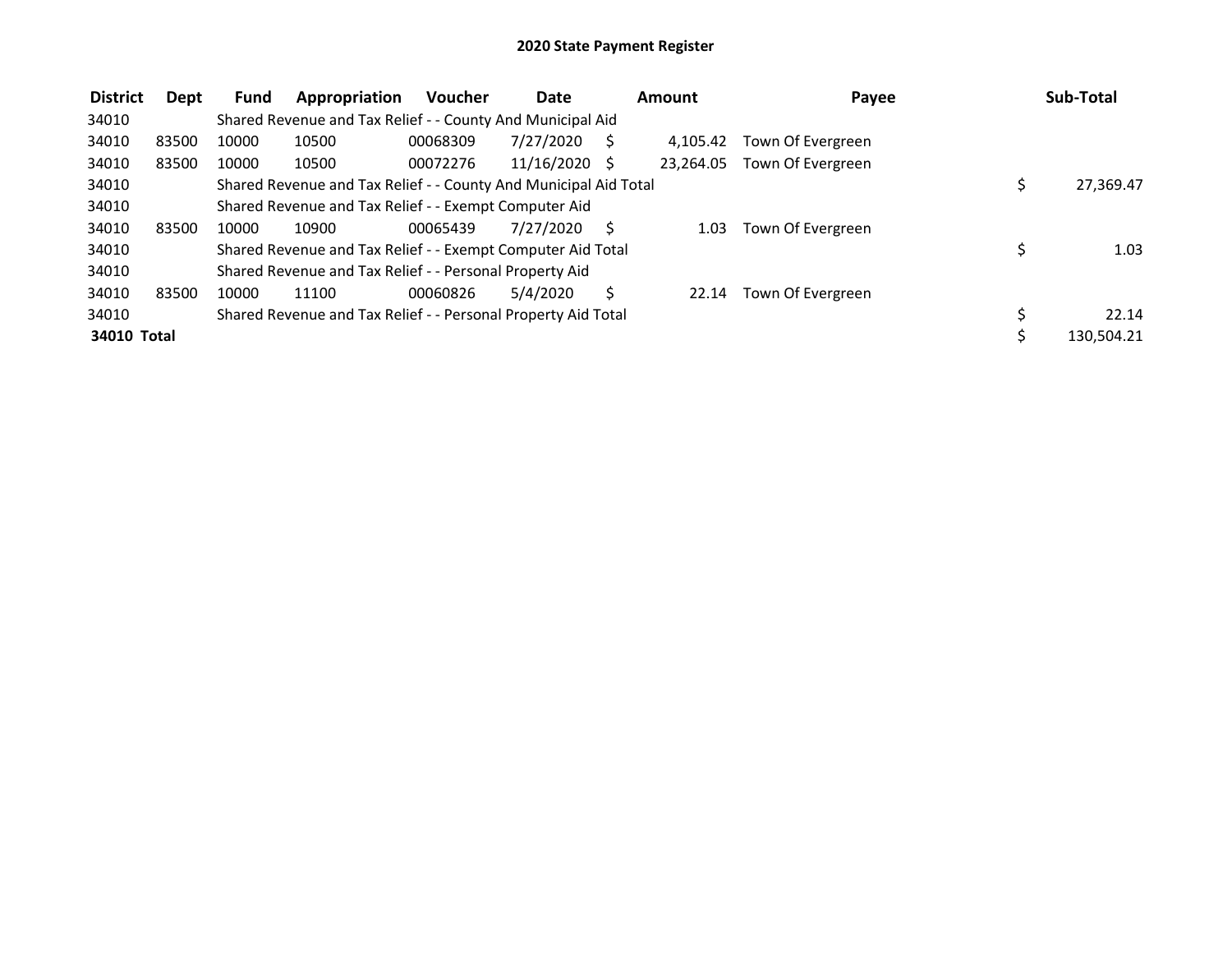| <b>District</b> | <b>Dept</b> | Fund  | Appropriation                                                      | Voucher  | <b>Date</b> |      | Amount    | Payee                       | Sub-Total       |
|-----------------|-------------|-------|--------------------------------------------------------------------|----------|-------------|------|-----------|-----------------------------|-----------------|
| 34012           |             |       | Dept of Safety & Prof Services - - Fire Dues Distribution          |          |             |      |           |                             |                 |
| 34012           | 16500       | 10000 | 22500                                                              | 00036390 | 7/20/2020   | \$   |           | 2,267.02 Town Of Langlade   |                 |
| 34012           |             |       | Dept of Safety & Prof Services - - Fire Dues Distribution Total    |          |             |      |           |                             | \$<br>2,267.02  |
| 34012           |             |       | Dept of Natural Resources - - Aids In Lieu Of Taxes - Gener        |          |             |      |           |                             |                 |
| 34012           | 37000       | 10000 | 50300                                                              | 00386752 | 1/31/2020   | \$   |           | 7,854.19 Town Of Langlade   |                 |
| 34012           | 37000       | 10000 | 50300                                                              | 00386753 | 1/31/2020   | \$   | 1,463.23  | Town Of Langlade            |                 |
| 34012           | 37000       | 10000 | 50300                                                              | 00403684 | 4/21/2020   | \$   |           | 1,784.26 Town Of Langlade   |                 |
| 34012           |             |       | Dept of Natural Resources - - Aids In Lieu Of Taxes - Gener Total  |          |             |      |           |                             | \$<br>11,101.68 |
| 34012           |             |       | Dept of Natural Resources - - Resaids - Cnty Forst, Cl & Mfl       |          |             |      |           |                             |                 |
| 34012           | 37000       | 21200 | 57100                                                              | 00417291 | 6/18/2020   | - \$ |           | 7,185.09 Town Of Langlade   |                 |
| 34012           |             |       | Dept of Natural Resources - - Resaids - Cnty Forst, Cl & Mfl Total |          |             |      |           |                             | \$<br>7,185.09  |
| 34012           |             |       | Dept of Natural Resources - - Aids In Lieu Of Taxes - Sum S        |          |             |      |           |                             |                 |
| 34012           | 37000       | 21200 | 57900                                                              | 00403685 | 4/21/2020   | -\$  | 80.20     | Town Of Langlade            |                 |
| 34012           |             |       | Dept of Natural Resources - - Aids In Lieu Of Taxes - Sum S Total  |          |             |      |           |                             | \$<br>80.20     |
| 34012           |             |       | Dept of Natural Resources - - Rec & Resource Aids, Fed             |          |             |      |           |                             |                 |
| 34012           | 37000       | 21200 | 58300                                                              | 00395803 | 3/19/2020   | \$.  | 856.70    | Town Of Langlade            |                 |
| 34012           |             |       | Dept of Natural Resources - - Rec & Resource Aids, Fed Total       |          |             |      |           |                             | \$<br>856.70    |
| 34012           |             |       | Dept of Natural Resources - - Fin Asst For Responsible Units       |          |             |      |           |                             |                 |
| 34012           | 37000       | 27400 | 67000                                                              | 00412559 | 5/29/2020   | \$   |           | 1,635.26 Town Of Langlade   |                 |
| 34012           |             |       | Dept of Natural Resources - - Fin Asst For Responsible Units Total |          |             |      |           |                             | \$<br>1,635.26  |
| 34012           |             |       | WI Dept of Transportation - - Trns Aids To Mnc.-Sf                 |          |             |      |           |                             |                 |
| 34012           | 39500       | 21100 | 19100                                                              | 00476337 | 1/6/2020    | \$   |           | 15,058.44 Town Of Langlade  |                 |
| 34012           | 39500       | 21100 | 19100                                                              | 00506192 | 4/6/2020    | \$   |           | 15,058.44 Town Of Langlade  |                 |
| 34012           | 39500       | 21100 | 19100                                                              | 00543184 | 7/6/2020    | \$   |           | 15,058.44 Town Of Langlade  |                 |
| 34012           | 39500       | 21100 | 19100                                                              | 00586010 | 10/5/2020   | \$   |           | 15,058.44 Town Of Langlade  |                 |
| 34012           |             |       | WI Dept of Transportation - - Trns Aids To Mnc.-Sf Total           |          |             |      |           |                             | \$<br>60,233.76 |
| 34012           |             |       | Department of Military Affairs - - Disaster Recovery Aid           |          |             |      |           |                             |                 |
| 34012           | 46500       | 10000 | 30500                                                              | 00077140 | 4/30/2020   | \$   |           | 29,568.75 Town Of Langlade  |                 |
| 34012           | 46500       | 10000 | 30500                                                              | 00077579 | 5/13/2020   | \$   | 2,372.91  | Town Of Langlade            |                 |
| 34012           | 46500       | 10000 | 30500                                                              | 00081839 | 8/19/2020   | \$   | 470.48    | Town Of Langlade            |                 |
| 34012           |             |       | Department of Military Affairs - - Disaster Recovery Aid Total     |          |             |      |           |                             | \$<br>32,412.14 |
| 34012           |             |       | Department of Military Affairs - - Federal Aid, Local Assistance   |          |             |      |           |                             |                 |
| 34012           | 46500       | 10000 | 34200                                                              | 00077140 | 4/30/2020   | \$   |           | 177,412.50 Town Of Langlade |                 |
| 34012           | 46500       | 10000 | 34200                                                              | 00077579 | 5/13/2020   | \$   | 63,125.66 | Town Of Langlade            |                 |
| 34012           | 46500       | 10000 | 34200                                                              | 00079182 | 6/23/2020   | \$   | 2,822.85  | Town Of Langlade            |                 |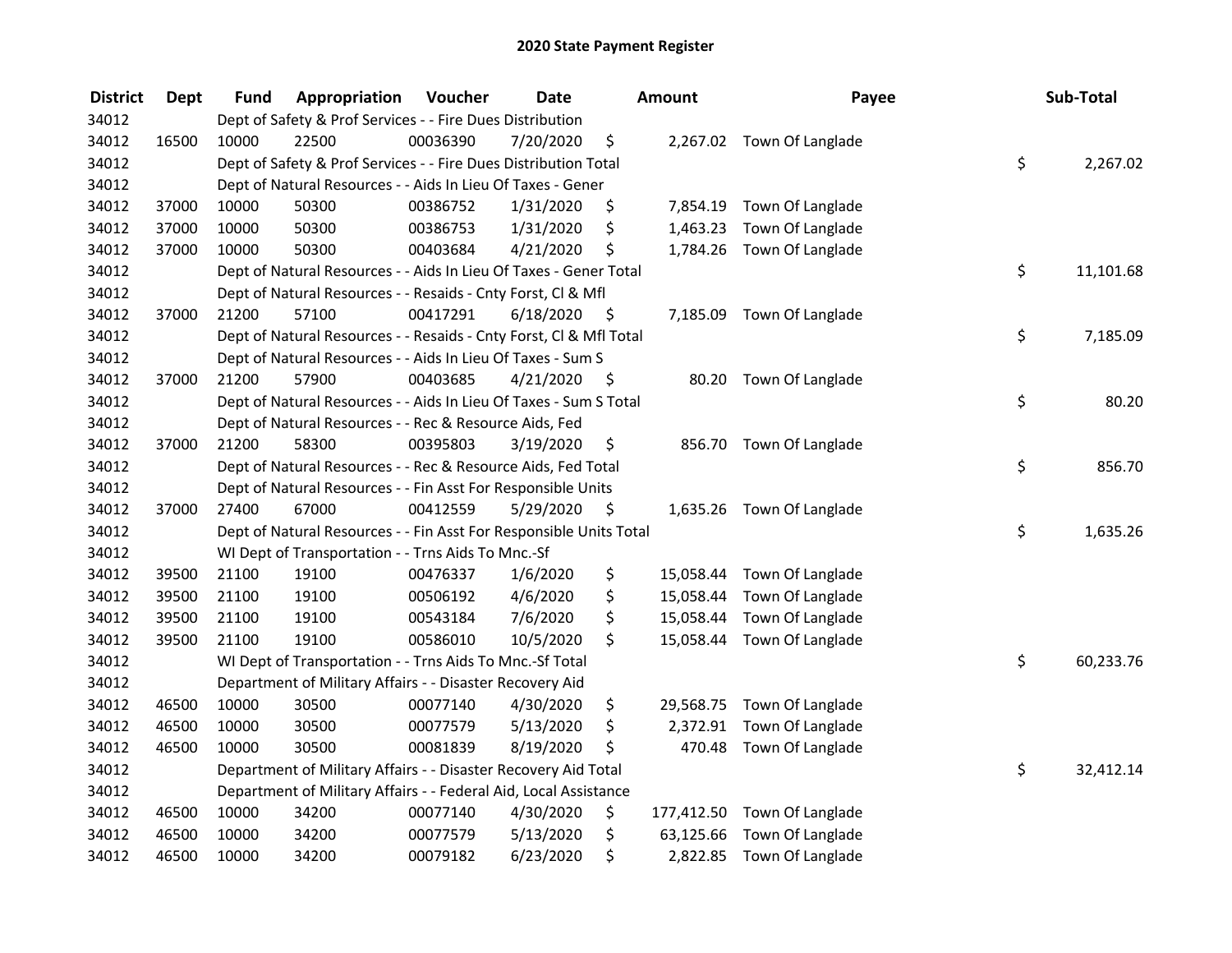| <b>District</b> | Dept  | <b>Fund</b> | Appropriation                                                          | Voucher  | Date            |                | <b>Amount</b> | Payee            | Sub-Total        |
|-----------------|-------|-------------|------------------------------------------------------------------------|----------|-----------------|----------------|---------------|------------------|------------------|
| 34012           |       |             | Department of Military Affairs - - Federal Aid, Local Assistance Total |          |                 |                |               |                  | \$<br>243,361.01 |
| 34012           |       |             | Department of Military Affairs - - Major Disaster Assist; Pif          |          |                 |                |               |                  |                  |
| 34012           | 46500 | 27200       | 36500                                                                  | 00085630 | $11/19/2020$ \$ |                | 12,151.13     | Town Of Langlade |                  |
| 34012           |       |             | Department of Military Affairs - - Major Disaster Assist; Pif Total    |          |                 |                |               |                  | \$<br>12,151.13  |
| 34012           |       |             | Shared Revenue and Tax Relief - - County And Municipal Aid             |          |                 |                |               |                  |                  |
| 34012           | 83500 | 10000       | 10500                                                                  | 00068310 | 7/27/2020       | $\ddot{\zeta}$ | 1,018.63      | Town Of Langlade |                  |
| 34012           | 83500 | 10000       | 10500                                                                  | 00072277 | $11/16/2020$ \$ |                | 5,772.21      | Town Of Langlade |                  |
| 34012           |       |             | Shared Revenue and Tax Relief - - County And Municipal Aid Total       |          |                 |                |               |                  | \$<br>6,790.84   |
| 34012           |       |             | Shared Revenue and Tax Relief - - Exempt Computer Aid                  |          |                 |                |               |                  |                  |
| 34012           | 83500 | 10000       | 10900                                                                  | 00065440 | 7/27/2020       | - S            | 6.24          | Town Of Langlade |                  |
| 34012           |       |             | Shared Revenue and Tax Relief - - Exempt Computer Aid Total            |          |                 |                |               |                  | \$<br>6.24       |
| 34012           |       |             | Shared Revenue and Tax Relief - - Personal Property Aid                |          |                 |                |               |                  |                  |
| 34012           | 83500 | 10000       | 11100                                                                  | 00060827 | 5/4/2020        | S              | 335.06        | Town Of Langlade |                  |
| 34012           |       |             | Shared Revenue and Tax Relief - - Personal Property Aid Total          |          |                 |                |               |                  | \$<br>335.06     |
| 34012           |       |             | Shared Revenue and Tax Relief - - Payments For Municipal Svcs          |          |                 |                |               |                  |                  |
| 34012           | 83500 | 10000       | 50100                                                                  | 00054631 | 2/3/2020        | S              | 624.76        | Town Of Langlade |                  |
| 34012           |       |             | Shared Revenue and Tax Relief - - Payments For Municipal Svcs Total    |          |                 |                |               |                  | \$<br>624.76     |
| 34012 Total     |       |             |                                                                        |          |                 |                |               |                  | 379,040.89       |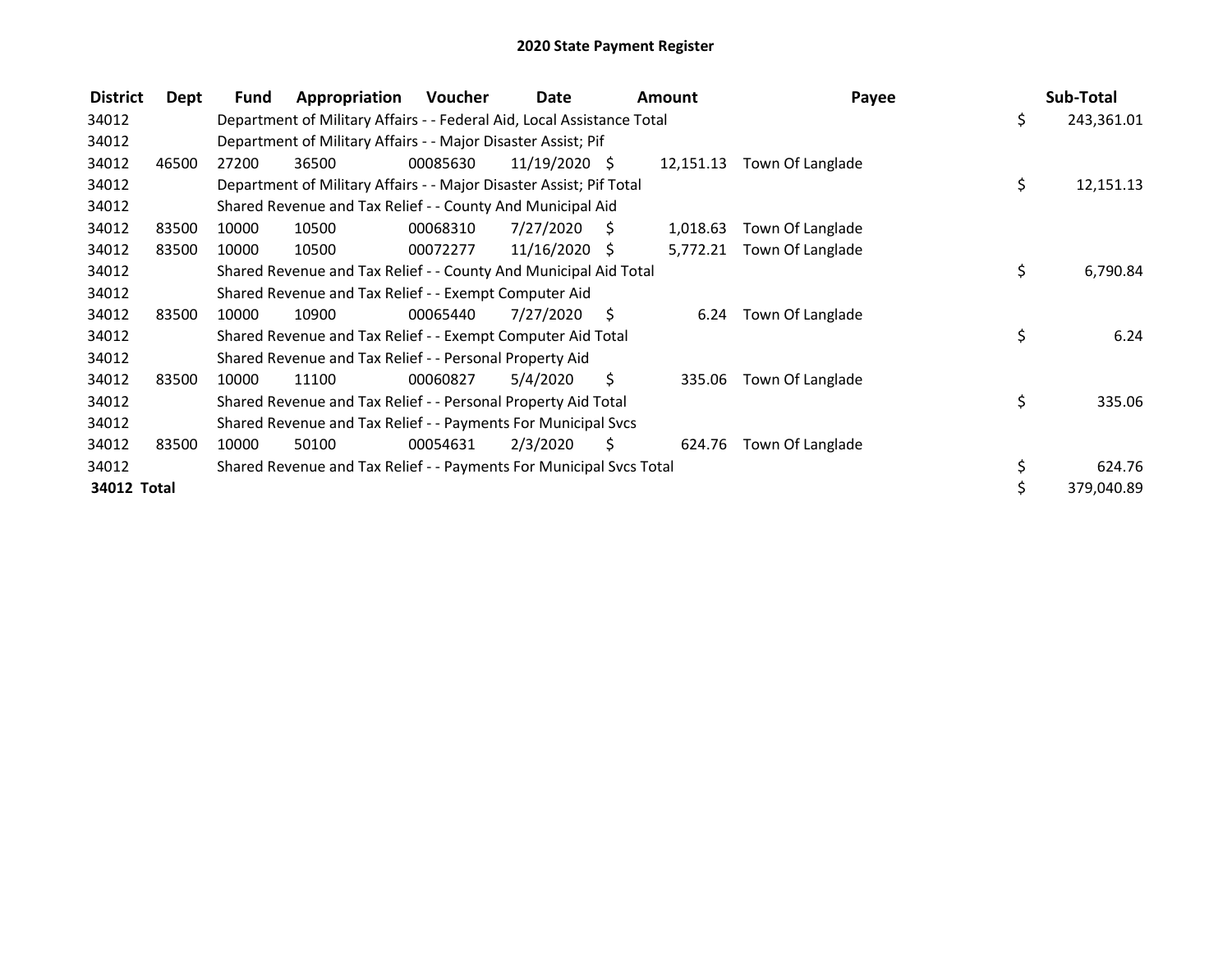| <b>District</b> | Dept  | <b>Fund</b> | <b>Appropriation Voucher</b>                                       |          | Date       |      | Amount |                        | Payee | Sub-Total  |
|-----------------|-------|-------------|--------------------------------------------------------------------|----------|------------|------|--------|------------------------|-------|------------|
| 34014           |       |             | Dept of Safety & Prof Services - - Fire Dues Distribution          |          |            |      |        |                        |       |            |
| 34014           | 16500 | 10000       | 22500                                                              | 00036391 | 7/20/2020  | \$   |        | 2,840.25 Town Of Neva  |       |            |
| 34014           |       |             | Dept of Safety & Prof Services - - Fire Dues Distribution Total    |          |            |      |        |                        | \$    | 2,840.25   |
| 34014           |       |             | Dept of Natural Resources - - Aids In Lieu Of Taxes - Gener        |          |            |      |        |                        |       |            |
| 34014           | 37000 | 10000       | 50300                                                              | 00404512 | 4/21/2020  | S    | 253.38 | Town Of Neva           |       |            |
| 34014           | 37000 | 10000       | 50300                                                              | 00404513 | 4/21/2020  | \$   | 12.50  | Town Of Neva           |       |            |
| 34014           |       |             | Dept of Natural Resources - - Aids In Lieu Of Taxes - Gener Total  |          |            |      |        |                        | \$    | 265.88     |
| 34014           |       |             | Dept of Natural Resources - - Resaids - Cnty Forst, Cl & Mfl       |          |            |      |        |                        |       |            |
| 34014           | 37000 | 21200       | 57100                                                              | 00417292 | 6/18/2020  | - \$ |        | 1,205.45 Town Of Neva  |       |            |
| 34014           |       |             | Dept of Natural Resources - - Resaids - Cnty Forst, Cl & Mfl Total |          |            |      |        |                        | \$    | 1,205.45   |
| 34014           |       |             | Dept of Natural Resources - - Aids In Lieu Of Taxes - Sum S        |          |            |      |        |                        |       |            |
| 34014           | 37000 | 21200       | 57900                                                              | 00404511 | 4/21/2020  | - \$ |        | 38.54 Town Of Neva     |       |            |
| 34014           |       |             | Dept of Natural Resources - - Aids In Lieu Of Taxes - Sum S Total  |          |            |      |        |                        | \$    | 38.54      |
| 34014           |       |             | Dept of Natural Resources - - Fin Asst For Responsible Units       |          |            |      |        |                        |       |            |
| 34014           | 37000 | 27400       | 67000                                                              | 00413429 | 5/29/2020  | \$   |        | 3,224.54 Town Of Neva  |       |            |
| 34014           |       |             | Dept of Natural Resources - - Fin Asst For Responsible Units Total |          |            |      |        |                        | \$    | 3,224.54   |
| 34014           |       |             | WI Dept of Transportation - - Trns Aids To Mnc.-Sf                 |          |            |      |        |                        |       |            |
| 34014           | 39500 | 21100       | 19100                                                              | 00476338 | 1/6/2020   | \$   |        | 20,051.64 Town Of Neva |       |            |
| 34014           | 39500 | 21100       | 19100                                                              | 00506193 | 4/6/2020   | \$   |        | 20,051.64 Town Of Neva |       |            |
| 34014           | 39500 | 21100       | 19100                                                              | 00543185 | 7/6/2020   | \$   |        | 20,051.64 Town Of Neva |       |            |
| 34014           | 39500 | 21100       | 19100                                                              | 00586011 | 10/5/2020  | \$   |        | 20,051.64 Town Of Neva |       |            |
| 34014           |       |             | WI Dept of Transportation - - Trns Aids To Mnc.-Sf Total           |          |            |      |        |                        | \$    | 80,206.56  |
| 34014           |       |             | Shared Revenue and Tax Relief - - County And Municipal Aid         |          |            |      |        |                        |       |            |
| 34014           | 83500 | 10000       | 10500                                                              | 00068311 | 7/27/2020  | \$.  |        | 3,860.85 Town Of Neva  |       |            |
| 34014           | 83500 | 10000       | 10500                                                              | 00072278 | 11/16/2020 | \$   |        | 21,878.15 Town Of Neva |       |            |
| 34014           |       |             | Shared Revenue and Tax Relief - - County And Municipal Aid Total   |          |            |      |        |                        | \$    | 25,739.00  |
| 34014           |       |             | Shared Revenue and Tax Relief - - Exempt Computer Aid              |          |            |      |        |                        |       |            |
| 34014           | 83500 | 10000       | 10900                                                              | 00065441 | 7/27/2020  | \$   |        | 4.16 Town Of Neva      |       |            |
| 34014           |       |             | Shared Revenue and Tax Relief - - Exempt Computer Aid Total        |          |            |      |        |                        | \$    | 4.16       |
| 34014           |       |             | Shared Revenue and Tax Relief - - Personal Property Aid            |          |            |      |        |                        |       |            |
| 34014           | 83500 | 10000       | 11100                                                              | 00060828 | 5/4/2020   | \$   | 95.49  | Town Of Neva           |       |            |
| 34014           |       |             | Shared Revenue and Tax Relief - - Personal Property Aid Total      |          |            |      |        |                        | \$    | 95.49      |
| 34014 Total     |       |             |                                                                    |          |            |      |        |                        | \$    | 113,619.87 |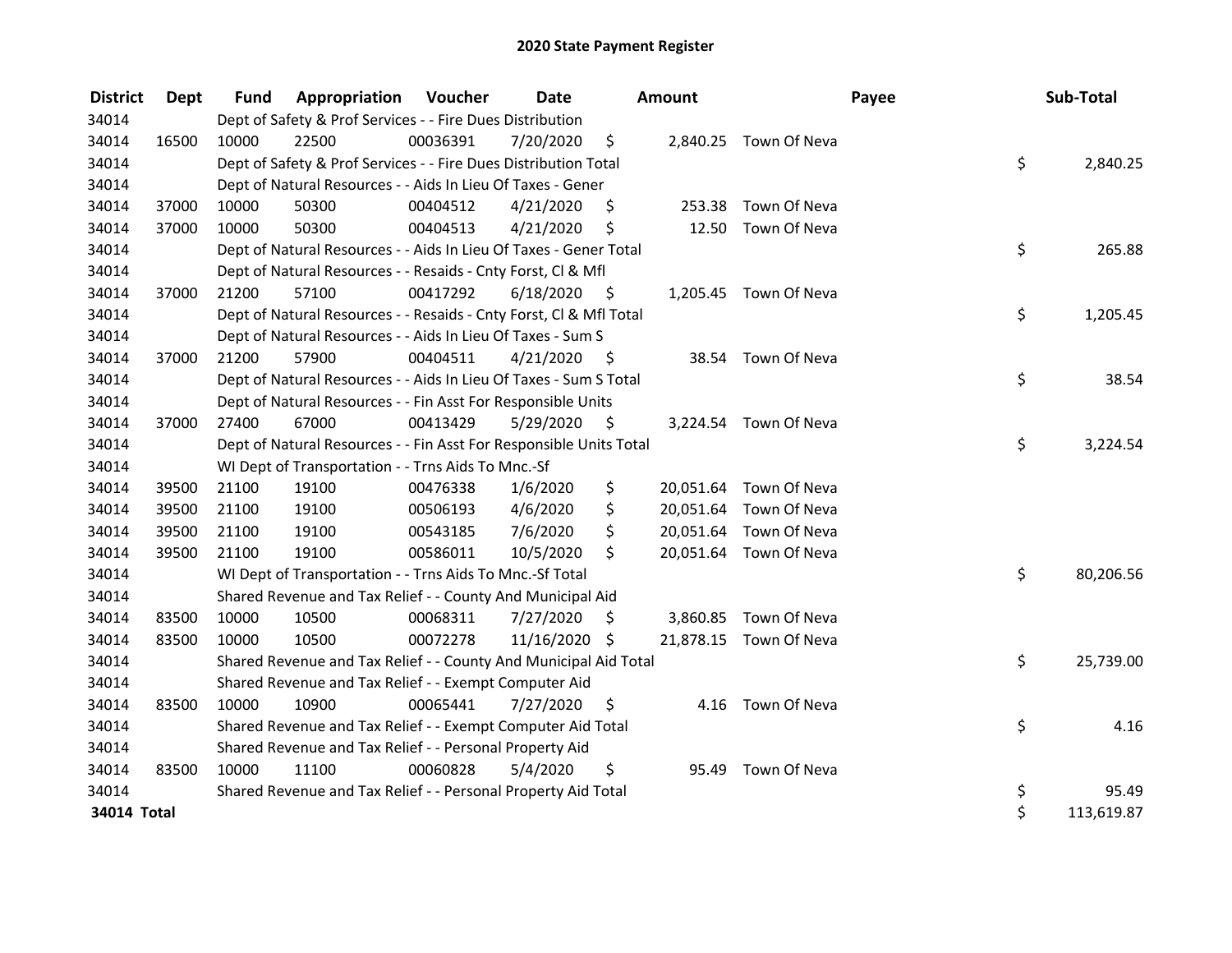| <b>District</b> | <b>Dept</b> | Fund  | Appropriation                                                      | Voucher  | <b>Date</b>   |      | <b>Amount</b> | Payee                     | Sub-Total        |
|-----------------|-------------|-------|--------------------------------------------------------------------|----------|---------------|------|---------------|---------------------------|------------------|
| 34016           |             |       | Dept of Safety & Prof Services - - Fire Dues Distribution          |          |               |      |               |                           |                  |
| 34016           | 16500       | 10000 | 22500                                                              | 00036392 | 7/20/2020     | \$   |               | 2,948.32 Town Of Norwood  |                  |
| 34016           |             |       | Dept of Safety & Prof Services - - Fire Dues Distribution Total    |          |               |      |               |                           | \$<br>2,948.32   |
| 34016           |             |       | Dept of Natural Resources - - Aids In Lieu Of Taxes - Gener        |          |               |      |               |                           |                  |
| 34016           | 37000       | 10000 | 50300                                                              | 00386784 | 1/31/2020     | \$   |               | 4,109.84 Town Of Norwood  |                  |
| 34016           | 37000       | 10000 | 50300                                                              | 00386785 | 1/31/2020     | \$   | 3,042.55      | Town Of Norwood           |                  |
| 34016           | 37000       | 10000 | 50300                                                              | 00404115 | 4/21/2020     | \$   | 69.50         | Town Of Norwood           |                  |
| 34016           |             |       | Dept of Natural Resources - - Aids In Lieu Of Taxes - Gener Total  |          |               |      |               |                           | \$<br>7,221.89   |
| 34016           |             |       | Dept of Natural Resources - - Resaids - Cnty Forst, Cl & Mfl       |          |               |      |               |                           |                  |
| 34016           | 37000       | 21200 | 57100                                                              | 00417293 | 6/18/2020     | - \$ |               | 808.45 Town Of Norwood    |                  |
| 34016           |             |       | Dept of Natural Resources - - Resaids - Cnty Forst, Cl & Mfl Total |          |               |      |               |                           | \$<br>808.45     |
| 34016           |             |       | Dept of Natural Resources - - Aids In Lieu Of Taxes - Sum S        |          |               |      |               |                           |                  |
| 34016           | 37000       | 21200 | 57900                                                              | 00404116 | 4/21/2020     | -\$  |               | 72.66 Town Of Norwood     |                  |
| 34016           |             |       | Dept of Natural Resources - - Aids In Lieu Of Taxes - Sum S Total  |          |               |      |               |                           | \$<br>72.66      |
| 34016           |             |       | Dept of Natural Resources - - Fin Asst For Responsible Units       |          |               |      |               |                           |                  |
| 34016           | 37000       | 27400 | 67000                                                              | 00412652 | 5/29/2020     | \$   |               | 1,692.00 Town Of Norwood  |                  |
| 34016           |             |       | Dept of Natural Resources - - Fin Asst For Responsible Units Total |          |               |      |               |                           | \$<br>1,692.00   |
| 34016           |             |       | WI Dept of Transportation - - Trns Aids To Mnc.-Sf                 |          |               |      |               |                           |                  |
| 34016           | 39500       | 21100 | 19100                                                              | 00476339 | 1/6/2020      | \$   |               | 28,152.45 Town Of Norwood |                  |
| 34016           | 39500       | 21100 | 19100                                                              | 00506194 | 4/6/2020      | \$   |               | 28,152.45 Town Of Norwood |                  |
| 34016           | 39500       | 21100 | 19100                                                              | 00543186 | 7/6/2020      | \$   |               | 28,152.45 Town Of Norwood |                  |
| 34016           | 39500       | 21100 | 19100                                                              | 00586012 | 10/5/2020     | \$   |               | 28,152.45 Town Of Norwood |                  |
| 34016           |             |       | WI Dept of Transportation - - Trns Aids To Mnc.-Sf Total           |          |               |      |               |                           | \$<br>112,609.80 |
| 34016           |             |       | Elections Commission - - 2018 Hava Election Security               |          |               |      |               |                           |                  |
| 34016           | 51000       | 22000 | 18200                                                              | 00003565 | 6/30/2020     | \$   | 849.00        | Town Of Norwood           |                  |
| 34016           |             |       | Elections Commission - - 2018 Hava Election Security Total         |          |               |      |               |                           | \$<br>849.00     |
| 34016           |             |       | Shared Revenue and Tax Relief - - County And Municipal Aid         |          |               |      |               |                           |                  |
| 34016           | 83500       | 10000 | 10500                                                              | 00068312 | 7/27/2020     | \$   |               | 5,518.05 Town Of Norwood  |                  |
| 34016           | 83500       | 10000 | 10500                                                              | 00072279 | 11/16/2020 \$ |      |               | 31,268.96 Town Of Norwood |                  |
| 34016           |             |       | Shared Revenue and Tax Relief - - County And Municipal Aid Total   |          |               |      |               |                           | \$<br>36,787.01  |
| 34016           |             |       | Shared Revenue and Tax Relief - - Exempt Computer Aid              |          |               |      |               |                           |                  |
| 34016           | 83500       | 10000 | 10900                                                              | 00065442 | 7/27/2020     | \$   | 4.16          | Town Of Norwood           |                  |
| 34016           |             |       | Shared Revenue and Tax Relief - - Exempt Computer Aid Total        |          |               |      |               |                           | \$<br>4.16       |
| 34016           |             |       | Shared Revenue and Tax Relief - - Personal Property Aid            |          |               |      |               |                           |                  |
| 34016           | 83500       | 10000 | 11100                                                              | 00060829 | 5/4/2020      | \$   | 167.29        | Town Of Norwood           |                  |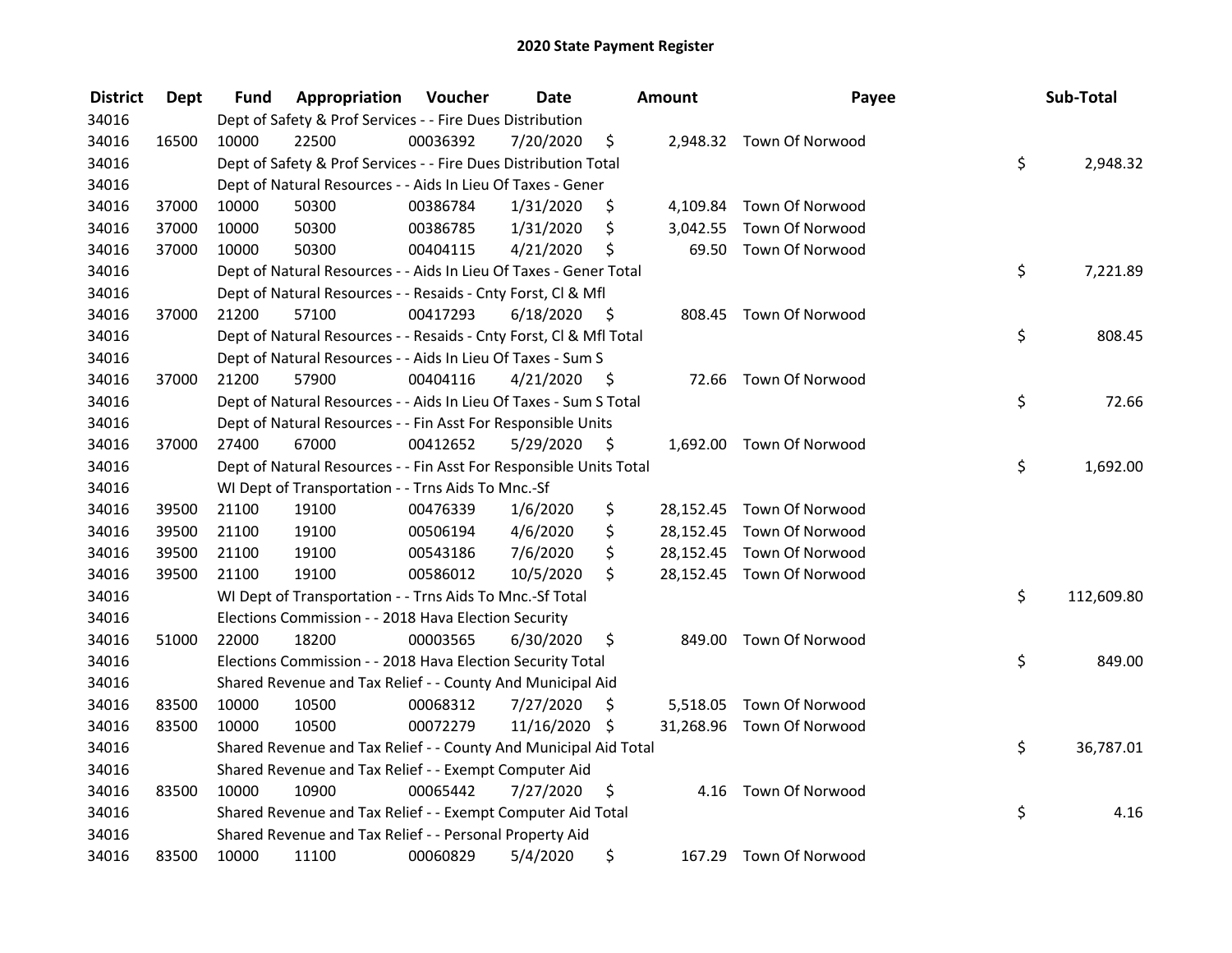| <b>District</b> | Dept | Fund | <b>Appropriation</b>                                          | Voucher | Date | Amount | Payee | Sub-Total  |
|-----------------|------|------|---------------------------------------------------------------|---------|------|--------|-------|------------|
| 34016           |      |      | Shared Revenue and Tax Relief - - Personal Property Aid Total |         |      |        |       | 167.29     |
| 34016 Total     |      |      |                                                               |         |      |        |       | 163,160.58 |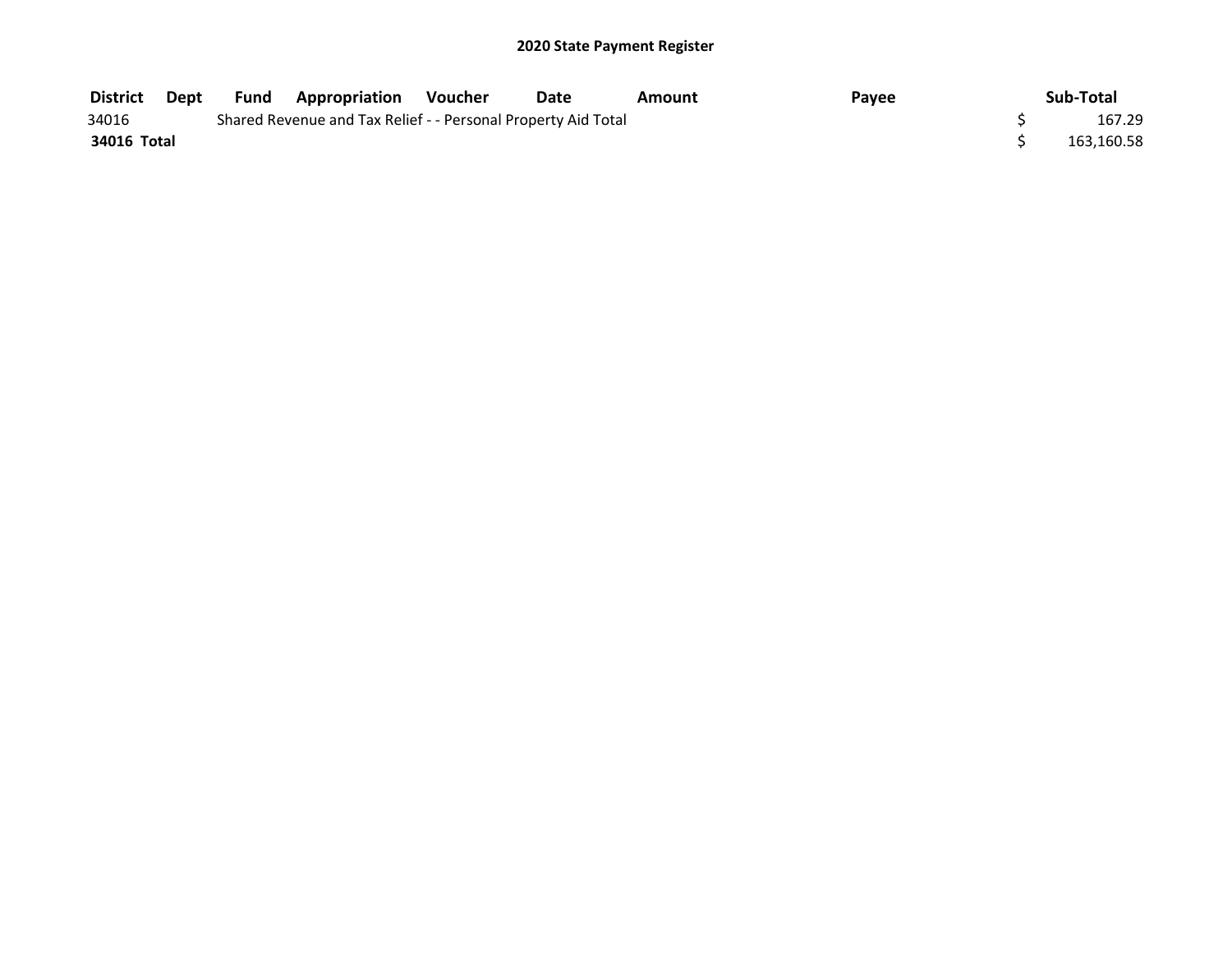| <b>District</b>    | Dept  | <b>Fund</b> | Appropriation                                                        | Voucher  | <b>Date</b>   |      | <b>Amount</b> | Payee                    | Sub-Total       |
|--------------------|-------|-------------|----------------------------------------------------------------------|----------|---------------|------|---------------|--------------------------|-----------------|
| 34018              |       |             | Dept of Safety & Prof Services - - Fire Dues Distribution            |          |               |      |               |                          |                 |
| 34018              | 16500 | 10000       | 22500                                                                | 00036393 | 7/20/2020     | - \$ |               | 458.42 Town Of Parrish   |                 |
| 34018              |       |             | Dept of Safety & Prof Services - - Fire Dues Distribution Total      |          |               |      |               |                          | \$<br>458.42    |
| 34018              |       |             | Dept of Natural Resources - - Aids In Lieu Of Taxes - Gener          |          |               |      |               |                          |                 |
| 34018              | 37000 | 10000       | 50300                                                                | 00404448 | 4/21/2020     | - \$ |               | 47.13 Town Of Parrish    |                 |
| 34018              |       |             | Dept of Natural Resources - - Aids In Lieu Of Taxes - Gener Total    |          |               |      |               |                          | \$<br>47.13     |
| 34018              |       |             | Dept of Natural Resources - - Resaids - Cnty Forst, CI & Mfl         |          |               |      |               |                          |                 |
| 34018              | 37000 | 21200       | 57100                                                                | 00417294 | 6/18/2020     | - \$ |               | 5,818.17 Town Of Parrish |                 |
| 34018              |       |             | Dept of Natural Resources - - Resaids - Cnty Forst, Cl & Mfl Total   |          |               |      |               |                          | \$<br>5,818.17  |
| 34018              |       |             | Dept of Natural Resources - - Aids In Lieu Of Taxes - Sum S          |          |               |      |               |                          |                 |
| 34018              | 37000 | 21200       | 57900                                                                | 00404447 | 4/21/2020     | - \$ | 85.56         | Town Of Parrish          |                 |
| 34018              |       |             | Dept of Natural Resources - - Aids In Lieu Of Taxes - Sum S Total    |          |               |      |               |                          | \$<br>85.56     |
| 34018              |       |             | WI Dept of Transportation - - Trns Aids To Mnc.-Sf                   |          |               |      |               |                          |                 |
| 34018              | 39500 | 21100       | 19100                                                                | 00476340 | 1/6/2020      | \$   | 4,895.29      | Town Of Parrish          |                 |
| 34018              | 39500 | 21100       | 19100                                                                | 00506195 | 4/6/2020      | \$   | 4,895.29      | Town Of Parrish          |                 |
| 34018              | 39500 | 21100       | 19100                                                                | 00543187 | 7/6/2020      | \$   | 4,895.29      | Town Of Parrish          |                 |
| 34018              | 39500 | 21100       | 19100                                                                | 00586013 | 10/5/2020     | \$   | 4,895.30      | Town Of Parrish          |                 |
| 34018              |       |             | WI Dept of Transportation - - Trns Aids To Mnc.-Sf Total             |          |               |      |               |                          | \$<br>19,581.17 |
| 34018              |       |             | WI Dept of Transportation - - Supplemental Transportation Aids       |          |               |      |               |                          |                 |
| 34018              | 39500 | 21100       | 19600                                                                | 00477519 | 1/6/2020      | \$   |               | 3,455.50 Town Of Parrish |                 |
| 34018              |       |             | WI Dept of Transportation - - Supplemental Transportation Aids Total |          |               |      |               |                          | \$<br>3,455.50  |
| 34018              |       |             | Shared Revenue and Tax Relief - - County And Municipal Aid           |          |               |      |               |                          |                 |
| 34018              | 83500 | 10000       | 10500                                                                | 00068313 | 7/27/2020     | S    | 224.20        | Town Of Parrish          |                 |
| 34018              | 83500 | 10000       | 10500                                                                | 00072280 | 11/16/2020 \$ |      |               | 1,270.47 Town Of Parrish |                 |
| 34018              |       |             | Shared Revenue and Tax Relief - - County And Municipal Aid Total     |          |               |      |               |                          | \$<br>1,494.67  |
| <b>34018 Total</b> |       |             |                                                                      |          |               |      |               |                          | \$<br>30,940.62 |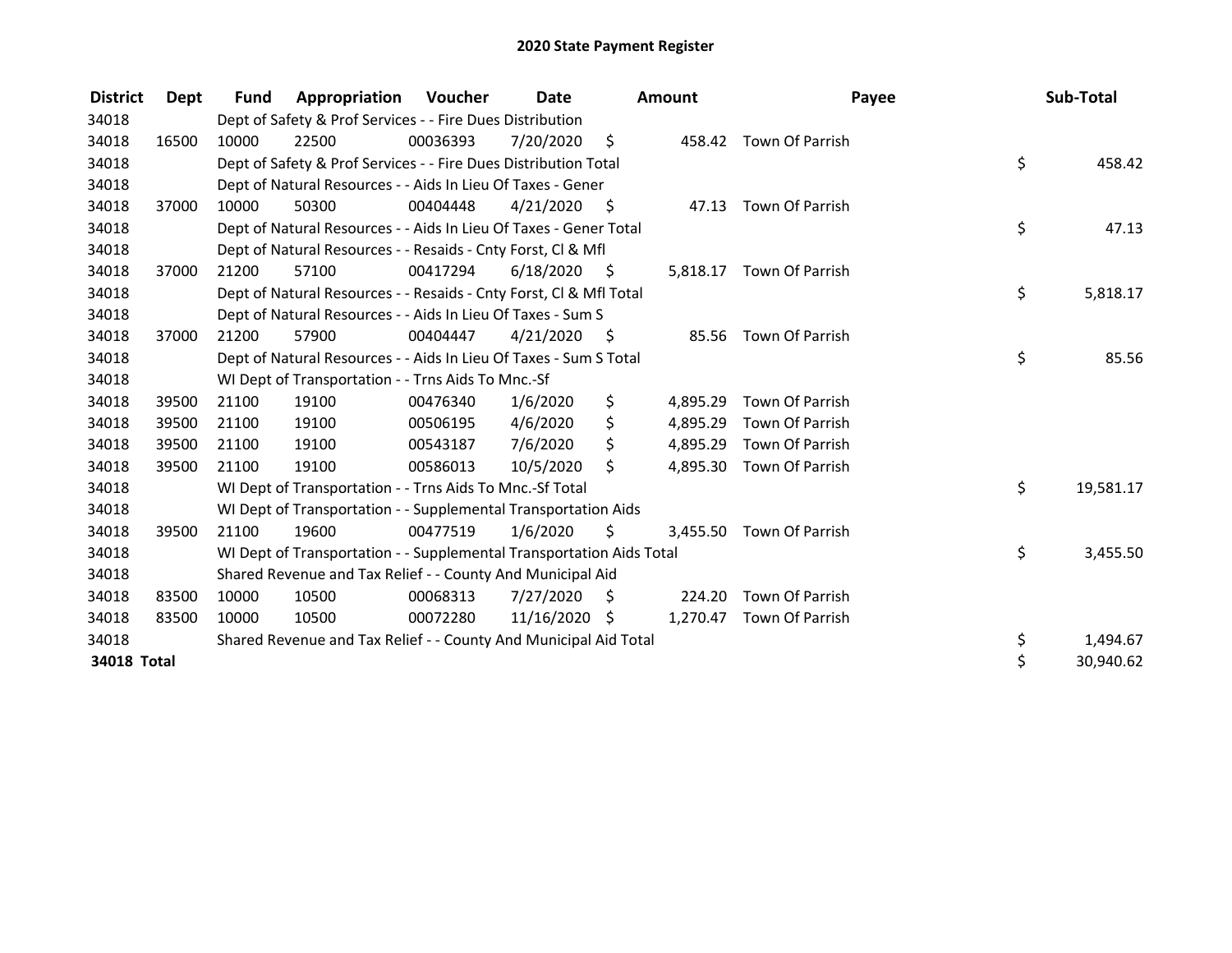| <b>District</b> | Dept  | Fund  | Appropriation                                                          | Voucher  | <b>Date</b> |      | Amount |                        | Payee | Sub-Total |
|-----------------|-------|-------|------------------------------------------------------------------------|----------|-------------|------|--------|------------------------|-------|-----------|
| 34020           |       |       | Dept of Safety & Prof Services - - Fire Dues Distribution              |          |             |      |        |                        |       |           |
| 34020           | 16500 | 10000 | 22500                                                                  | 00036394 | 7/20/2020   | \$   |        | 979.61 Town Of Peck    |       |           |
| 34020           |       |       | Dept of Safety & Prof Services - - Fire Dues Distribution Total        |          |             |      |        |                        | \$    | 979.61    |
| 34020           |       |       | Dept of Natural Resources - - Aids In Lieu Of Taxes - Gener            |          |             |      |        |                        |       |           |
| 34020           | 37000 | 10000 | 50300                                                                  | 00404035 | 4/21/2020   | \$   |        | 40.00 Town Of Peck     |       |           |
| 34020           |       |       | Dept of Natural Resources - - Aids In Lieu Of Taxes - Gener Total      |          |             |      |        |                        | \$    | 40.00     |
| 34020           |       |       | Dept of Natural Resources - - Resaids - Cnty Forst, Cl & Mfl           |          |             |      |        |                        |       |           |
| 34020           | 37000 | 21200 | 57100                                                                  | 00417295 | 6/18/2020   | - \$ |        | 1,121.09 Town Of Peck  |       |           |
| 34020           |       |       | Dept of Natural Resources - - Resaids - Cnty Forst, Cl & Mfl Total     |          |             |      |        |                        | \$    | 1,121.09  |
| 34020           |       |       | Dept of Natural Resources - - Fin Asst For Responsible Units           |          |             |      |        |                        |       |           |
| 34020           | 37000 | 27400 | 67000                                                                  | 00412805 | 5/29/2020   | - \$ |        | 959.45 Town Of Peck    |       |           |
| 34020           |       |       | Dept of Natural Resources - - Fin Asst For Responsible Units Total     |          |             |      |        |                        | \$    | 959.45    |
| 34020           |       |       | WI Dept of Transportation - - Trns Aids To Mnc.-Sf                     |          |             |      |        |                        |       |           |
| 34020           | 39500 | 21100 | 19100                                                                  | 00476341 | 1/6/2020    | \$   |        | 15,954.07 Town Of Peck |       |           |
| 34020           | 39500 | 21100 | 19100                                                                  | 00506196 | 4/6/2020    | \$   |        | 15,954.07 Town Of Peck |       |           |
| 34020           | 39500 | 21100 | 19100                                                                  | 00543188 | 7/6/2020    | \$   |        | 15,954.07 Town Of Peck |       |           |
| 34020           | 39500 | 21100 | 19100                                                                  | 00586014 | 10/5/2020   | \$   |        | 15,954.09 Town Of Peck |       |           |
| 34020           |       |       | WI Dept of Transportation - - Trns Aids To Mnc.-Sf Total               |          |             |      |        |                        | \$    | 63,816.30 |
| 34020           |       |       | WI Dept of Transportation - - Supplemental Transportation Aids         |          |             |      |        |                        |       |           |
| 34020           | 39500 | 21100 | 19600                                                                  | 00477520 | 1/6/2020    | \$   |        | 11,261.70 Town Of Peck |       |           |
| 34020           |       |       | WI Dept of Transportation - - Supplemental Transportation Aids Total   |          |             |      |        |                        | \$    | 11,261.70 |
| 34020           |       |       | WI Dept of Transportation - - Loc Rd Imp Prg St Fd                     |          |             |      |        |                        |       |           |
| 34020           | 39500 | 21100 | 27800                                                                  | 00589491 | 9/23/2020   | \$   |        | 15,151.50 Town Of Peck |       |           |
| 34020           |       |       | WI Dept of Transportation - - Loc Rd Imp Prg St Fd Total               |          |             |      |        |                        | \$    | 15,151.50 |
| 34020           |       |       | Department of Military Affairs - - Disaster Recovery Aid               |          |             |      |        |                        |       |           |
| 34020           | 46500 | 10000 | 30500                                                                  | 00077878 | 5/21/2020   | \$   |        | 710.94 Town Of Peck    |       |           |
| 34020           |       |       | Department of Military Affairs - - Disaster Recovery Aid Total         |          |             |      |        |                        | \$    | 710.94    |
| 34020           |       |       | Department of Military Affairs - - Federal Aid, Local Assistance       |          |             |      |        |                        |       |           |
| 34020           | 46500 | 10000 | 34200                                                                  | 00077878 | 5/21/2020   | \$   |        | 5,855.11 Town Of Peck  |       |           |
| 34020           |       |       | Department of Military Affairs - - Federal Aid, Local Assistance Total |          |             |      |        |                        | \$    | 5,855.11  |
| 34020           |       |       | Elections Commission - - 2018 Hava Election Security                   |          |             |      |        |                        |       |           |
| 34020           | 51000 | 22000 | 18200                                                                  | 00004390 | 9/9/2020    | \$   |        | 438.70 Town Of Peck    |       |           |
| 34020           |       |       | Elections Commission - - 2018 Hava Election Security Total             |          |             |      |        |                        | \$    | 438.70    |
| 34020           |       |       | Shared Revenue and Tax Relief - - County And Municipal Aid             |          |             |      |        |                        |       |           |
| 34020           | 83500 | 10000 | 10500                                                                  | 00068314 | 7/27/2020   | \$   |        | 4,151.04 Town Of Peck  |       |           |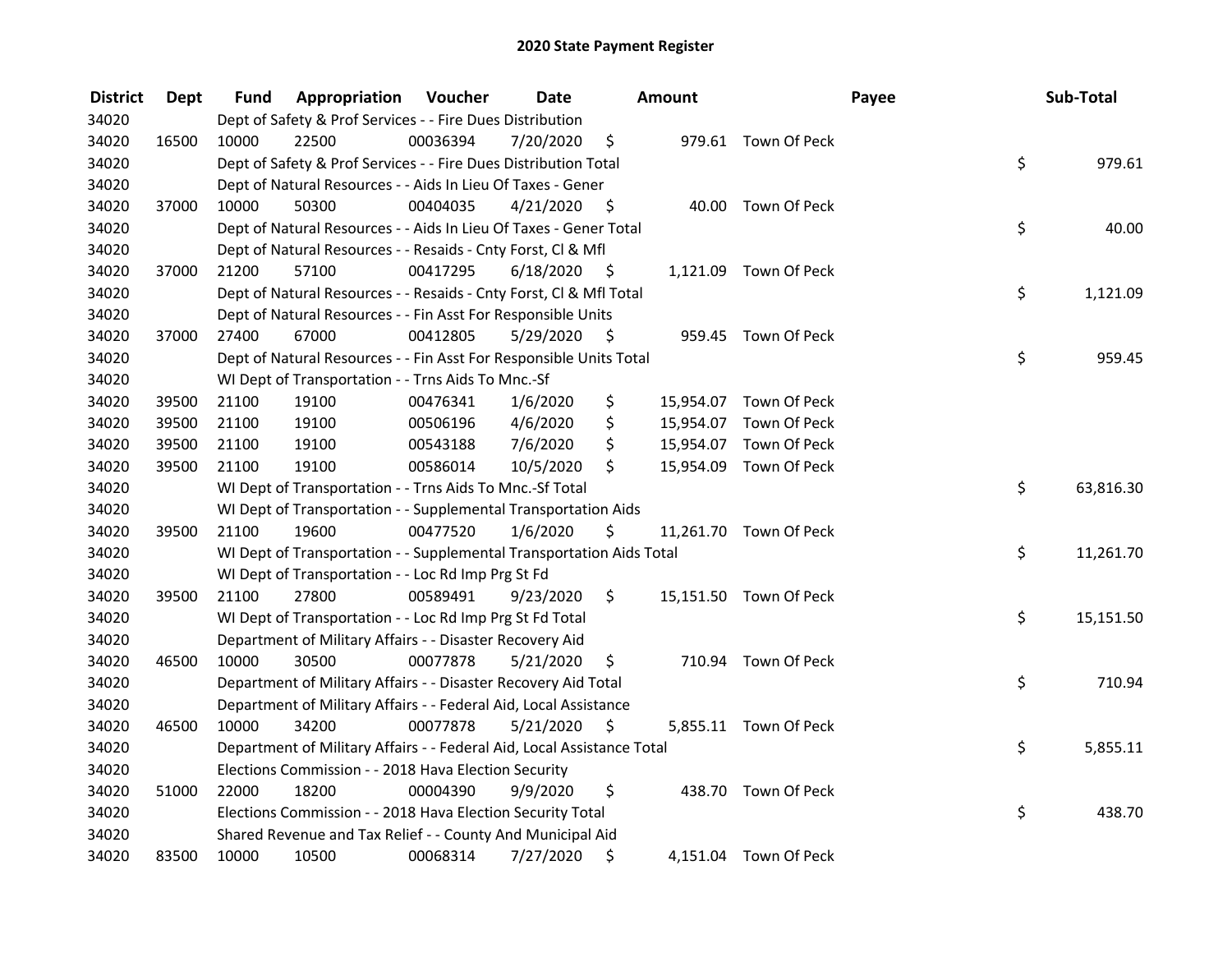| <b>District</b> | Dept  | <b>Fund</b> | Appropriation                                                    | <b>Voucher</b> | <b>Date</b> |              | <b>Amount</b> |              | Pavee | Sub-Total  |
|-----------------|-------|-------------|------------------------------------------------------------------|----------------|-------------|--------------|---------------|--------------|-------|------------|
| 34020           | 83500 | 10000       | 10500                                                            | 00072281       | 11/16/2020  | <sup>S</sup> | 23.522.56     | Town Of Peck |       |            |
| 34020           |       |             | Shared Revenue and Tax Relief - - County And Municipal Aid Total |                |             |              |               |              |       | 27,673.60  |
| 34020           |       |             | Shared Revenue and Tax Relief - - Exempt Computer Aid            |                |             |              |               |              |       |            |
| 34020           | 83500 | 10000       | 10900                                                            | 00065443       | 7/27/2020   |              | 1.03          | Town Of Peck |       |            |
| 34020           |       |             | Shared Revenue and Tax Relief - - Exempt Computer Aid Total      |                |             |              |               |              |       | 1.03       |
| 34020           |       |             | Shared Revenue and Tax Relief - - Personal Property Aid          |                |             |              |               |              |       |            |
| 34020           | 83500 | 10000       | 11100                                                            | 00060830       | 5/4/2020    |              | 0.34          | Town Of Peck |       |            |
| 34020           |       |             | Shared Revenue and Tax Relief - - Personal Property Aid Total    |                |             |              |               |              |       | 0.34       |
| 34020 Total     |       |             |                                                                  |                |             |              |               |              |       | 128.009.37 |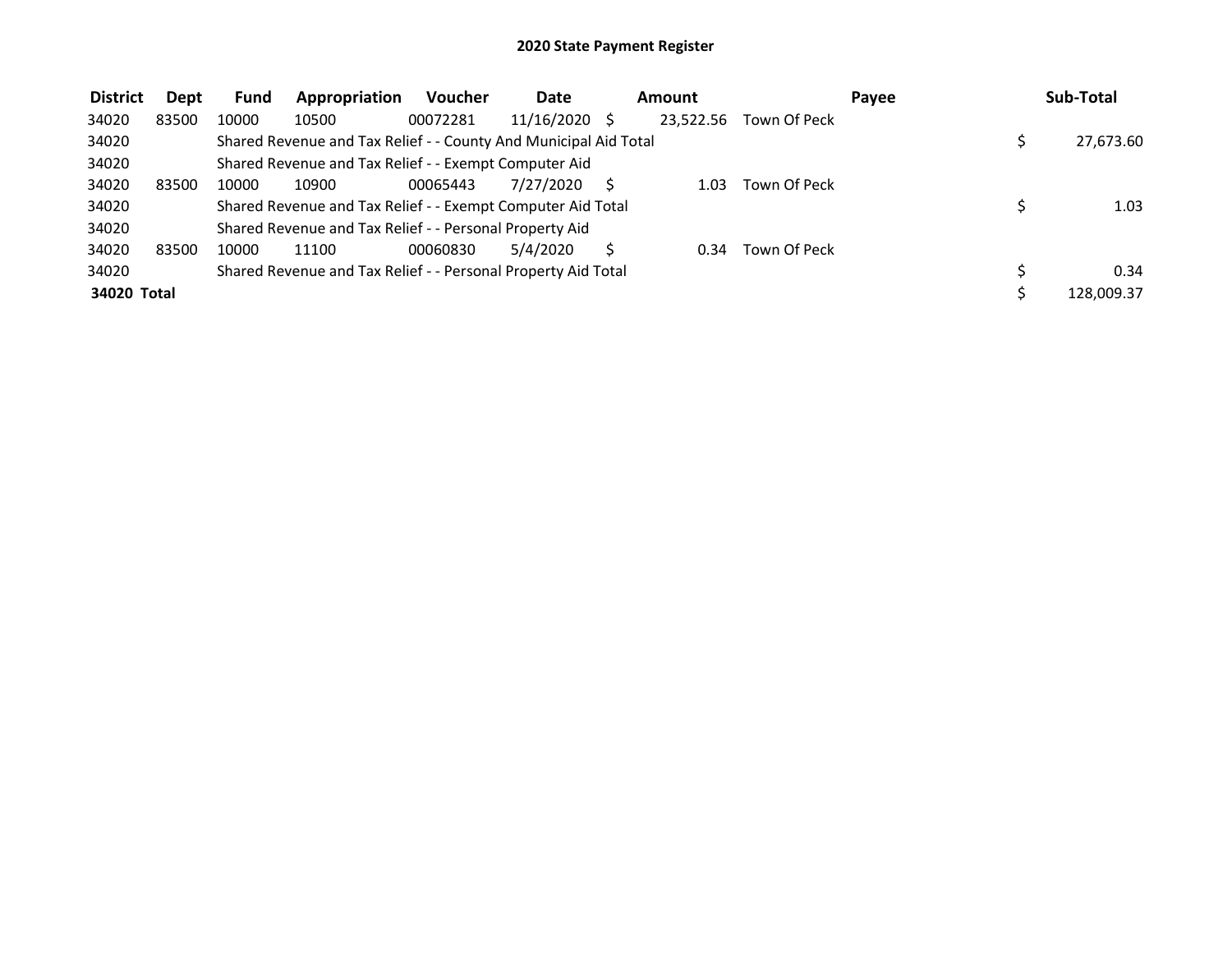| <b>District</b> | Dept  | Fund  | Appropriation                                                        | Voucher  | <b>Date</b>   |      | Amount |                         | Payee | Sub-Total  |
|-----------------|-------|-------|----------------------------------------------------------------------|----------|---------------|------|--------|-------------------------|-------|------------|
| 34022           |       |       | Dept of Safety & Prof Services - - Fire Dues Distribution            |          |               |      |        |                         |       |            |
| 34022           | 16500 | 10000 | 22500                                                                | 00036395 | 7/20/2020     | \$   |        | 3,383.01 Town Of Polar  |       |            |
| 34022           |       |       | Dept of Safety & Prof Services - - Fire Dues Distribution Total      |          |               |      |        |                         | \$    | 3,383.01   |
| 34022           |       |       | Dept of Natural Resources - - Aids In Lieu Of Taxes - Gener          |          |               |      |        |                         |       |            |
| 34022           | 37000 | 10000 | 50300                                                                | 00386774 | 1/31/2020     | \$   |        | 4,786.74 Town Of Polar  |       |            |
| 34022           | 37000 | 10000 | 50300                                                                | 00404026 | 4/21/2020     | \$   |        | 225.75 Town Of Polar    |       |            |
| 34022           |       |       | Dept of Natural Resources - - Aids In Lieu Of Taxes - Gener Total    |          |               |      |        |                         | \$    | 5,012.49   |
| 34022           |       |       | Dept of Natural Resources - - Resaids - Cnty Forst, Cl & Mfl         |          |               |      |        |                         |       |            |
| 34022           | 37000 | 21200 | 57100                                                                | 00417296 | 6/18/2020     | - \$ |        | 1,023.30 Town Of Polar  |       |            |
| 34022           |       |       | Dept of Natural Resources - - Resaids - Cnty Forst, Cl & Mfl Total   |          |               |      |        |                         | \$    | 1,023.30   |
| 34022           |       |       | Dept of Natural Resources - - Aids In Lieu Of Taxes - Sum S          |          |               |      |        |                         |       |            |
| 34022           | 37000 | 21200 | 57900                                                                | 00404027 | 4/21/2020     | - \$ |        | 84.96 Town Of Polar     |       |            |
| 34022           |       |       | Dept of Natural Resources - - Aids In Lieu Of Taxes - Sum S Total    |          |               |      |        |                         | \$    | 84.96      |
| 34022           |       |       | Dept of Natural Resources - - Fin Asst For Responsible Units         |          |               |      |        |                         |       |            |
| 34022           | 37000 | 27400 | 67000                                                                | 00412542 | 5/29/2020     | \$.  |        | 3,333.10 Town Of Polar  |       |            |
| 34022           |       |       | Dept of Natural Resources - - Fin Asst For Responsible Units Total   |          |               |      |        |                         | \$    | 3,333.10   |
| 34022           |       |       | WI Dept of Transportation - - Trns Aids To Mnc.-Sf                   |          |               |      |        |                         |       |            |
| 34022           | 39500 | 21100 | 19100                                                                | 00476342 | 1/6/2020      | \$   |        | 28,241.74 Town Of Polar |       |            |
| 34022           | 39500 | 21100 | 19100                                                                | 00506197 | 4/6/2020      | \$   |        | 28,241.74 Town Of Polar |       |            |
| 34022           | 39500 | 21100 | 19100                                                                | 00543189 | 7/6/2020      | \$   |        | 28,241.74 Town Of Polar |       |            |
| 34022           | 39500 | 21100 | 19100                                                                | 00586015 | 10/5/2020     | \$   |        | 28,241.76 Town Of Polar |       |            |
| 34022           |       |       | WI Dept of Transportation - - Trns Aids To Mnc.-Sf Total             |          |               |      |        |                         | \$    | 112,966.98 |
| 34022           |       |       | WI Dept of Transportation - - Supplemental Transportation Aids       |          |               |      |        |                         |       |            |
| 34022           | 39500 | 21100 | 19600                                                                | 00477521 | 1/6/2020      | \$   |        | 19,897.59 Town Of Polar |       |            |
| 34022           |       |       | WI Dept of Transportation - - Supplemental Transportation Aids Total |          |               |      |        |                         | \$    | 19,897.59  |
| 34022           |       |       | Department of Administration - - Federal Aid                         |          |               |      |        |                         |       |            |
| 34022           | 50500 | 10000 | 14200                                                                | 00134676 | 12/10/2020 \$ |      |        | 13,042.07 Town Of Polar |       |            |
| 34022           |       |       | Department of Administration - - Federal Aid Total                   |          |               |      |        |                         | \$    | 13,042.07  |
| 34022           |       |       | Elections Commission - - 2018 Hava Election Security                 |          |               |      |        |                         |       |            |
| 34022           | 51000 | 22000 | 18200                                                                | 00003485 | 6/30/2020     | \$   |        | 950.20 Town Of Polar    |       |            |
| 34022           |       |       | Elections Commission - - 2018 Hava Election Security Total           |          |               |      |        |                         | \$    | 950.20     |
| 34022           |       |       | Shared Revenue and Tax Relief - - County And Municipal Aid           |          |               |      |        |                         |       |            |
| 34022           | 83500 | 10000 | 10500                                                                | 00068315 | 7/27/2020     | \$   |        | 4,069.60 Town Of Polar  |       |            |
| 34022           | 83500 | 10000 | 10500                                                                | 00072282 | 11/16/2020    | \$   |        | 23,061.06 Town Of Polar |       |            |
| 34022           |       |       | Shared Revenue and Tax Relief - - County And Municipal Aid Total     |          |               |      |        |                         | \$    | 27,130.66  |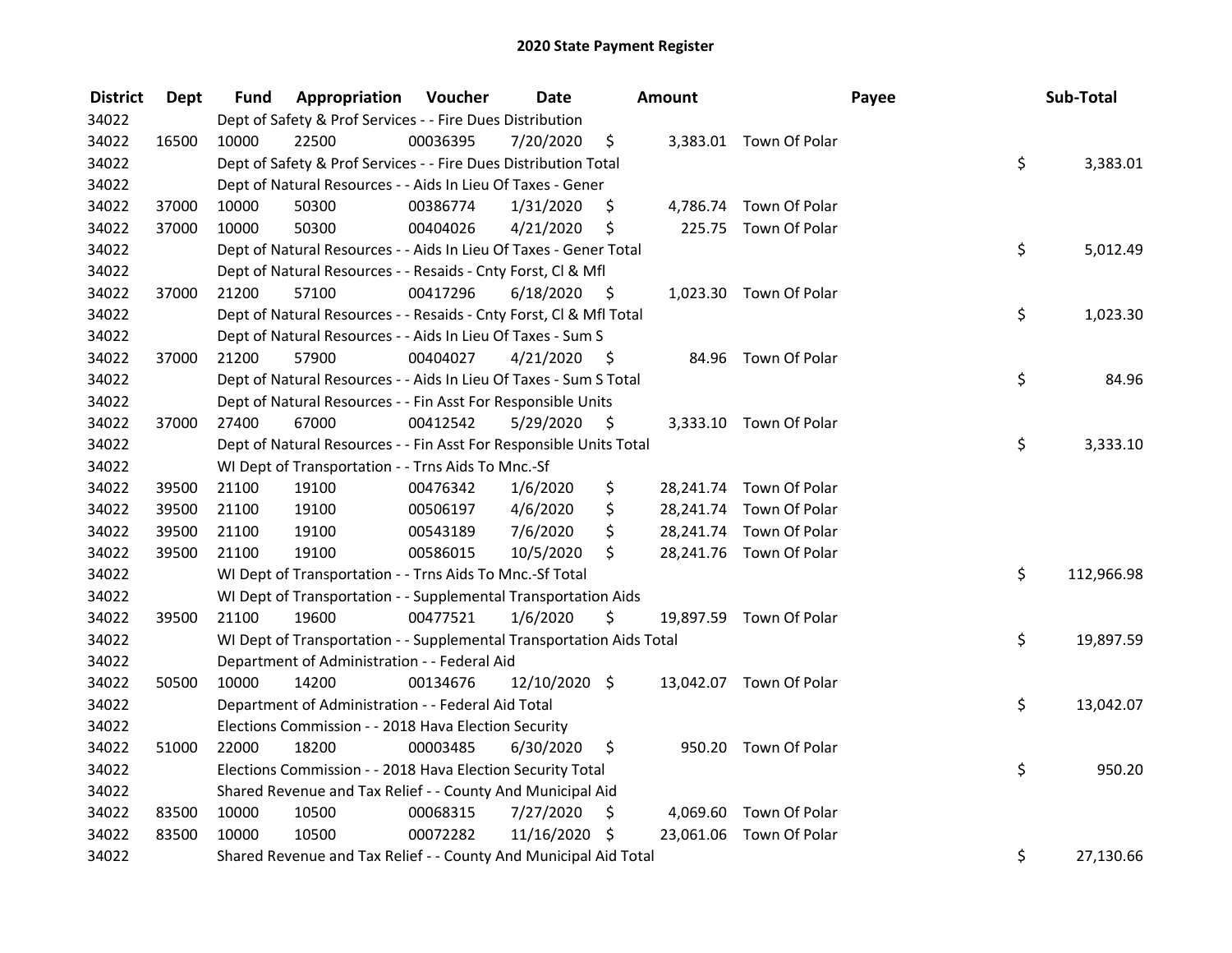| <b>District</b> | Dept  | Fund  | Appropriation                                                 | <b>Voucher</b> | <b>Date</b>     |   | Amount   |               | Payee | Sub-Total  |
|-----------------|-------|-------|---------------------------------------------------------------|----------------|-----------------|---|----------|---------------|-------|------------|
| 34022           |       |       | Shared Revenue and Tax Relief - - Exempt Computer Aid         |                |                 |   |          |               |       |            |
| 34022           | 83500 | 10000 | 10900                                                         | 00065444       | 7/27/2020       |   | 4.16     | Town Of Polar |       |            |
| 34022           |       |       | Shared Revenue and Tax Relief - - Exempt Computer Aid Total   |                |                 |   |          |               |       | 4.16       |
| 34022           |       |       | Shared Revenue and Tax Relief - - Utility Aid                 |                |                 |   |          |               |       |            |
| 34022           | 83500 | 10000 | 11000                                                         | 00068315       | 7/27/2020       | S | 198.48   | Town Of Polar |       |            |
| 34022           | 83500 | 10000 | 11000                                                         | 00072282       | $11/16/2020$ \$ |   | 1.149.50 | Town Of Polar |       |            |
| 34022           |       |       | Shared Revenue and Tax Relief - - Utility Aid Total           |                |                 |   |          |               |       | 1,347.98   |
| 34022           |       |       | Shared Revenue and Tax Relief - - Personal Property Aid       |                |                 |   |          |               |       |            |
| 34022           | 83500 | 10000 | 11100                                                         | 00060831       | 5/4/2020        |   | 18.50    | Town Of Polar |       |            |
| 34022           |       |       | Shared Revenue and Tax Relief - - Personal Property Aid Total |                |                 |   |          |               |       | 18.50      |
| 34022 Total     |       |       |                                                               |                |                 |   |          |               |       | 188,195.00 |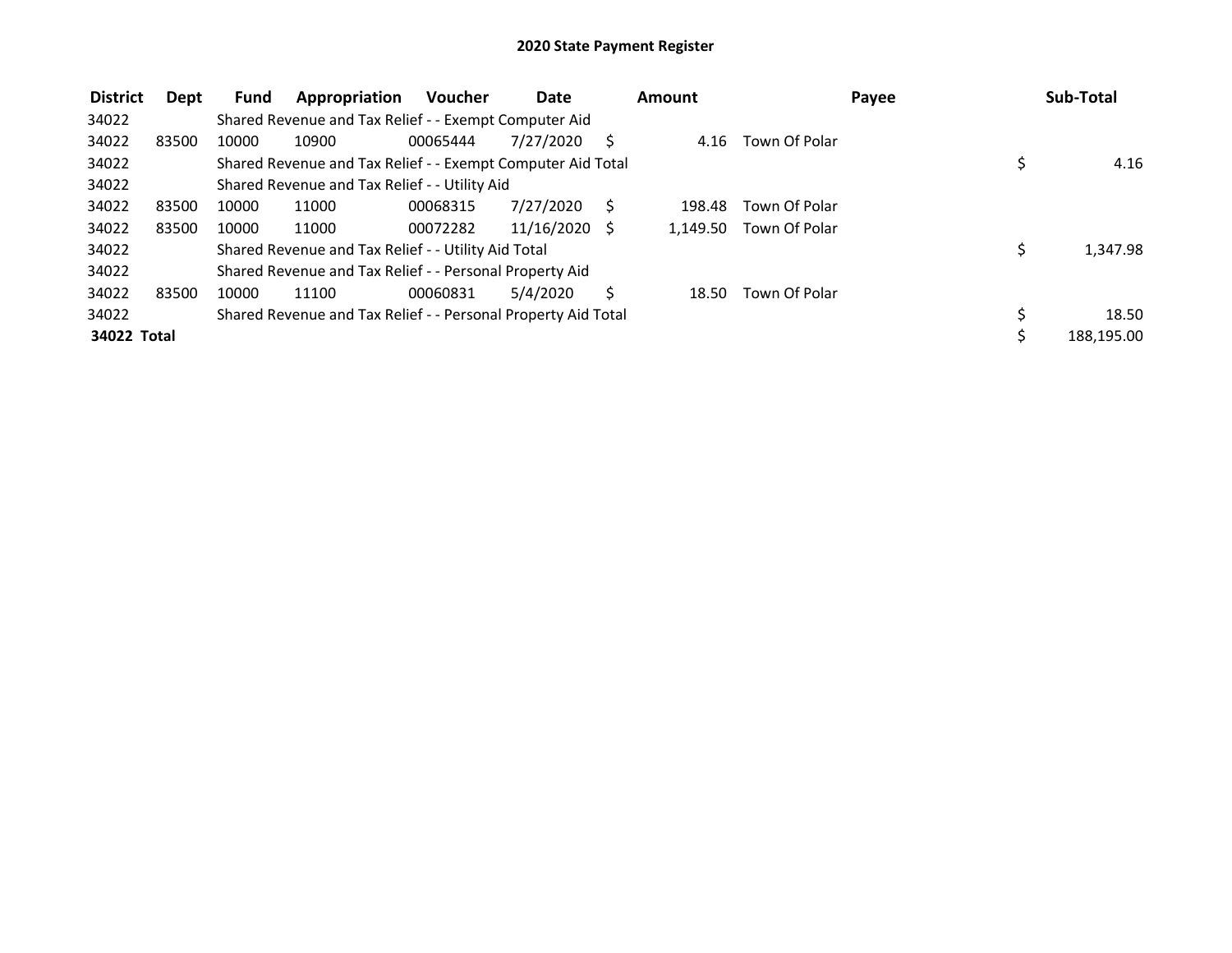| <b>District</b> | Dept  | <b>Fund</b> | Appropriation                                                        | Voucher  | Date          |                    | <b>Amount</b> |                         | Payee | Sub-Total |
|-----------------|-------|-------------|----------------------------------------------------------------------|----------|---------------|--------------------|---------------|-------------------------|-------|-----------|
| 34024           |       |             | Dept of Safety & Prof Services - - Fire Dues Distribution            |          |               |                    |               |                         |       |           |
| 34024           | 16500 | 10000       | 22500                                                                | 00036396 | 7/20/2020     | $\ddot{\varsigma}$ |               | 736.16 Town Of Price    |       |           |
| 34024           |       |             | Dept of Safety & Prof Services - - Fire Dues Distribution Total      |          |               |                    |               |                         | \$    | 736.16    |
| 34024           |       |             | Dept of Natural Resources - - Aids In Lieu Of Taxes - Gener          |          |               |                    |               |                         |       |           |
| 34024           | 37000 | 10000       | 50300                                                                | 00404153 | 4/21/2020     | - \$               |               | 251.00 Town Of Price    |       |           |
| 34024           |       |             | Dept of Natural Resources - - Aids In Lieu Of Taxes - Gener Total    |          |               |                    |               |                         | \$    | 251.00    |
| 34024           |       |             | Dept of Natural Resources - - Resaids - Cnty Forst, CI & Mfl         |          |               |                    |               |                         |       |           |
| 34024           | 37000 | 21200       | 57100                                                                | 00417297 | 6/18/2020     | - \$               |               | 3,639.61 Town Of Price  |       |           |
| 34024           |       |             | Dept of Natural Resources - - Resaids - Cnty Forst, Cl & Mfl Total   |          |               |                    |               |                         | \$    | 3,639.61  |
| 34024           |       |             | Dept of Natural Resources - - Fin Asst For Responsible Units         |          |               |                    |               |                         |       |           |
| 34024           | 37000 | 27400       | 67000                                                                | 00413451 | 5/29/2020     | - \$               |               | 866.75 Town Of Price    |       |           |
| 34024           |       |             | Dept of Natural Resources - - Fin Asst For Responsible Units Total   |          |               |                    |               |                         | \$    | 866.75    |
| 34024           |       |             | WI Dept of Transportation - - Trns Aids To Mnc.-Sf                   |          |               |                    |               |                         |       |           |
| 34024           | 39500 | 21100       | 19100                                                                | 00476343 | 1/6/2020      | \$                 | 13,377.37     | Town Of Price           |       |           |
| 34024           | 39500 | 21100       | 19100                                                                | 00506198 | 4/6/2020      | \$                 | 13,377.37     | Town Of Price           |       |           |
| 34024           | 39500 | 21100       | 19100                                                                | 00543190 | 7/6/2020      | \$                 |               | 13,377.37 Town Of Price |       |           |
| 34024           | 39500 | 21100       | 19100                                                                | 00586016 | 10/5/2020     | \$                 |               | 13,377.37 Town Of Price |       |           |
| 34024           |       |             | WI Dept of Transportation - - Trns Aids To Mnc.-Sf Total             |          |               |                    |               |                         | \$    | 53,509.48 |
| 34024           |       |             | WI Dept of Transportation - - Supplemental Transportation Aids       |          |               |                    |               |                         |       |           |
| 34024           | 39500 | 21100       | 19600                                                                | 00477522 | 1/6/2020      | Ś.                 |               | 9,442.85 Town Of Price  |       |           |
| 34024           |       |             | WI Dept of Transportation - - Supplemental Transportation Aids Total |          |               |                    |               |                         | \$    | 9,442.85  |
| 34024           |       |             | Shared Revenue and Tax Relief - - County And Municipal Aid           |          |               |                    |               |                         |       |           |
| 34024           | 83500 | 10000       | 10500                                                                | 00068316 | 7/27/2020     | - \$               | 2,200.80      | Town Of Price           |       |           |
| 34024           | 83500 | 10000       | 10500                                                                | 00072283 | 11/16/2020 \$ |                    |               | 12,471.19 Town Of Price |       |           |
| 34024           |       |             | Shared Revenue and Tax Relief - - County And Municipal Aid Total     |          |               |                    |               |                         | \$    | 14,671.99 |
| 34024           |       |             | Shared Revenue and Tax Relief - - Personal Property Aid              |          |               |                    |               |                         |       |           |
| 34024           | 83500 | 10000       | 11100                                                                | 00060832 | 5/4/2020      | \$                 |               | 38.53 Town Of Price     |       |           |
| 34024           |       |             | Shared Revenue and Tax Relief - - Personal Property Aid Total        |          |               |                    |               |                         | \$    | 38.53     |
| 34024 Total     |       |             |                                                                      |          |               |                    |               |                         | \$    | 83,156.37 |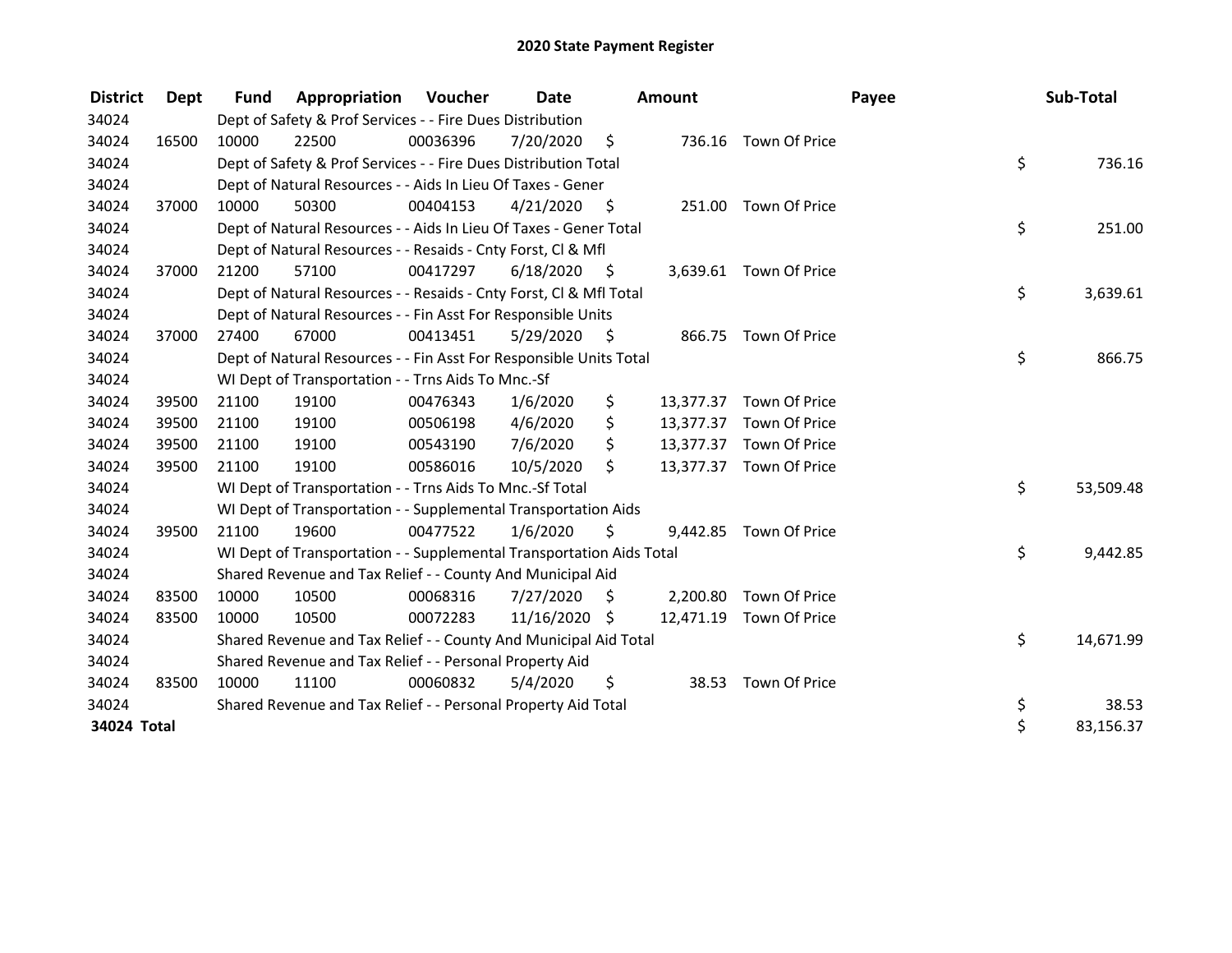| <b>District</b> | <b>Dept</b> | Fund  | <b>Appropriation Voucher</b>                                       |          | <b>Date</b>     |      | Amount | Payee                     | Sub-Total        |
|-----------------|-------------|-------|--------------------------------------------------------------------|----------|-----------------|------|--------|---------------------------|------------------|
| 34026           |             |       | Dept of Safety & Prof Services - - Fire Dues Distribution          |          |                 |      |        |                           |                  |
| 34026           | 16500       | 10000 | 22500                                                              | 00036397 | 7/20/2020       | \$   |        | 4,584.91 Town Of Rolling  |                  |
| 34026           |             |       | Dept of Safety & Prof Services - - Fire Dues Distribution Total    |          |                 |      |        |                           | \$<br>4,584.91   |
| 34026           |             |       | Dept of Natural Resources - - Aids In Lieu Of Taxes - Gener        |          |                 |      |        |                           |                  |
| 34026           | 37000       | 10000 | 50300                                                              | 00404217 | 4/21/2020       | \$   |        | 32.00 Town Of Rolling     |                  |
| 34026           |             |       | Dept of Natural Resources - - Aids In Lieu Of Taxes - Gener Total  |          |                 |      |        |                           | \$<br>32.00      |
| 34026           |             |       | Dept of Natural Resources - - Resaids - Cnty Forst, Cl & Mfl       |          |                 |      |        |                           |                  |
| 34026           | 37000       | 21200 | 57100                                                              | 00417298 | 6/18/2020       | - \$ |        | 871.49 Town Of Rolling    |                  |
| 34026           |             |       | Dept of Natural Resources - - Resaids - Cnty Forst, Cl & Mfl Total |          |                 |      |        |                           | \$<br>871.49     |
| 34026           |             |       | Dept of Natural Resources - - Aids In Lieu Of Taxes - Sum S        |          |                 |      |        |                           |                  |
| 34026           | 37000       | 21200 | 57900                                                              | 00404216 | 4/21/2020       | - \$ |        | 3.20 Town Of Rolling      |                  |
| 34026           |             |       | Dept of Natural Resources - - Aids In Lieu Of Taxes - Sum S Total  |          |                 |      |        |                           | \$<br>3.20       |
| 34026           |             |       | Dept of Natural Resources - - Fin Asst For Responsible Units       |          |                 |      |        |                           |                  |
| 34026           | 37000       | 27400 | 67000                                                              | 00412648 | 5/29/2020       | -\$  |        | 862.00 Town Of Rolling    |                  |
| 34026           |             |       | Dept of Natural Resources - - Fin Asst For Responsible Units Total |          |                 |      |        |                           | \$<br>862.00     |
| 34026           |             |       | WI Dept of Transportation - - Trns Aids To Mnc.-Sf                 |          |                 |      |        |                           |                  |
| 34026           | 39500       | 21100 | 19100                                                              | 00476344 | 1/6/2020        | \$   |        | 33,644.97 Town Of Rolling |                  |
| 34026           | 39500       | 21100 | 19100                                                              | 00506199 | 4/6/2020        | \$   |        | 33,644.97 Town Of Rolling |                  |
| 34026           | 39500       | 21100 | 19100                                                              | 00543191 | 7/6/2020        | \$   |        | 33,644.97 Town Of Rolling |                  |
| 34026           | 39500       | 21100 | 19100                                                              | 00586017 | 10/5/2020       | \$   |        | 33,644.97 Town Of Rolling |                  |
| 34026           |             |       | WI Dept of Transportation - - Trns Aids To Mnc.-Sf Total           |          |                 |      |        |                           | \$<br>134,579.88 |
| 34026           |             |       | Department of Administration - - Federal Aid                       |          |                 |      |        |                           |                  |
| 34026           | 50500       | 10000 | 14200                                                              | 00134677 | $12/10/2020$ \$ |      |        | 16,218.00 Town Of Rolling |                  |
| 34026           |             |       | Department of Administration - - Federal Aid Total                 |          |                 |      |        |                           | \$<br>16,218.00  |
| 34026           |             |       | Elections Commission - - 2018 Hava Election Security               |          |                 |      |        |                           |                  |
| 34026           | 51000       | 22000 | 18200                                                              | 00004525 | 9/9/2020        | \$   |        | 1,186.70 Town Of Rolling  |                  |
| 34026           |             |       | Elections Commission - - 2018 Hava Election Security Total         |          |                 |      |        |                           | \$<br>1,186.70   |
| 34026           |             |       | Shared Revenue and Tax Relief - - County And Municipal Aid         |          |                 |      |        |                           |                  |
| 34026           | 83500       | 10000 | 10500                                                              | 00068317 | 7/27/2020       | \$   |        | 6,574.17 Town Of Rolling  |                  |
| 34026           | 83500       | 10000 | 10500                                                              | 00072284 | 11/16/2020 \$   |      |        | 37,253.64 Town Of Rolling |                  |
| 34026           |             |       | Shared Revenue and Tax Relief - - County And Municipal Aid Total   |          |                 |      |        |                           | \$<br>43,827.81  |
| 34026           |             |       | Shared Revenue and Tax Relief - - Exempt Computer Aid              |          |                 |      |        |                           |                  |
| 34026           | 83500       | 10000 | 10900                                                              | 00065445 | 7/27/2020       | \$   |        | 160.04 Town Of Rolling    |                  |
| 34026           |             |       | Shared Revenue and Tax Relief - - Exempt Computer Aid Total        |          |                 |      |        |                           | \$<br>160.04     |
| 34026           |             |       | Shared Revenue and Tax Relief - - Personal Property Aid            |          |                 |      |        |                           |                  |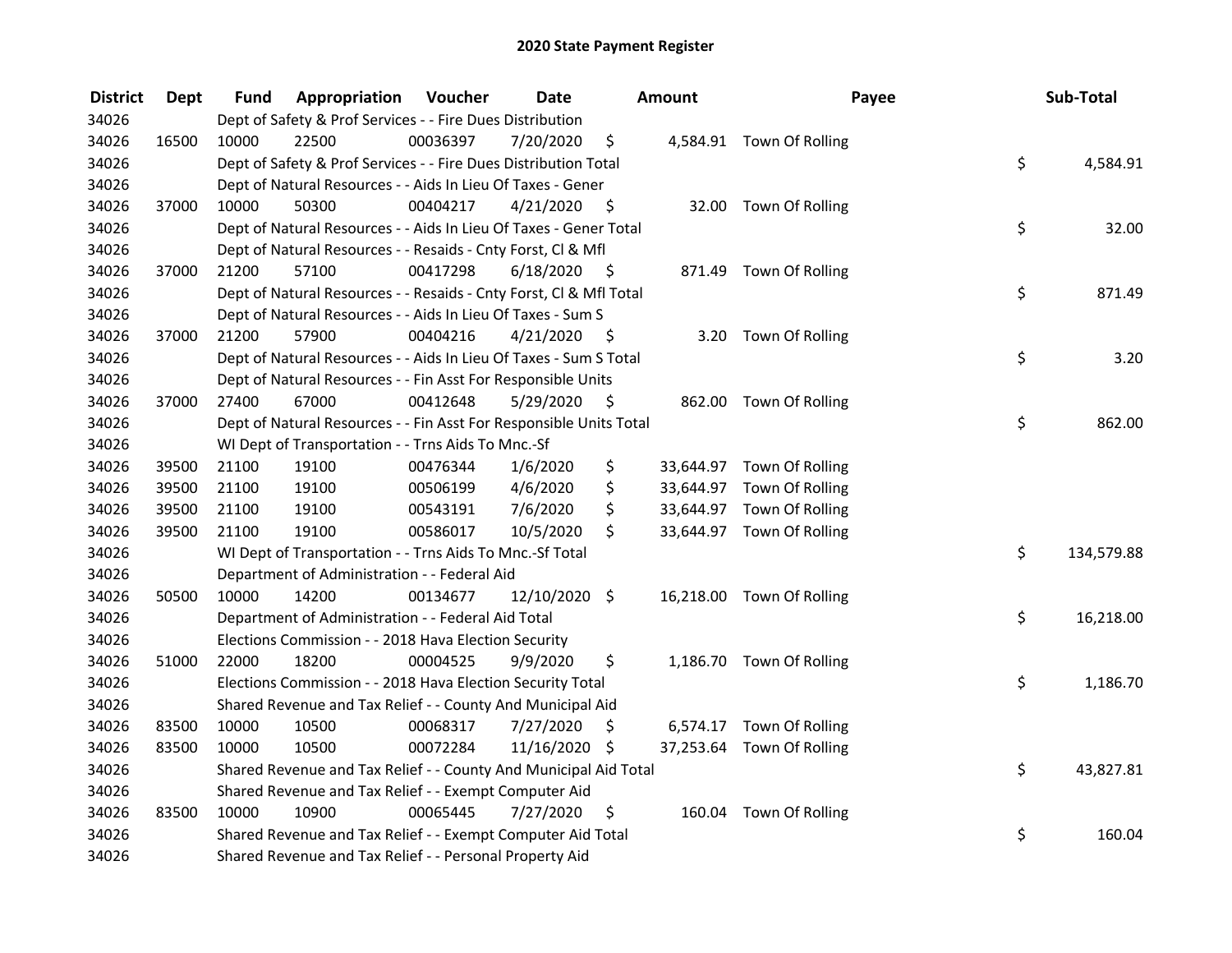| <b>District</b> | Dept  | Fund  | Appropriation                                                                 | <b>Voucher</b> | <b>Date</b> | <b>Amount</b> | Payee           | Sub-Total  |
|-----------------|-------|-------|-------------------------------------------------------------------------------|----------------|-------------|---------------|-----------------|------------|
| 34026           | 83500 | 10000 | 11100                                                                         | 00060833       | 5/4/2020    | 1,075.16      | Town Of Rolling |            |
| 34026           |       |       | Shared Revenue and Tax Relief - - Personal Property Aid Total                 |                |             |               |                 | 1,075.16   |
| 34026           |       |       | Shared Revenue and Tax Relief - - State Aid; Video Service Provider Fee       |                |             |               |                 |            |
| 34026           | 83500 | 10000 | 11200                                                                         | 00064271       | 7/27/2020   | 181.47        | Town Of Rolling |            |
| 34026           |       |       | Shared Revenue and Tax Relief - - State Aid; Video Service Provider Fee Total |                |             |               |                 | 181.47     |
| 34026           |       |       | Shared Revenue and Tax Relief - - Lottery & Gaming Credit                     |                |             |               |                 |            |
| 34026           | 83500 | 52100 | 36300                                                                         | 00055385       | 3/23/2020   | 283.29        | Town Of Rolling |            |
| 34026           |       |       | Shared Revenue and Tax Relief - - Lottery & Gaming Credit Total               |                |             |               |                 | 283.29     |
| 34026 Total     |       |       |                                                                               |                |             |               |                 | 203.865.95 |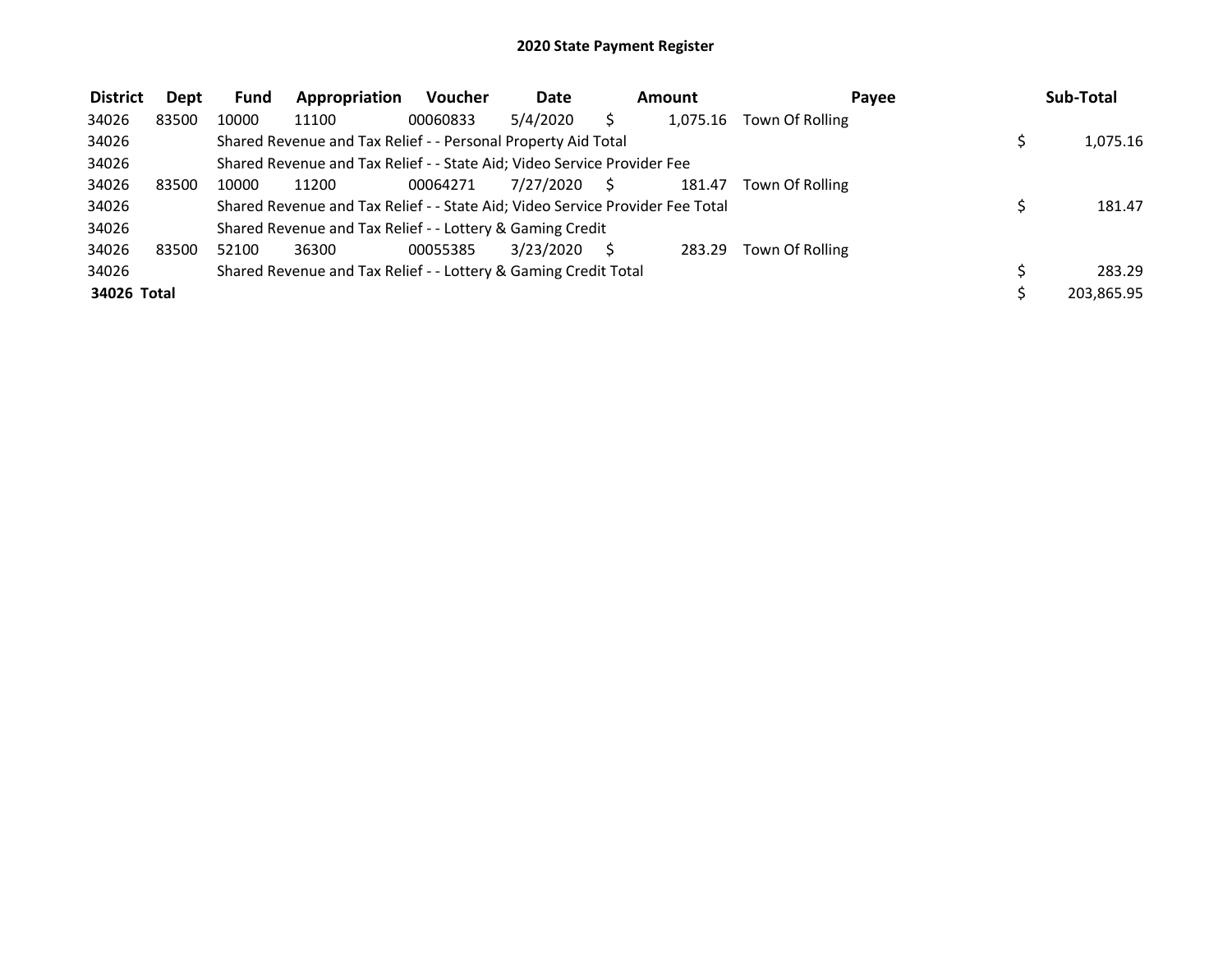| <b>District</b> | Dept  | <b>Fund</b> | Appropriation                                                        | Voucher  | Date          |                     | <b>Amount</b> | Payee                    | Sub-Total       |
|-----------------|-------|-------------|----------------------------------------------------------------------|----------|---------------|---------------------|---------------|--------------------------|-----------------|
| 34028           |       |             | Dept of Safety & Prof Services - - Fire Dues Distribution            |          |               |                     |               |                          |                 |
| 34028           | 16500 | 10000       | 22500                                                                | 00036398 | 7/20/2020     | \$                  |               | 526.74 Town Of Summit    |                 |
| 34028           |       |             | Dept of Safety & Prof Services - - Fire Dues Distribution Total      |          |               |                     |               |                          | \$<br>526.74    |
| 34028           |       |             | Dept of Natural Resources - - Resaids - Cnty Forst, CI & Mfl         |          |               |                     |               |                          |                 |
| 34028           | 37000 | 21200       | 57100                                                                | 00417299 | 6/18/2020     | - \$                |               | 3,238.10 Town Of Summit  |                 |
| 34028           |       |             | Dept of Natural Resources - - Resaids - Cnty Forst, Cl & Mfl Total   |          |               |                     |               |                          | \$<br>3,238.10  |
| 34028           |       |             | Dept of Natural Resources - - Resaids - Pymt In Lieu Tax Fed         |          |               |                     |               |                          |                 |
| 34028           | 37000 | 21200       | 58400                                                                | 00439117 | 10/1/2020     | - \$                |               | 225.77 Town Of Summit    |                 |
| 34028           |       |             | Dept of Natural Resources - - Resaids - Pymt In Lieu Tax Fed Total   |          |               |                     |               |                          | \$<br>225.77    |
| 34028           |       |             | Dept of Natural Resources - - Fin Asst For Responsible Units         |          |               |                     |               |                          |                 |
| 34028           | 37000 | 27400       | 67000                                                                | 00413351 | 5/29/2020     | $\ddot{\mathsf{s}}$ |               | 575.98 Town Of Summit    |                 |
| 34028           |       |             | Dept of Natural Resources - - Fin Asst For Responsible Units Total   |          |               |                     |               |                          | \$<br>575.98    |
| 34028           |       |             | WI Dept of Transportation - - Trns Aids To Mnc.-Sf                   |          |               |                     |               |                          |                 |
| 34028           | 39500 | 21100       | 19100                                                                | 00476345 | 1/6/2020      | \$                  | 10,500.19     | Town Of Summit           |                 |
| 34028           | 39500 | 21100       | 19100                                                                | 00506200 | 4/6/2020      | \$                  | 10,500.19     | Town Of Summit           |                 |
| 34028           | 39500 | 21100       | 19100                                                                | 00543192 | 7/6/2020      | \$                  | 10,500.19     | Town Of Summit           |                 |
| 34028           | 39500 | 21100       | 19100                                                                | 00586018 | 10/5/2020     | \$                  |               | 10,500.20 Town Of Summit |                 |
| 34028           |       |             | WI Dept of Transportation - - Trns Aids To Mnc.-Sf Total             |          |               |                     |               |                          | \$<br>42,000.77 |
| 34028           |       |             | WI Dept of Transportation - - Supplemental Transportation Aids       |          |               |                     |               |                          |                 |
| 34028           | 39500 | 21100       | 19600                                                                | 00477523 | 1/6/2020      | \$                  |               | 7,411.90 Town Of Summit  |                 |
| 34028           |       |             | WI Dept of Transportation - - Supplemental Transportation Aids Total |          |               |                     |               |                          | \$<br>7,411.90  |
| 34028           |       |             | Shared Revenue and Tax Relief - - County And Municipal Aid           |          |               |                     |               |                          |                 |
| 34028           | 83500 | 10000       | 10500                                                                | 00068318 | 7/27/2020     | - \$                |               | 1,021.77 Town Of Summit  |                 |
| 34028           | 83500 | 10000       | 10500                                                                | 00072285 | 11/16/2020 \$ |                     |               | 5,790.04 Town Of Summit  |                 |
| 34028           |       |             | Shared Revenue and Tax Relief - - County And Municipal Aid Total     |          |               |                     |               |                          | \$<br>6,811.81  |
| 34028           |       |             | Shared Revenue and Tax Relief - - Personal Property Aid              |          |               |                     |               |                          |                 |
| 34028           | 83500 | 10000       | 11100                                                                | 00060834 | 5/4/2020      | \$                  | 0.29          | Town Of Summit           |                 |
| 34028           |       |             | Shared Revenue and Tax Relief - - Personal Property Aid Total        |          |               |                     |               |                          | \$<br>0.29      |
| 34028 Total     |       |             |                                                                      |          |               |                     |               |                          | \$<br>60,791.36 |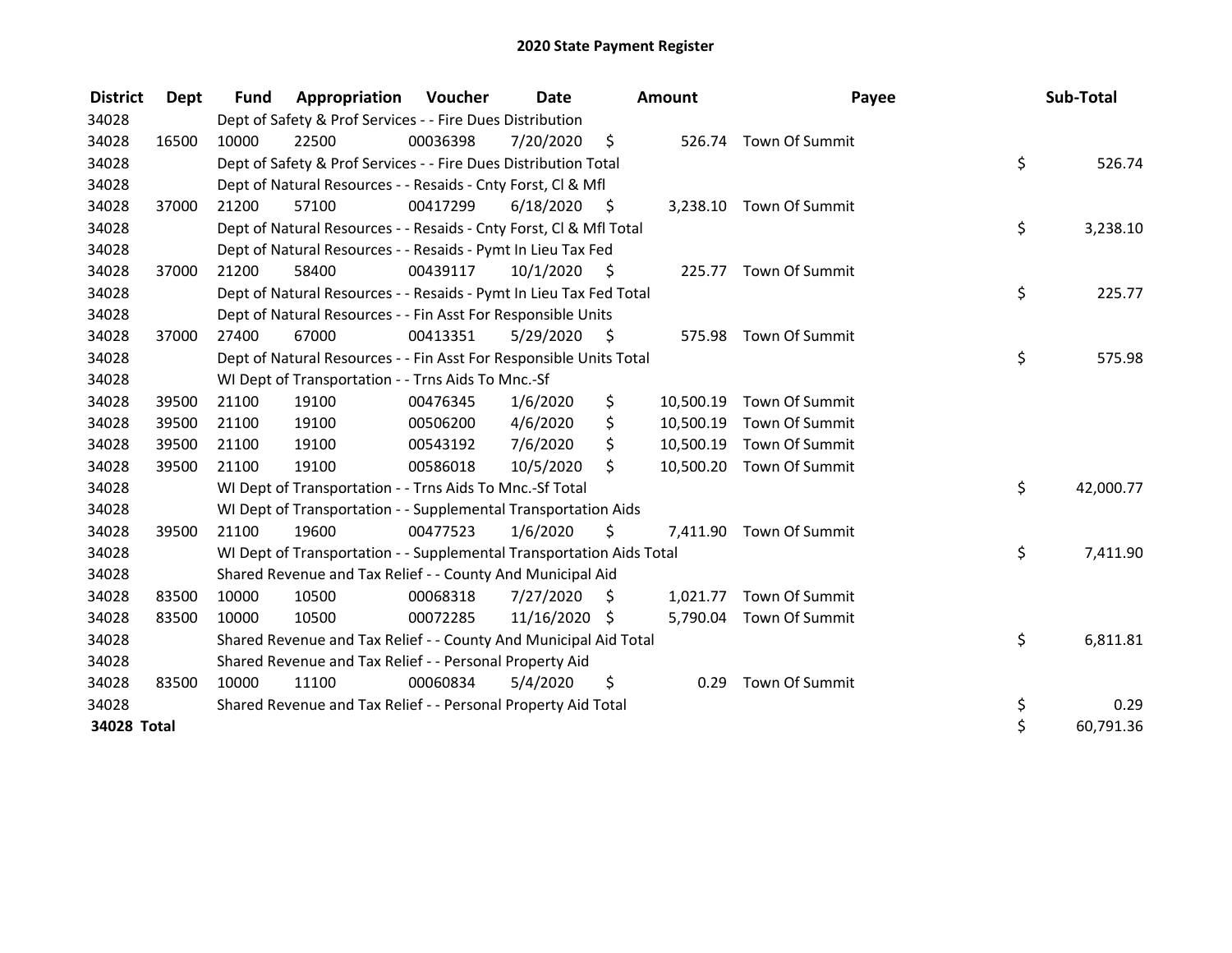| <b>District</b> | <b>Dept</b> | Fund  | Appropriation                                                          | Voucher  | <b>Date</b>   |      | <b>Amount</b> | Payee                   | Sub-Total        |
|-----------------|-------------|-------|------------------------------------------------------------------------|----------|---------------|------|---------------|-------------------------|------------------|
| 34030           |             |       | Dept of Safety & Prof Services - - Fire Dues Distribution              |          |               |      |               |                         |                  |
| 34030           | 16500       | 10000 | 22500                                                                  | 00036399 | 7/20/2020     | \$   |               | 5,532.54 Town Of Upham  |                  |
| 34030           |             |       | Dept of Safety & Prof Services - - Fire Dues Distribution Total        |          |               |      |               |                         | \$<br>5,532.54   |
| 34030           |             |       | Dept of Natural Resources - - Aids In Lieu Of Taxes - Gener            |          |               |      |               |                         |                  |
| 34030           | 37000       | 10000 | 50300                                                                  | 00386779 | 1/31/2020     | \$   | 181.58        | Town Of Upham           |                  |
| 34030           | 37000       | 10000 | 50300                                                                  | 00386780 | 1/31/2020     | \$   | 33.49         | Town Of Upham           |                  |
| 34030           | 37000       | 10000 | 50300                                                                  | 00404086 | 4/21/2020     | \$   | 147.78        | Town Of Upham           |                  |
| 34030           | 37000       | 10000 | 50300                                                                  | 00404087 | 4/21/2020     | \$   | 68.50         | Town Of Upham           |                  |
| 34030           |             |       | Dept of Natural Resources - - Aids In Lieu Of Taxes - Gener Total      |          |               |      |               |                         | \$<br>431.35     |
| 34030           |             |       | Dept of Natural Resources - - Resaids - Cnty Forst, Cl & Mfl           |          |               |      |               |                         |                  |
| 34030           | 37000       | 21200 | 57100                                                                  | 00417300 | 6/18/2020     | - \$ |               | 8,139.06 Town Of Upham  |                  |
| 34030           |             |       | Dept of Natural Resources - - Resaids - Cnty Forst, Cl & Mfl Total     |          |               |      |               |                         | \$<br>8,139.06   |
| 34030           |             |       | Dept of Natural Resources - - Aids In Lieu Of Taxes - Sum S            |          |               |      |               |                         |                  |
| 34030           | 37000       | 21200 | 57900                                                                  | 00404088 | 4/21/2020     | -S   |               | 33.44 Town Of Upham     |                  |
| 34030           |             |       | Dept of Natural Resources - - Aids In Lieu Of Taxes - Sum S Total      |          |               |      |               |                         | \$<br>33.44      |
| 34030           |             |       | Dept of Natural Resources - - Fin Asst For Responsible Units           |          |               |      |               |                         |                  |
| 34030           | 37000       | 27400 | 67000                                                                  | 00413393 | 5/29/2020     | \$   |               | 2,348.31 Town Of Upham  |                  |
| 34030           |             |       | Dept of Natural Resources - - Fin Asst For Responsible Units Total     |          |               |      |               |                         | \$<br>2,348.31   |
| 34030           |             |       | WI Dept of Transportation - - Trns Aids To Mnc.-Sf                     |          |               |      |               |                         |                  |
| 34030           | 39500       | 21100 | 19100                                                                  | 00476346 | 1/6/2020      | \$   |               | 32,409.81 Town Of Upham |                  |
| 34030           | 39500       | 21100 | 19100                                                                  | 00506201 | 4/6/2020      | \$   |               | 32,409.81 Town Of Upham |                  |
| 34030           | 39500       | 21100 | 19100                                                                  | 00543193 | 7/6/2020      | \$   |               | 32,409.81 Town Of Upham |                  |
| 34030           | 39500       | 21100 | 19100                                                                  | 00586019 | 10/5/2020     | \$.  |               | 32,409.81 Town Of Upham |                  |
| 34030           |             |       | WI Dept of Transportation - - Trns Aids To Mnc.-Sf Total               |          |               |      |               |                         | \$<br>129,639.24 |
| 34030           |             |       | Department of Military Affairs - - Disaster Recovery Aid               |          |               |      |               |                         |                  |
| 34030           | 46500       | 10000 | 30500                                                                  | 00084598 | 10/21/2020 \$ |      |               | 2,221.26 Town Of Upham  |                  |
| 34030           |             |       | Department of Military Affairs - - Disaster Recovery Aid Total         |          |               |      |               |                         | \$<br>2,221.26   |
| 34030           |             |       | Department of Military Affairs - - Federal Aid, Local Assistance       |          |               |      |               |                         |                  |
| 34030           | 46500       | 10000 | 34200                                                                  | 00084598 | 10/21/2020 \$ |      |               | 16,629.90 Town Of Upham |                  |
| 34030           |             |       | Department of Military Affairs - - Federal Aid, Local Assistance Total |          |               |      |               |                         | \$<br>16,629.90  |
| 34030           |             |       | Department of Administration - - Federal Aid                           |          |               |      |               |                         |                  |
| 34030           | 50500       | 10000 | 14200                                                                  | 00134678 | 12/10/2020 \$ |      |               | 605.19 Town Of Upham    |                  |
| 34030           |             |       | Department of Administration - - Federal Aid Total                     |          |               |      |               |                         | \$<br>605.19     |
| 34030           |             |       | Shared Revenue and Tax Relief - - County And Municipal Aid             |          |               |      |               |                         |                  |
| 34030           | 83500       | 10000 | 10500                                                                  | 00072286 | 11/16/2020 \$ |      |               | 6,599.46 Town Of Upham  |                  |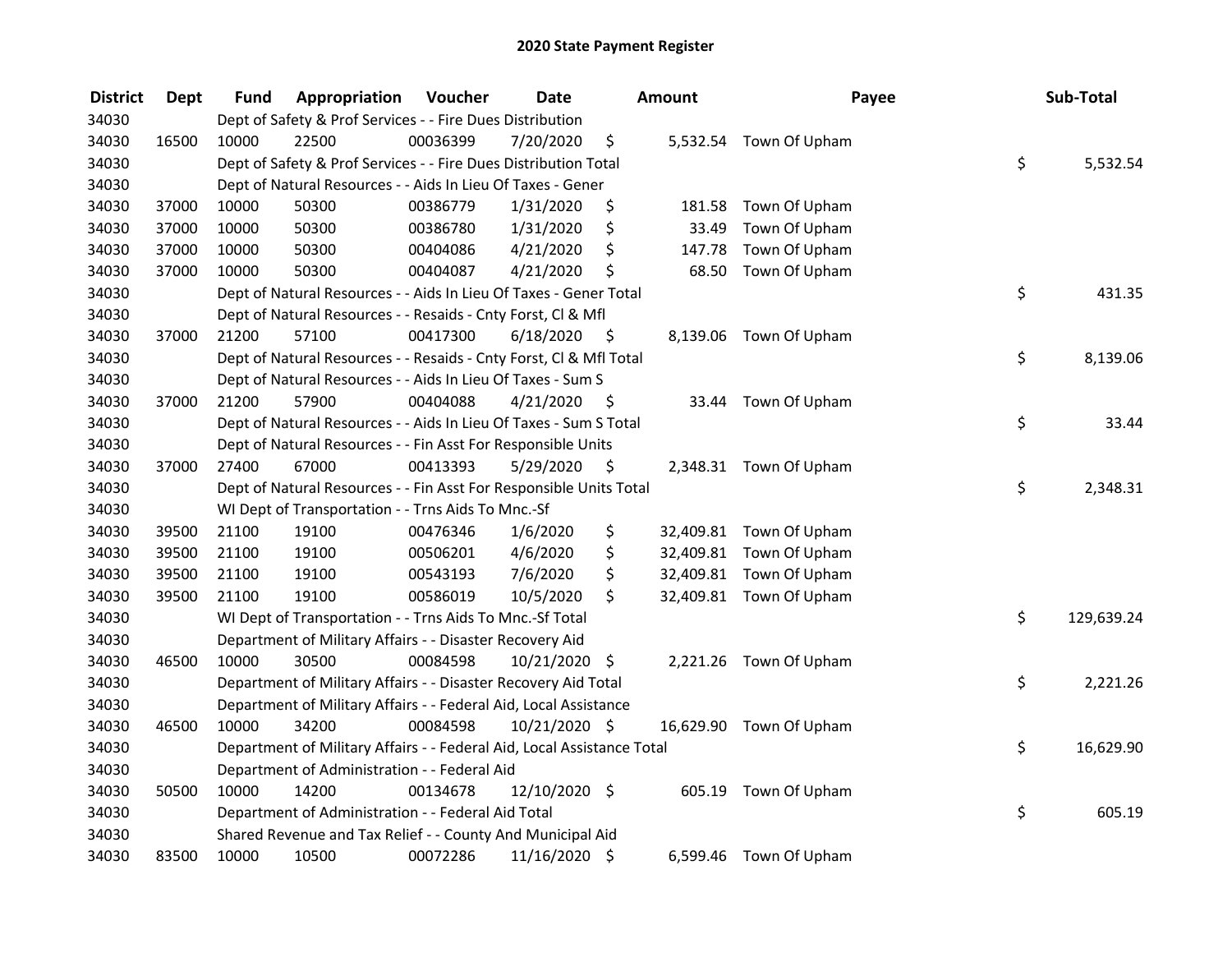| <b>District</b> | Dept  | Fund  | Appropriation                                                    | <b>Voucher</b> | Date            |   | Amount   | Payee         | Sub-Total      |
|-----------------|-------|-------|------------------------------------------------------------------|----------------|-----------------|---|----------|---------------|----------------|
| 34030           |       |       | Shared Revenue and Tax Relief - - County And Municipal Aid Total |                |                 |   |          |               | \$<br>6,599.46 |
| 34030           |       |       | Shared Revenue and Tax Relief - - Exempt Computer Aid            |                |                 |   |          |               |                |
| 34030           | 83500 | 10000 | 10900                                                            | 00065446       | 7/27/2020       | S | 6.24     | Town Of Upham |                |
| 34030           |       |       | Shared Revenue and Tax Relief - - Exempt Computer Aid Total      |                |                 |   |          |               | 6.24           |
| 34030           |       |       | Shared Revenue and Tax Relief - - Utility Aid                    |                |                 |   |          |               |                |
| 34030           | 83500 | 10000 | 11000                                                            | 00068319       | 7/27/2020       | S | 695.16   | Town Of Upham |                |
| 34030           | 83500 | 10000 | 11000                                                            | 00072286       | $11/16/2020$ \$ |   | 3,958.62 | Town Of Upham |                |
| 34030           |       |       | Shared Revenue and Tax Relief - - Utility Aid Total              |                |                 |   |          |               | \$<br>4,653.78 |
| 34030           |       |       | Shared Revenue and Tax Relief - - Personal Property Aid          |                |                 |   |          |               |                |
| 34030           | 83500 | 10000 | 11100                                                            | 00060835       | 5/4/2020        | Ś | 196.81   | Town Of Upham |                |
| 34030           |       |       | Shared Revenue and Tax Relief - - Personal Property Aid Total    |                |                 |   |          |               | 196.81         |
| 34030 Total     |       |       |                                                                  |                |                 |   |          |               | 177,036.58     |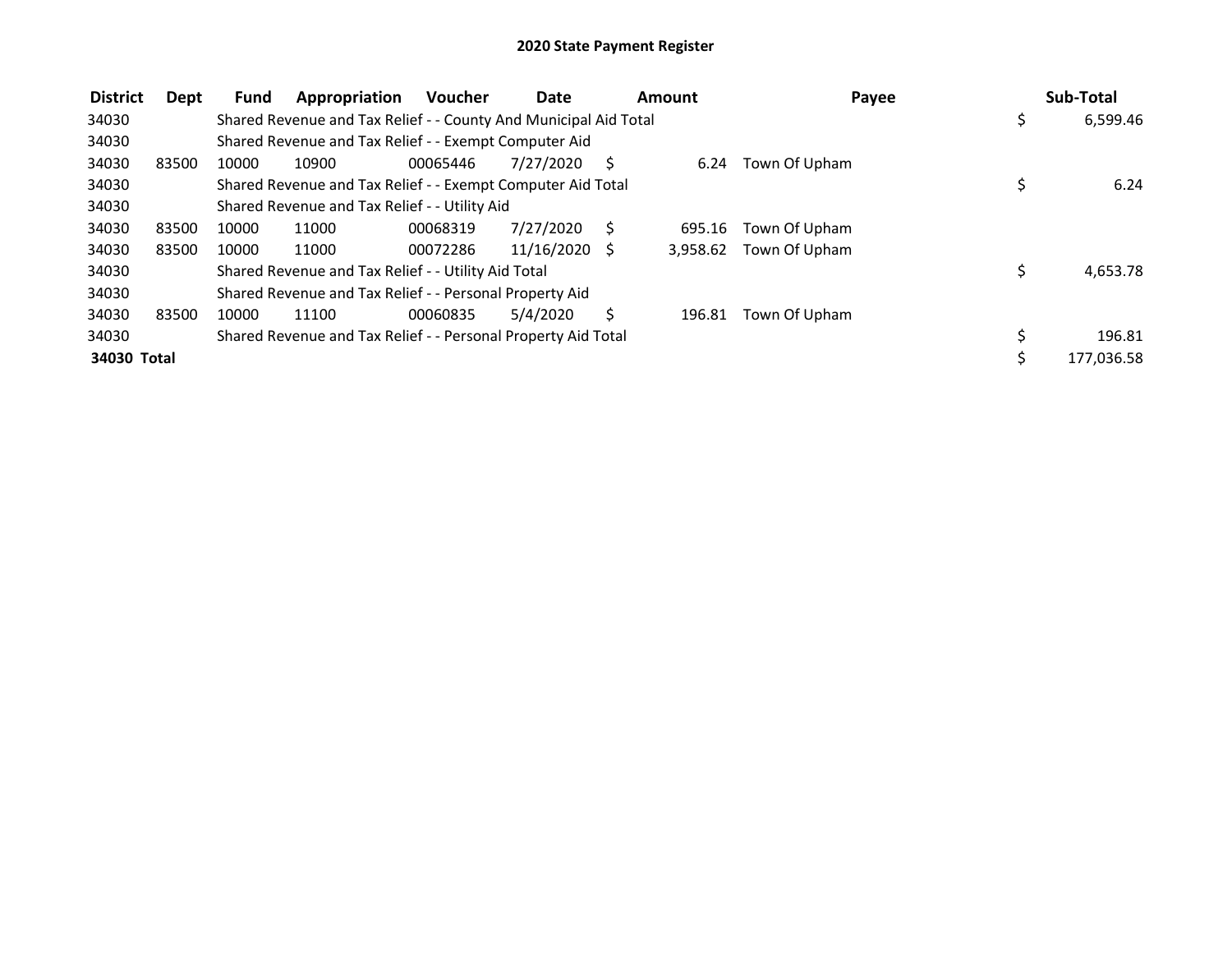| <b>District</b> | Dept  | <b>Fund</b> | <b>Appropriation Voucher</b>                                         |          | Date          |      | <b>Amount</b> |                         | Payee | Sub-Total  |        |
|-----------------|-------|-------------|----------------------------------------------------------------------|----------|---------------|------|---------------|-------------------------|-------|------------|--------|
| 34032           |       |             | Dept of Safety & Prof Services - - Fire Dues Distribution            |          |               |      |               |                         |       |            |        |
| 34032           | 16500 | 10000       | 22500                                                                | 00036400 | 7/20/2020     | \$   |               | 820.12 Town Of Vilas    |       |            |        |
| 34032           |       |             | Dept of Safety & Prof Services - - Fire Dues Distribution Total      |          |               |      |               |                         | \$    |            | 820.12 |
| 34032           |       |             | Dept of Natural Resources - - Resaids - Cnty Forst, Cl & Mfl         |          |               |      |               |                         |       |            |        |
| 34032           | 37000 | 21200       | 57100                                                                | 00417301 | 6/18/2020     | - \$ |               | 2,309.99 Town Of Vilas  |       |            |        |
| 34032           |       |             | Dept of Natural Resources - - Resaids - Cnty Forst, Cl & Mfl Total   |          |               |      |               |                         | \$    | 2,309.99   |        |
| 34032           |       |             | Dept of Natural Resources - - Fin Asst For Responsible Units         |          |               |      |               |                         |       |            |        |
| 34032           | 37000 | 27400       | 67000                                                                | 00412888 | 5/29/2020     | - \$ |               | 233.72 Town Of Vilas    |       |            |        |
| 34032           |       |             | Dept of Natural Resources - - Fin Asst For Responsible Units Total   |          |               |      |               |                         | \$    |            | 233.72 |
| 34032           |       |             | WI Dept of Transportation - - Trns Aids To Mnc.-Sf                   |          |               |      |               |                         |       |            |        |
| 34032           | 39500 | 21100       | 19100                                                                | 00476347 | 1/6/2020      | \$   |               | 16,710.43 Town Of Vilas |       |            |        |
| 34032           | 39500 | 21100       | 19100                                                                | 00506202 | 4/6/2020      | \$   | 16,710.43     | Town Of Vilas           |       |            |        |
| 34032           | 39500 | 21100       | 19100                                                                | 00543194 | 7/6/2020      | \$   |               | 16,710.43 Town Of Vilas |       |            |        |
| 34032           | 39500 | 21100       | 19100                                                                | 00586020 | 10/5/2020     | \$   |               | 16,710.44 Town Of Vilas |       |            |        |
| 34032           |       |             | WI Dept of Transportation - - Trns Aids To Mnc.-Sf Total             |          |               |      |               |                         | \$    | 66,841.73  |        |
| 34032           |       |             | WI Dept of Transportation - - Supplemental Transportation Aids       |          |               |      |               |                         |       |            |        |
| 34032           | 39500 | 21100       | 19600                                                                | 00477524 | 1/6/2020      | \$   |               | 10,946.67 Town Of Vilas |       |            |        |
| 34032           |       |             | WI Dept of Transportation - - Supplemental Transportation Aids Total |          |               |      |               |                         | \$    | 10,946.67  |        |
| 34032           |       |             | Department of Military Affairs - - Major Disaster Assist; Pif        |          |               |      |               |                         |       |            |        |
| 34032           | 46500 | 27200       | 36500                                                                | 00085629 | 11/19/2020 \$ |      |               | 64,792.71 Town Of Vilas |       |            |        |
| 34032           |       |             | Department of Military Affairs - - Major Disaster Assist; Pif Total  |          |               |      |               |                         | \$    | 64,792.71  |        |
| 34032           |       |             | Shared Revenue and Tax Relief - - County And Municipal Aid           |          |               |      |               |                         |       |            |        |
| 34032           | 83500 | 10000       | 10500                                                                | 00068320 | 7/27/2020     | \$   |               | 1,027.24 Town Of Vilas  |       |            |        |
| 34032           | 83500 | 10000       | 10500                                                                | 00072287 | 11/16/2020 \$ |      |               | 5,821.04 Town Of Vilas  |       |            |        |
| 34032           |       |             | Shared Revenue and Tax Relief - - County And Municipal Aid Total     |          |               |      |               |                         | \$    | 6,848.28   |        |
| 34032           |       |             | Shared Revenue and Tax Relief - - Exempt Computer Aid                |          |               |      |               |                         |       |            |        |
| 34032           | 83500 | 10000       | 10900                                                                | 00065447 | 7/27/2020     | S    | 1.03          | Town Of Vilas           |       |            |        |
| 34032           |       |             | Shared Revenue and Tax Relief - - Exempt Computer Aid Total          |          |               |      |               |                         | \$    |            | 1.03   |
| 34032           |       |             | Shared Revenue and Tax Relief - - Personal Property Aid              |          |               |      |               |                         |       |            |        |
| 34032           | 83500 | 10000       | 11100                                                                | 00060836 | 5/4/2020      | \$   |               | 25.58 Town Of Vilas     |       |            |        |
| 34032           |       |             | Shared Revenue and Tax Relief - - Personal Property Aid Total        |          |               |      |               |                         | \$    |            | 25.58  |
| 34032 Total     |       |             |                                                                      |          |               |      |               |                         | \$    | 152,819.83 |        |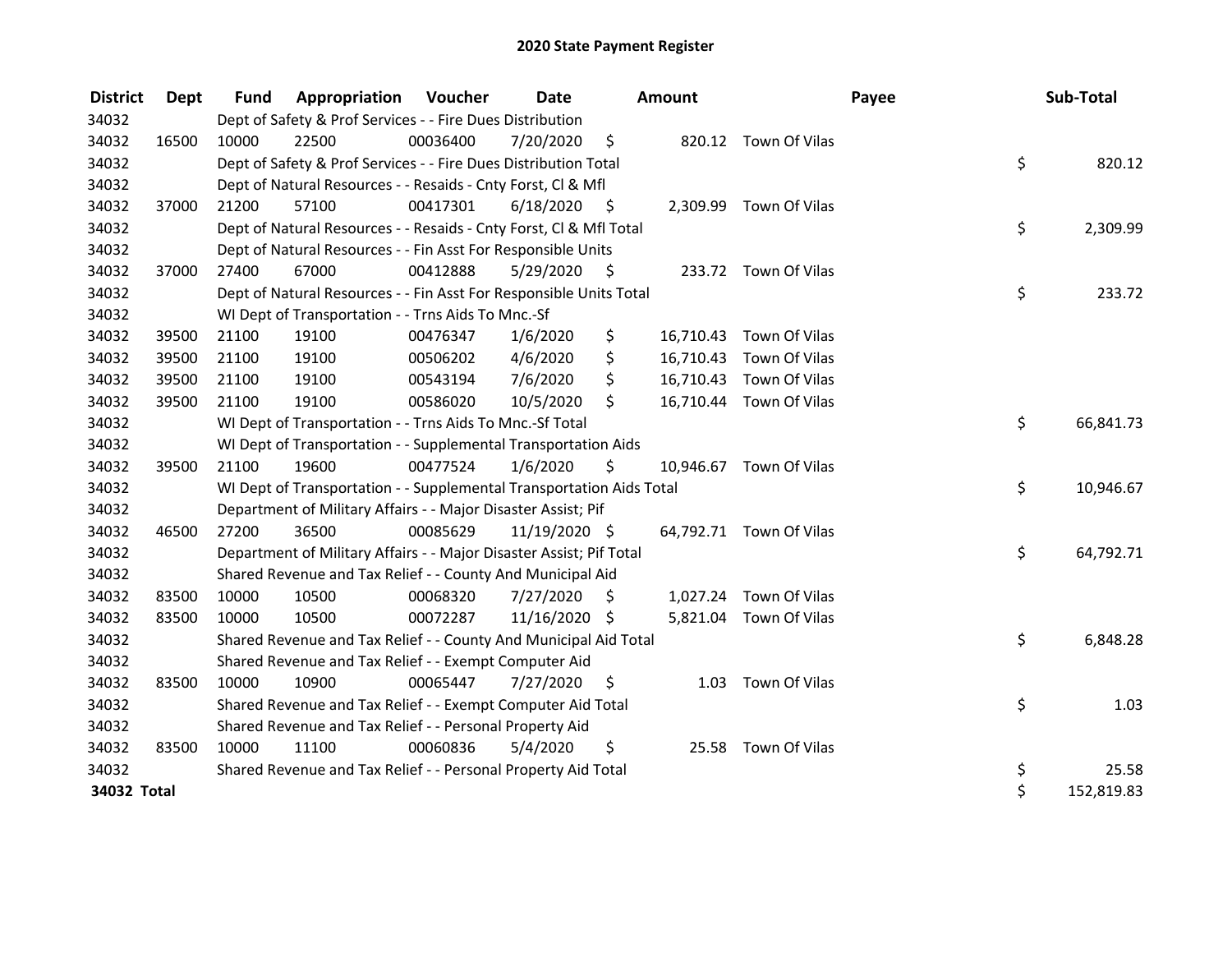| <b>District</b> | <b>Dept</b> | Fund  | Appropriation                                                      | Voucher  | <b>Date</b> |      | Amount   | Payee                        | Sub-Total        |
|-----------------|-------------|-------|--------------------------------------------------------------------|----------|-------------|------|----------|------------------------------|------------------|
| 34034           |             |       | Dept of Safety & Prof Services - - Fire Dues Distribution          |          |             |      |          |                              |                  |
| 34034           | 16500       | 10000 | 22500                                                              | 00036401 | 7/20/2020   | \$   |          | 4,225.46 Town Of Wolf River  |                  |
| 34034           |             |       | Dept of Safety & Prof Services - - Fire Dues Distribution Total    |          |             |      |          |                              | \$<br>4,225.46   |
| 34034           |             |       | Dept of Natural Resources - - Aids In Lieu Of Taxes - Gener        |          |             |      |          |                              |                  |
| 34034           | 37000       | 10000 | 50300                                                              | 00386831 | 1/31/2020   | \$   |          | 7,965.52 Town Of Wolf River  |                  |
| 34034           | 37000       | 10000 | 50300                                                              | 00386832 | 1/31/2020   | \$   | 1,299.46 | Town Of Wolf River           |                  |
| 34034           | 37000       | 10000 | 50300                                                              | 00405394 | 4/21/2020   | \$   |          | 7,920.79 Town Of Wolf River  |                  |
| 34034           |             |       | Dept of Natural Resources - - Aids In Lieu Of Taxes - Gener Total  |          |             |      |          |                              | \$<br>17,185.77  |
| 34034           |             |       | Dept of Natural Resources - - Resaids - Cnty Forst, Cl & Mfl       |          |             |      |          |                              |                  |
| 34034           | 37000       | 21200 | 57100                                                              | 00417302 | 6/18/2020   | - \$ |          | 3,781.03 Town Of Wolf River  |                  |
| 34034           |             |       | Dept of Natural Resources - - Resaids - Cnty Forst, Cl & Mfl Total |          |             |      |          |                              | \$<br>3,781.03   |
| 34034           |             |       | Dept of Natural Resources - - Aids In Lieu Of Taxes - Sum S        |          |             |      |          |                              |                  |
| 34034           | 37000       | 21200 | 57900                                                              | 00405395 | 4/21/2020   | -\$  |          | 270.51 Town Of Wolf River    |                  |
| 34034           |             |       | Dept of Natural Resources - - Aids In Lieu Of Taxes - Sum S Total  |          |             |      |          |                              | \$<br>270.51     |
| 34034           |             |       | Dept of Natural Resources - - Rec & Resource Aids, Fed             |          |             |      |          |                              |                  |
| 34034           | 37000       | 21200 | 58300                                                              | 00391935 | 3/3/2020    | \$   |          | 1,203.67 Town Of Wolf River  |                  |
| 34034           |             |       | Dept of Natural Resources - - Rec & Resource Aids, Fed Total       |          |             |      |          |                              | \$<br>1,203.67   |
| 34034           |             |       | Dept of Natural Resources - - Resaids - Pymt In Lieu Tax Fed       |          |             |      |          |                              |                  |
| 34034           | 37000       | 21200 | 58400                                                              | 00439118 | 10/1/2020   | \$   |          | 77,584.23 Town Of Wolf River |                  |
| 34034           |             |       | Dept of Natural Resources - - Resaids - Pymt In Lieu Tax Fed Total |          |             |      |          |                              | \$<br>77,584.23  |
| 34034           |             |       | Dept of Natural Resources - - Fin Asst For Responsible Units       |          |             |      |          |                              |                  |
| 34034           | 37000       | 27400 | 67000                                                              | 00413000 | 5/29/2020   | - \$ |          | 2,160.54 Town Of Wolf River  |                  |
| 34034           |             |       | Dept of Natural Resources - - Fin Asst For Responsible Units Total |          |             |      |          |                              | \$<br>2,160.54   |
| 34034           |             |       | WI Dept of Transportation - - Trns Aids To Mnc.-Sf                 |          |             |      |          |                              |                  |
| 34034           | 39500       | 21100 | 19100                                                              | 00476348 | 1/6/2020    | \$   |          | 49,590.36 Town Of Wolf River |                  |
| 34034           | 39500       | 21100 | 19100                                                              | 00506203 | 4/6/2020    | \$   |          | 49,590.36 Town Of Wolf River |                  |
| 34034           | 39500       | 21100 | 19100                                                              | 00543195 | 7/6/2020    | \$   |          | 49,590.36 Town Of Wolf River |                  |
| 34034           | 39500       | 21100 | 19100                                                              | 00586021 | 10/5/2020   | \$   |          | 49,590.36 Town Of Wolf River |                  |
| 34034           |             |       | WI Dept of Transportation - - Trns Aids To Mnc.-Sf Total           |          |             |      |          |                              | \$<br>198,361.44 |
| 34034           |             |       | Department of Military Affairs - - Disaster Recovery Aid           |          |             |      |          |                              |                  |
| 34034           | 46500       | 10000 | 30500                                                              | 00076104 | 4/6/2020    | \$   | 912.46   | Town Of Wolf River           |                  |
| 34034           | 46500       | 10000 | 30500                                                              | 00077882 | 5/21/2020   | \$   |          | 6,575.53 Town Of Wolf River  |                  |
| 34034           |             |       | Department of Military Affairs - - Disaster Recovery Aid Total     |          |             |      |          |                              | \$<br>7,487.99   |
| 34034           |             |       | Department of Military Affairs - - Federal Aid, Local Assistance   |          |             |      |          |                              |                  |
| 34034           | 46500       | 10000 | 34200                                                              | 00076104 | 4/6/2020    | \$   |          | 5,474.73 Town Of Wolf River  |                  |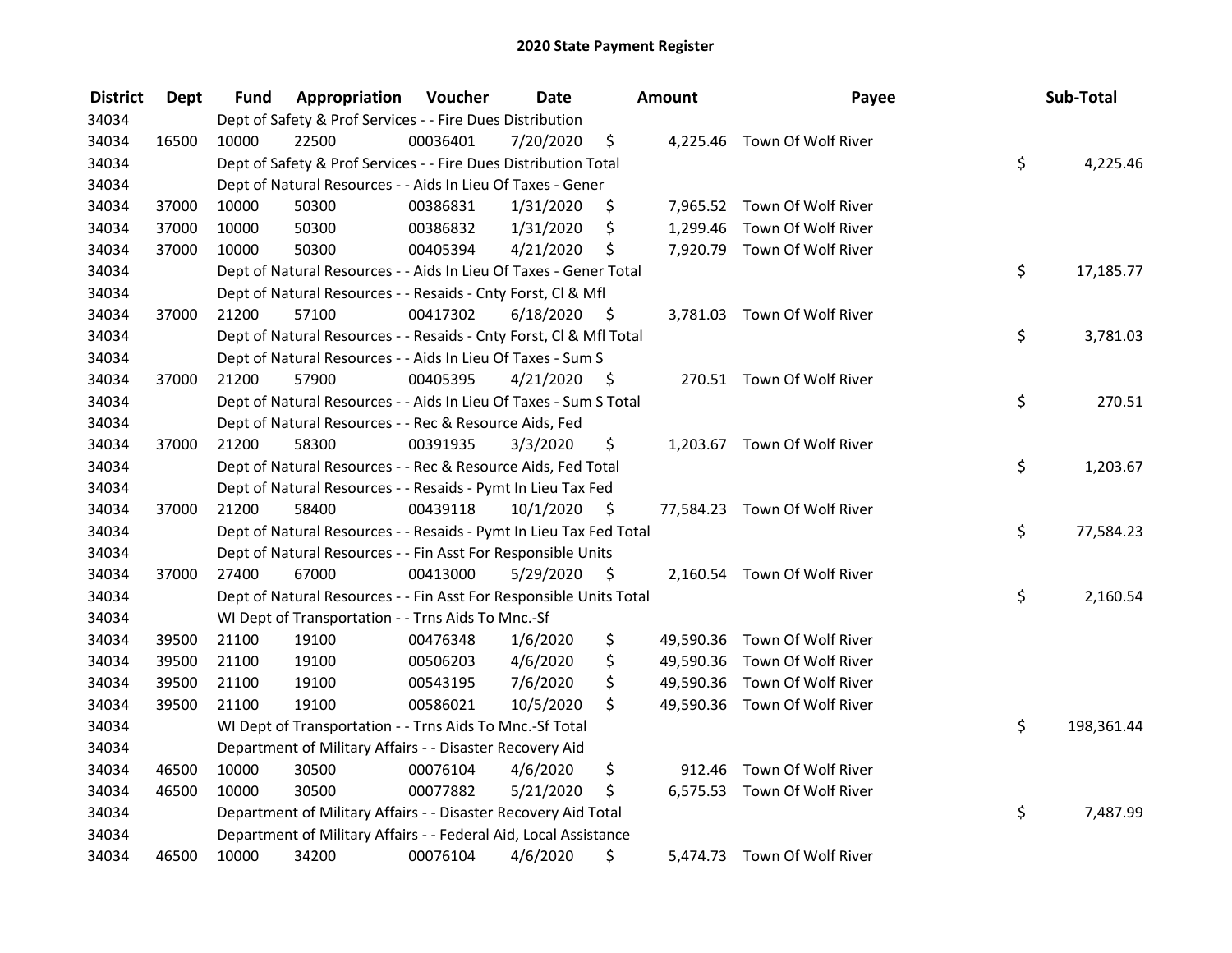| <b>District</b> | <b>Dept</b> | <b>Fund</b> | Appropriation                                                          | Voucher  | Date          |      | <b>Amount</b> | Payee                         | Sub-Total        |
|-----------------|-------------|-------------|------------------------------------------------------------------------|----------|---------------|------|---------------|-------------------------------|------------------|
| 34034           | 46500       | 10000       | 34200                                                                  | 00077882 | 5/21/2020     | \$.  |               | 117,543.61 Town Of Wolf River |                  |
| 34034           |             |             | Department of Military Affairs - - Federal Aid, Local Assistance Total |          |               |      |               |                               | \$<br>123,018.34 |
| 34034           |             |             | Department of Administration - - Federal Aid                           |          |               |      |               |                               |                  |
| 34034           | 50500       | 10000       | 14200                                                                  | 00134679 | 12/10/2020 \$ |      | 1,271.68      | Town Of Wolf River            |                  |
| 34034           |             |             | Department of Administration - - Federal Aid Total                     |          |               |      |               |                               | \$<br>1,271.68   |
| 34034           |             |             | Elections Commission - - 2018 Hava Election Security                   |          |               |      |               |                               |                  |
| 34034           | 51000       | 22000       | 18200                                                                  | 00003431 | 6/26/2020     | - \$ | 792.90        | Town Of Wolf River            |                  |
| 34034           |             |             | Elections Commission - - 2018 Hava Election Security Total             |          |               |      |               |                               | \$<br>792.90     |
| 34034           |             |             | Shared Revenue and Tax Relief - - County And Municipal Aid             |          |               |      |               |                               |                  |
| 34034           | 83500       | 10000       | 10500                                                                  | 00068321 | 7/27/2020     | S.   | 3,092.50      | Town Of Wolf River            |                  |
| 34034           | 83500       | 10000       | 10500                                                                  | 00072288 | 11/16/2020 \$ |      |               | 17,524.14 Town Of Wolf River  |                  |
| 34034           |             |             | Shared Revenue and Tax Relief - - County And Municipal Aid Total       |          |               |      |               |                               | \$<br>20,616.64  |
| 34034           |             |             | Shared Revenue and Tax Relief - - Exempt Computer Aid                  |          |               |      |               |                               |                  |
| 34034           | 83500       | 10000       | 10900                                                                  | 00065448 | 7/27/2020     | S.   | 4.16          | Town Of Wolf River            |                  |
| 34034           |             |             | Shared Revenue and Tax Relief - - Exempt Computer Aid Total            |          |               |      |               |                               | \$<br>4.16       |
| 34034           |             |             | Shared Revenue and Tax Relief - - Personal Property Aid                |          |               |      |               |                               |                  |
| 34034           | 83500       | 10000       | 11100                                                                  | 00060837 | 5/4/2020      | \$   | 55.65         | Town Of Wolf River            |                  |
| 34034           |             |             | Shared Revenue and Tax Relief - - Personal Property Aid Total          |          |               |      |               |                               | \$<br>55.65      |
| 34034           |             |             | Shared Revenue and Tax Relief - - Payments For Municipal Svcs          |          |               |      |               |                               |                  |
| 34034           | 83500       | 10000       | 50100                                                                  | 00054966 | 2/3/2020      | Ŝ.   | 161.07        | Town Of Wolf River            |                  |
| 34034           |             |             | Shared Revenue and Tax Relief - - Payments For Municipal Svcs Total    |          |               |      |               |                               | \$<br>161.07     |
| 34034 Total     |             |             |                                                                        |          |               |      |               |                               | \$<br>458,181.08 |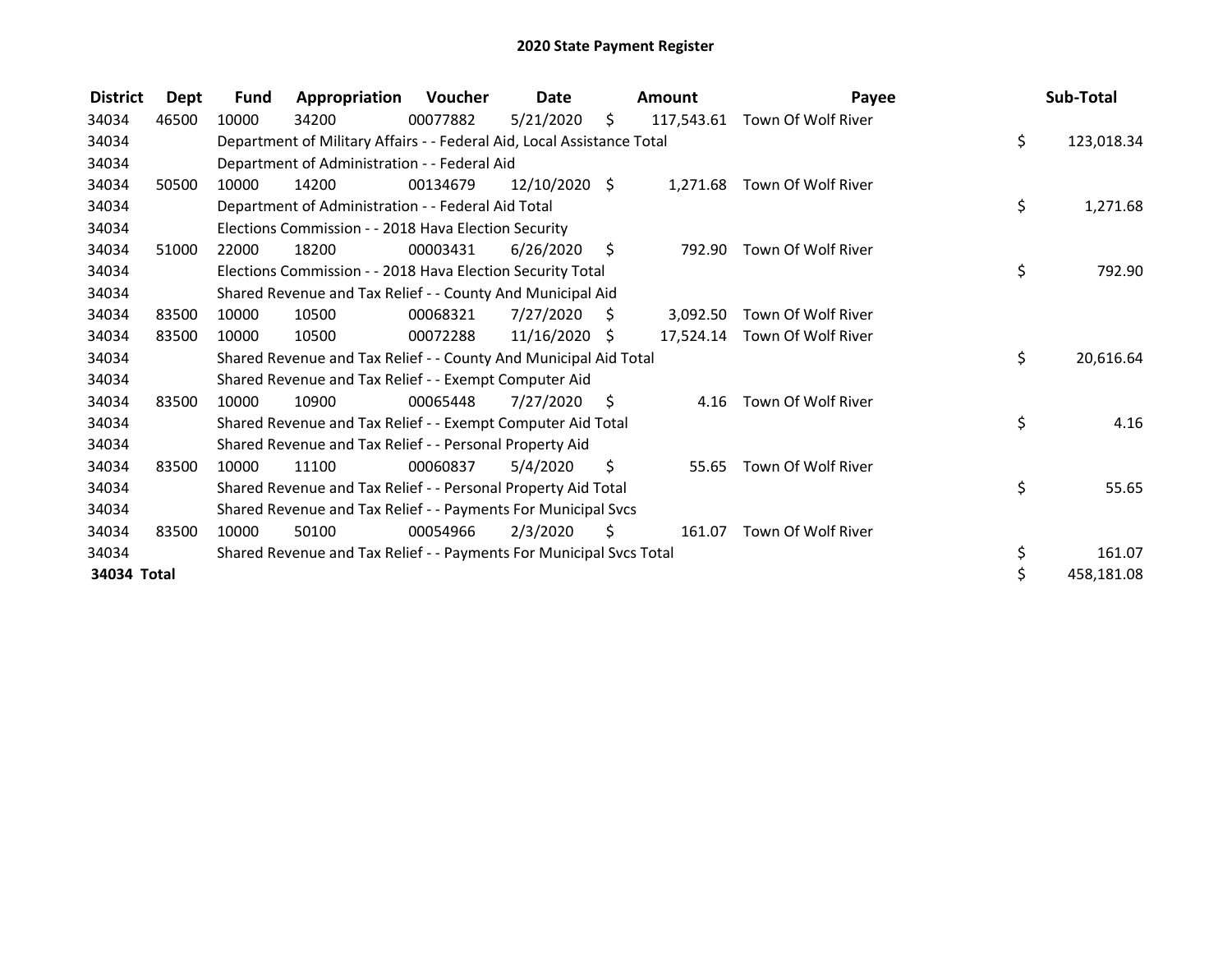| <b>District</b> | <b>Dept</b> | Fund  | Appropriation                                                         | Voucher  | <b>Date</b>   |      | Amount    | Payee                             | Sub-Total        |
|-----------------|-------------|-------|-----------------------------------------------------------------------|----------|---------------|------|-----------|-----------------------------------|------------------|
| 34191           |             |       | Dept of Safety & Prof Services - - Fire Dues Distribution             |          |               |      |           |                                   |                  |
| 34191           | 16500       | 10000 | 22500                                                                 | 00036402 | 7/20/2020     | \$   |           | 873.48 White Lake, Village of     |                  |
| 34191           |             |       | Dept of Safety & Prof Services - - Fire Dues Distribution Total       |          |               |      |           |                                   | \$<br>873.48     |
| 34191           |             |       | Dept of Natural Resources - - Aids In Lieu Of Taxes - Gener           |          |               |      |           |                                   |                  |
| 34191           | 37000       | 10000 | 50300                                                                 | 00386830 | 1/31/2020     | - \$ |           | 167.18 White Lake, Village of     |                  |
| 34191           |             |       | Dept of Natural Resources - - Aids In Lieu Of Taxes - Gener Total     |          |               |      |           |                                   | \$<br>167.18     |
| 34191           |             |       | Dept of Natural Resources - - Resaids - Cnty Forst, Cl & Mfl          |          |               |      |           |                                   |                  |
| 34191           | 37000       | 21200 | 57100                                                                 | 00417303 | 6/18/2020     | - \$ |           | 99.05 White Lake, Village of      |                  |
| 34191           |             |       | Dept of Natural Resources - - Resaids - Cnty Forst, Cl & Mfl Total    |          |               |      |           |                                   | \$<br>99.05      |
| 34191           |             |       | Dept of Natural Resources - - Fin Asst For Responsible Units          |          |               |      |           |                                   |                  |
| 34191           | 37000       | 27400 | 67000                                                                 | 00413342 | 5/29/2020     | \$   |           | 761.38 White Lake, Village of     |                  |
| 34191           |             |       | Dept of Natural Resources - - Fin Asst For Responsible Units Total    |          |               |      |           |                                   | \$<br>761.38     |
| 34191           |             |       | WI Dept of Transportation - - Trns Aids To Mnc.-Sf                    |          |               |      |           |                                   |                  |
| 34191           | 39500       | 21100 | 19100                                                                 | 00476349 | 1/6/2020      | \$   | 5,019.48  | White Lake, Village of            |                  |
| 34191           | 39500       | 21100 | 19100                                                                 | 00506204 | 4/6/2020      | \$   | 5,019.48  | White Lake, Village of            |                  |
| 34191           | 39500       | 21100 | 19100                                                                 | 00543196 | 7/6/2020      | \$   | 5,019.48  | White Lake, Village of            |                  |
| 34191           | 39500       | 21100 | 19100                                                                 | 00586022 | 10/5/2020     | \$   | 5,019.48  | White Lake, Village of            |                  |
| 34191           |             |       | WI Dept of Transportation - - Trns Aids To Mnc.-Sf Total              |          |               |      |           |                                   | \$<br>20,077.92  |
| 34191           |             |       | WI Dept of Transportation - - Loc Rd Imp Prg St Fd                    |          |               |      |           |                                   |                  |
| 34191           | 39500       | 21100 | 27800                                                                 | 00583997 | 9/17/2020     | \$   |           | 20,511.34 White Lake, Village of  |                  |
| 34191           |             |       | WI Dept of Transportation - - Loc Rd Imp Prg St Fd Total              |          |               |      |           |                                   | \$<br>20,511.34  |
| 34191           |             |       | Department of Administration - - Federal Aid                          |          |               |      |           |                                   |                  |
| 34191           | 50500       | 10000 | 14200                                                                 | 00134680 | 12/10/2020 \$ |      | 29,998.00 | White Lake, Village of            |                  |
| 34191           | 50500       | 10000 | 14200                                                                 | 00136346 | 12/17/2020 \$ |      | 616.00    | White Lake, Village of            |                  |
| 34191           |             |       | Department of Administration - - Federal Aid Total                    |          |               |      |           |                                   | \$<br>30,614.00  |
| 34191           |             |       | Department of Administration - - Federal Aid, Local Assistance        |          |               |      |           |                                   |                  |
| 34191           | 50500       | 10000 | 74300                                                                 | 00132753 | 11/20/2020 \$ |      |           | 191,569.78 White Lake, Village of |                  |
| 34191           |             |       | Department of Administration - - Federal Aid, Local Assistance Total  |          |               |      |           |                                   | \$<br>191,569.78 |
| 34191           |             |       | Elections Commission - - 2018 Hava Election Security                  |          |               |      |           |                                   |                  |
| 34191           | 51000       | 22000 | 18200                                                                 | 00003673 | 7/1/2020      | \$   |           | 392.50 White Lake, Village of     |                  |
| 34191           |             |       | Elections Commission - - 2018 Hava Election Security Total            |          |               |      |           |                                   | \$<br>392.50     |
| 34191           |             |       | Shared Revenue and Tax Relief - - Expenditure Restraint Program       |          |               |      |           |                                   |                  |
| 34191           | 83500       | 10000 | 10100                                                                 | 00068322 | 7/27/2020     | - \$ |           | 839.57 White Lake, Village of     |                  |
| 34191           |             |       | Shared Revenue and Tax Relief - - Expenditure Restraint Program Total |          |               |      |           |                                   | \$<br>839.57     |
| 34191           |             |       | Shared Revenue and Tax Relief - - County And Municipal Aid            |          |               |      |           |                                   |                  |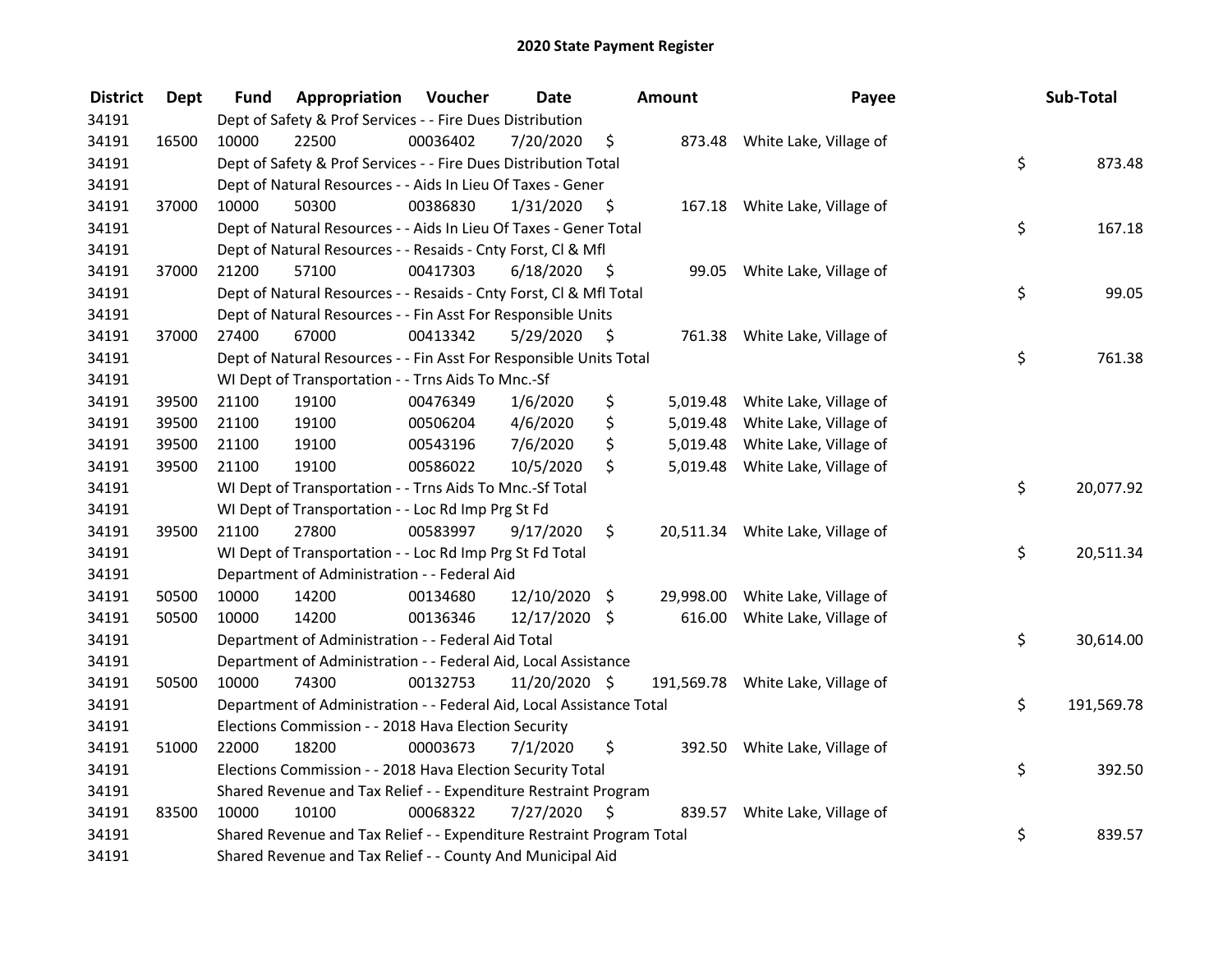| <b>District</b> | Dept  | <b>Fund</b> | Appropriation                                                    | Voucher  | Date       | Amount    | Payee                  | Sub-Total    |
|-----------------|-------|-------------|------------------------------------------------------------------|----------|------------|-----------|------------------------|--------------|
| 34191           | 83500 | 10000       | 10500                                                            | 00068322 | 7/27/2020  | 16,085.46 | White Lake, Village of |              |
| 34191           | 83500 | 10000       | 10500                                                            | 00072289 | 11/16/2020 | 91.150.95 | White Lake, Village of |              |
| 34191           |       |             | Shared Revenue and Tax Relief - - County And Municipal Aid Total |          |            |           |                        | 107,236.41   |
| 34191           |       |             | Shared Revenue and Tax Relief - - Exempt Computer Aid            |          |            |           |                        |              |
| 34191           | 83500 | 10000       | 10900                                                            | 00065449 | 7/27/2020  | 100.81    | White Lake, Village of |              |
| 34191           |       |             | Shared Revenue and Tax Relief - - Exempt Computer Aid Total      |          |            |           |                        | \$<br>100.81 |
| 34191           |       |             | Shared Revenue and Tax Relief - - Personal Property Aid          |          |            |           |                        |              |
| 34191           | 83500 | 10000       | 11100                                                            | 00060838 | 5/4/2020   | 79.25     | White Lake, Village of |              |
| 34191           |       |             | Shared Revenue and Tax Relief - - Personal Property Aid Total    |          |            |           |                        | 79.25        |
| 34191 Total     |       |             |                                                                  |          |            |           |                        | 373,322.67   |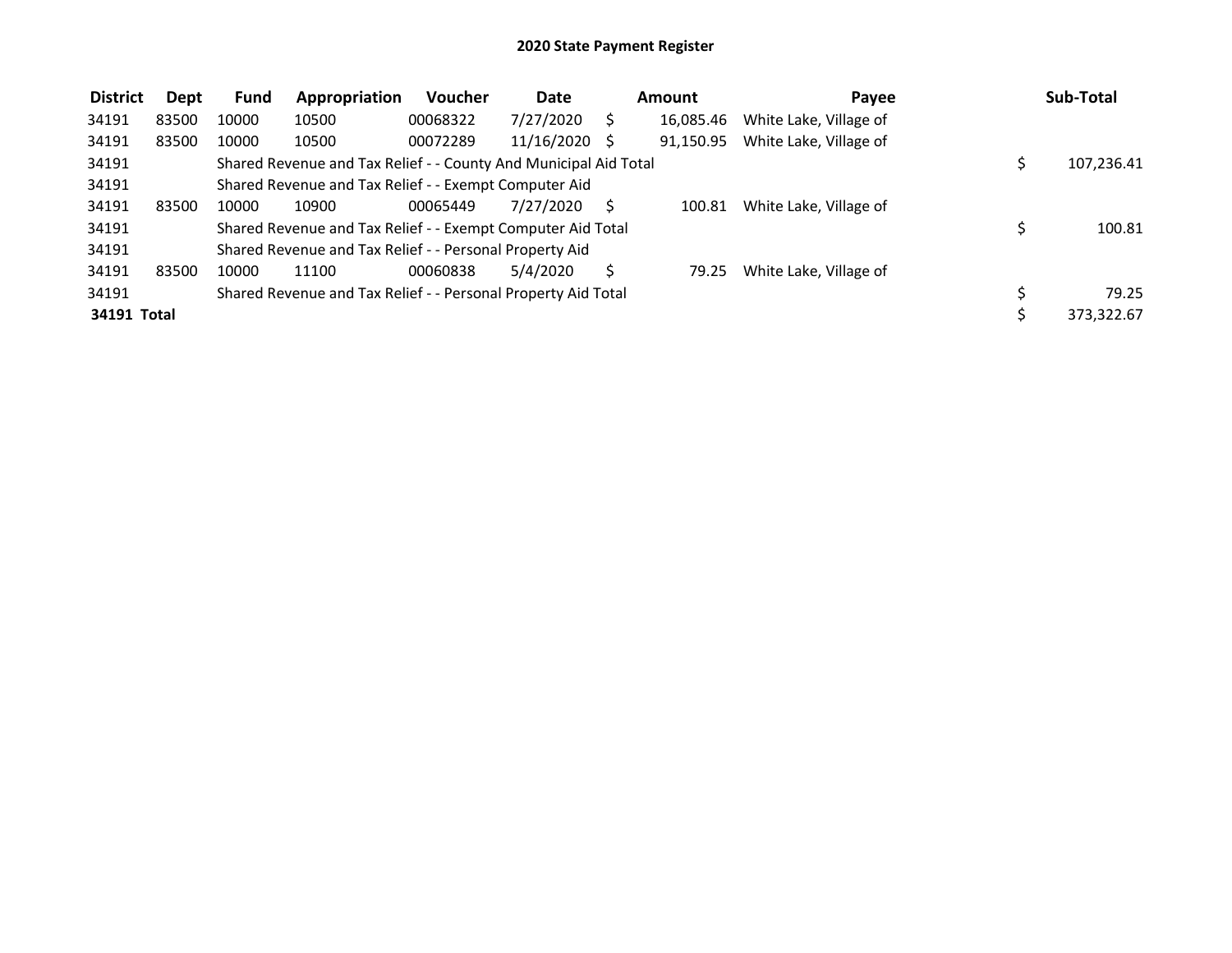| <b>District</b> | <b>Dept</b> | Fund  | Appropriation                                                      | Voucher  | <b>Date</b>   |     | <b>Amount</b> |                          | Payee | Sub-Total       |
|-----------------|-------------|-------|--------------------------------------------------------------------|----------|---------------|-----|---------------|--------------------------|-------|-----------------|
| 34201           |             |       | Dept of Safety & Prof Services - - Fire Dues Distribution          |          |               |     |               |                          |       |                 |
| 34201           | 16500       | 10000 | 22500                                                              | 00036403 | 7/20/2020     | \$  |               | 17,942.21 City Of Antigo |       |                 |
| 34201           |             |       | Dept of Safety & Prof Services - - Fire Dues Distribution Total    |          |               |     |               |                          |       | \$<br>17,942.21 |
| 34201           |             |       | Dept of Natural Resources - - Aids In Lieu Of Taxes - Gener        |          |               |     |               |                          |       |                 |
| 34201           | 37000       | 10000 | 50300                                                              | 00386800 | 1/31/2020     | \$  | 2.38          | City Of Antigo           |       |                 |
| 34201           | 37000       | 10000 | 50300                                                              | 00386801 | 1/31/2020     | \$  | 3,018.27      | City Of Antigo           |       |                 |
| 34201           |             |       | Dept of Natural Resources - - Aids In Lieu Of Taxes - Gener Total  |          |               |     |               |                          |       | \$<br>3,020.65  |
| 34201           |             |       | Dept of Natural Resources - - Gen Program Ops-State Funds          |          |               |     |               |                          |       |                 |
| 34201           | 37000       | 21200 | 16100                                                              | 00381831 | 1/14/2020     | \$  | 22.88         | City Of Antigo           |       |                 |
| 34201           | 37000       | 21200 | 16100                                                              | 00388485 | 2/6/2020      | \$  | 22.88         | City Of Antigo           |       |                 |
| 34201           | 37000       | 21200 | 16100                                                              | 00395830 | 3/16/2020     | \$  | 22.88         | City Of Antigo           |       |                 |
| 34201           | 37000       | 21200 | 16100                                                              | 00399952 | 4/6/2020      | \$  | 22.88         | City Of Antigo           |       |                 |
| 34201           | 37000       | 21200 | 16100                                                              | 00414350 | 6/8/2020      | \$  | 22.88         | City Of Antigo           |       |                 |
| 34201           | 37000       | 21200 | 16100                                                              | 00414351 | 6/8/2020      | \$  | 22.88         | City Of Antigo           |       |                 |
| 34201           | 37000       | 21200 | 16100                                                              | 00428430 | 8/10/2020     | \$  | 22.88         | City Of Antigo           |       |                 |
| 34201           | 37000       | 21200 | 16100                                                              | 00440071 | 10/8/2020     | \$  | 23.57         | City Of Antigo           |       |                 |
| 34201           | 37000       | 21200 | 16100                                                              | 00440546 | 10/13/2020    | \$  | 22.88         | City Of Antigo           |       |                 |
| 34201           | 37000       | 21200 | 16100                                                              | 00453795 | 12/28/2020    | -\$ | 23.57         | City Of Antigo           |       |                 |
| 34201           | 37000       | 21200 | 16100                                                              | 00453994 | 12/23/2020    | \$  | 23.57         | City Of Antigo           |       |                 |
| 34201           | 37000       | 21200 | 16100                                                              | 00454000 | 12/23/2020 \$ |     | 22.88         | City Of Antigo           |       |                 |
| 34201           |             |       | Dept of Natural Resources - - Gen Program Ops-State Funds Total    |          |               |     |               |                          |       | \$<br>276.63    |
| 34201           |             |       | Dept of Natural Resources - - General Program Operations --        |          |               |     |               |                          |       |                 |
| 34201           | 37000       | 21200 | 25400                                                              | 00392153 | 2/27/2020     | \$  | 140.90        | City Of Antigo           |       |                 |
| 34201           | 37000       | 21200 | 25400                                                              | 00405463 | 5/4/2020      | \$  | 158.18        | City Of Antigo           |       |                 |
| 34201           | 37000       | 21200 | 25400                                                              | 00410479 | 5/21/2020     | \$  | 143.78        | City Of Antigo           |       |                 |
| 34201           | 37000       | 21200 | 25400                                                              | 00418720 | 6/23/2020     | \$  | 143.78        | City Of Antigo           |       |                 |
| 34201           | 37000       | 21200 | 25400                                                              | 00423462 | 7/9/2020      | \$  | 143.78        | City Of Antigo           |       |                 |
| 34201           | 37000       | 21200 | 25400                                                              | 00430320 | 8/20/2020     | \$  | 158.18        | City Of Antigo           |       |                 |
| 34201           | 37000       | 21200 | 25400                                                              | 00439388 | 10/2/2020     | \$  | 152.42        | City Of Antigo           |       |                 |
| 34201           | 37000       | 21200 | 25400                                                              | 00442849 | 10/20/2020    | \$  | 146.66        | City Of Antigo           |       |                 |
| 34201           | 37000       | 21200 | 25400                                                              | 00449558 | 12/1/2020     | \$  | 146.66        | City Of Antigo           |       |                 |
| 34201           |             |       | Dept of Natural Resources - - General Program Operations -- Total  |          |               |     |               |                          |       | \$<br>1,334.34  |
| 34201           |             |       | Dept of Natural Resources - - Resaids - Urban Forestry Grant       |          |               |     |               |                          |       |                 |
| 34201           | 37000       | 21200 | 58700                                                              | 00449795 | 12/3/2020     | \$  | 41,571.81     | City Of Antigo           |       |                 |
| 34201           |             |       | Dept of Natural Resources - - Resaids - Urban Forestry Grant Total |          |               |     |               |                          |       | \$<br>41,571.81 |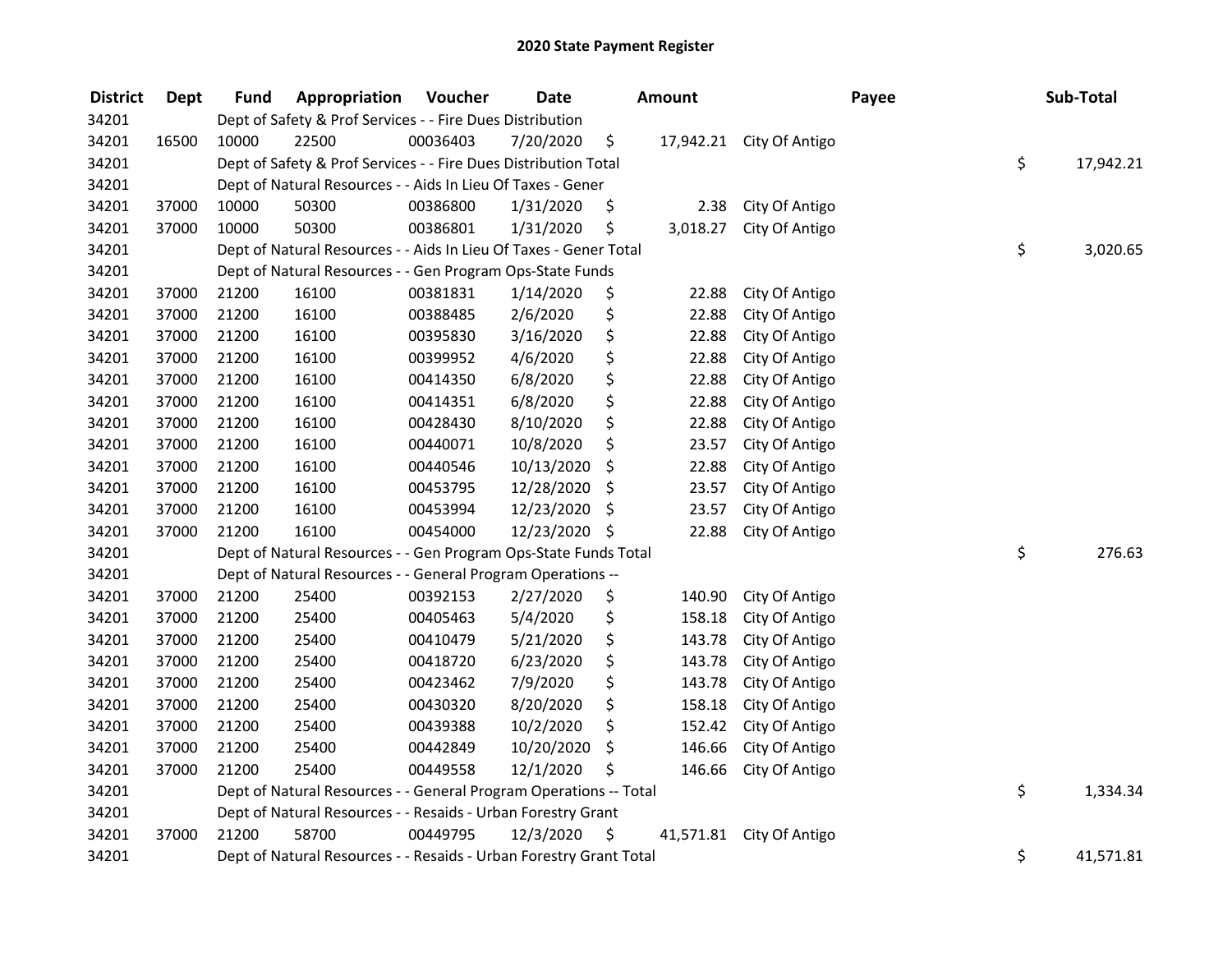| <b>District</b> | <b>Dept</b> | <b>Fund</b> | Appropriation                                                      | Voucher  | <b>Date</b> | <b>Amount</b>   |                | Payee | Sub-Total       |
|-----------------|-------------|-------------|--------------------------------------------------------------------|----------|-------------|-----------------|----------------|-------|-----------------|
| 34201           |             |             | Dept of Natural Resources - - GPO--State Funds                     |          |             |                 |                |       |                 |
| 34201           | 37000       | 21200       | 86100                                                              | 00387031 | 2/3/2020    | \$<br>138.02    | City Of Antigo |       |                 |
| 34201           | 37000       | 21200       | 86100                                                              | 00387036 | 2/3/2020    | \$<br>59.75     | City Of Antigo |       |                 |
| 34201           | 37000       | 21200       | 86100                                                              | 00387041 | 2/3/2020    | \$<br>179.69    | City Of Antigo |       |                 |
| 34201           | 37000       | 21200       | 86100                                                              | 00392152 | 2/27/2020   | \$<br>186.64    | City Of Antigo |       |                 |
| 34201           | 37000       | 21200       | 86100                                                              | 00392154 | 2/27/2020   | \$<br>59.75     | City Of Antigo |       |                 |
| 34201           | 37000       | 21200       | 86100                                                              | 00396901 | 3/17/2020   | \$<br>62.04     | City Of Antigo |       |                 |
| 34201           | 37000       | 21200       | 86100                                                              | 00396902 | 3/17/2020   | \$<br>145.54    | City Of Antigo |       |                 |
| 34201           | 37000       | 21200       | 86100                                                              | 00396903 | 3/17/2020   | \$<br>185.58    | City Of Antigo |       |                 |
| 34201           | 37000       | 21200       | 86100                                                              | 00403609 | 5/26/2020   | \$<br>59.75     | City Of Antigo |       |                 |
| 34201           | 37000       | 21200       | 86100                                                              | 00405465 | 4/24/2020   | \$<br>179.69    | City Of Antigo |       |                 |
| 34201           | 37000       | 21200       | 86100                                                              | 00410522 | 5/18/2020   | \$<br>172.74    | City Of Antigo |       |                 |
| 34201           | 37000       | 21200       | 86100                                                              | 00410524 | 5/18/2020   | \$<br>73.65     | City Of Antigo |       |                 |
| 34201           | 37000       | 21200       | 86100                                                              | 00418768 | 6/23/2020   | \$<br>165.79    | City Of Antigo |       |                 |
| 34201           | 37000       | 21200       | 86100                                                              | 00418772 | 6/23/2020   | \$<br>59.75     | City Of Antigo |       |                 |
| 34201           | 37000       | 21200       | 86100                                                              | 00423463 | 7/10/2020   | \$<br>59.75     | City Of Antigo |       |                 |
| 34201           | 37000       | 21200       | 86100                                                              | 00423466 | 7/10/2020   | \$<br>172.74    | City Of Antigo |       |                 |
| 34201           | 37000       | 21200       | 86100                                                              | 00430386 | 8/19/2020   | \$<br>172.74    | City Of Antigo |       |                 |
| 34201           | 37000       | 21200       | 86100                                                              | 00430389 | 8/19/2020   | \$<br>59.75     | City Of Antigo |       |                 |
| 34201           | 37000       | 21200       | 86100                                                              | 00438802 | 9/29/2020   | \$<br>66.70     | City Of Antigo |       |                 |
| 34201           | 37000       | 21200       | 86100                                                              | 00438804 | 9/29/2020   | \$<br>172.74    | City Of Antigo |       |                 |
| 34201           | 37000       | 21200       | 86100                                                              | 00442850 | 10/21/2020  | \$<br>165.79    | City Of Antigo |       |                 |
| 34201           | 37000       | 21200       | 86100                                                              | 00442851 | 10/21/2020  | \$<br>52.80     | City Of Antigo |       |                 |
| 34201           | 37000       | 21200       | 86100                                                              | 00449555 | 12/1/2020   | \$<br>172.74    | City Of Antigo |       |                 |
| 34201           | 37000       | 21200       | 86100                                                              | 00449557 | 12/1/2020   | \$<br>59.75     | City Of Antigo |       |                 |
| 34201           | 37000       | 21200       | 86100                                                              | 00453718 | 12/22/2020  | \$<br>68.49     | City Of Antigo |       |                 |
| 34201           |             |             | Dept of Natural Resources - - GPO--State Funds Total               |          |             |                 |                |       | \$<br>2,952.37  |
| 34201           |             |             | Dept of Natural Resources - - Fin Asst For Responsible Units       |          |             |                 |                |       |                 |
| 34201           | 37000       | 27400       | 67000                                                              | 00412854 | 5/29/2020   | \$<br>57,090.86 | City Of Antigo |       |                 |
| 34201           |             |             | Dept of Natural Resources - - Fin Asst For Responsible Units Total |          |             |                 |                |       | \$<br>57,090.86 |
| 34201           |             |             | WI Dept of Transportation - - Conn Hwy Aids St Fds                 |          |             |                 |                |       |                 |
| 34201           | 39500       | 21100       | 16200                                                              | 00477390 | 1/6/2020    | \$<br>16,774.34 | City Of Antigo |       |                 |
| 34201           | 39500       | 21100       | 16200                                                              | 00507245 | 4/6/2020    | \$<br>16,774.34 | City Of Antigo |       |                 |
| 34201           | 39500       | 21100       | 16200                                                              | 00544237 | 7/6/2020    | \$<br>16,774.34 | City Of Antigo |       |                 |
| 34201           | 39500       | 21100       | 16200                                                              | 00587063 | 10/5/2020   | \$<br>16,774.35 | City Of Antigo |       |                 |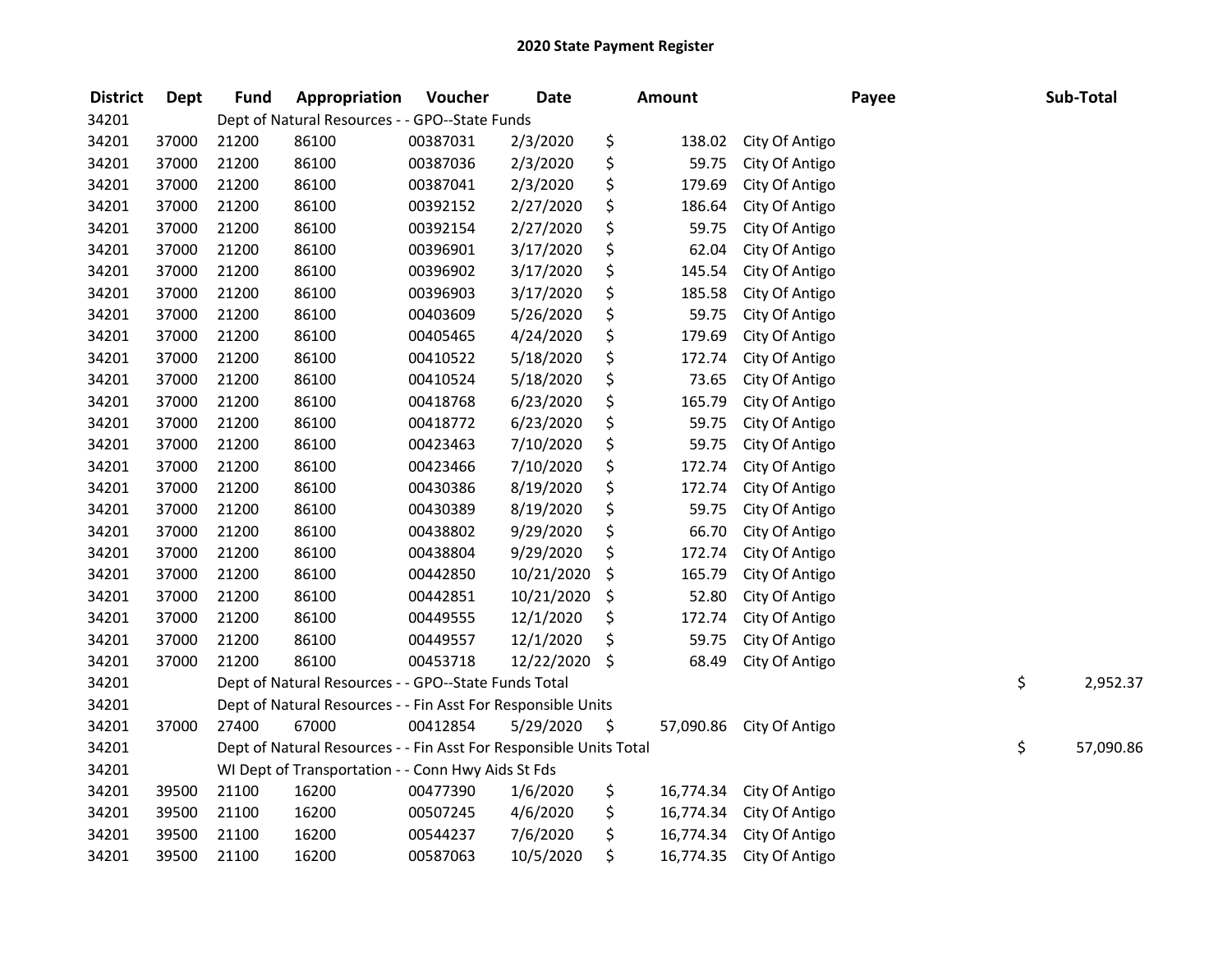| <b>District</b> | <b>Dept</b> | <b>Fund</b> | Appropriation                                                                   | Voucher                 | <b>Date</b>   | Amount           |                         | Payee | Sub-Total        |
|-----------------|-------------|-------------|---------------------------------------------------------------------------------|-------------------------|---------------|------------------|-------------------------|-------|------------------|
| 34201           |             |             | WI Dept of Transportation - - Conn Hwy Aids St Fds Total                        |                         |               |                  |                         |       | \$<br>67,097.37  |
| 34201           |             |             | WI Dept of Transportation - - Hwy Sfty Loc Aid Ffd                              |                         |               |                  |                         |       |                  |
| 34201           | 39500       | 21100       | 18500                                                                           | 00593670                | 10/2/2020     | \$               | 1,000.00 City Of Antigo |       |                  |
| 34201           |             |             | WI Dept of Transportation - - Hwy Sfty Loc Aid Ffd Total                        |                         |               |                  |                         |       | \$<br>1,000.00   |
| 34201           |             |             | WI Dept of Transportation - - Trns Aids To Mnc.-Sf                              |                         |               |                  |                         |       |                  |
| 34201           | 39500       | 21100       | 19100                                                                           | 00476350                | 1/6/2020      | \$<br>114,975.46 | City Of Antigo          |       |                  |
| 34201           | 39500       | 21100       | 19100                                                                           | 00506205                | 4/6/2020      | \$<br>114,975.46 | City Of Antigo          |       |                  |
| 34201           | 39500       | 21100       | 19100                                                                           | 00543197                | 7/6/2020      | \$<br>114,975.46 | City Of Antigo          |       |                  |
| 34201           | 39500       | 21100       | 19100                                                                           | 00586023                | 10/5/2020     | \$<br>114,975.47 | City Of Antigo          |       |                  |
| 34201           |             |             | WI Dept of Transportation - - Trns Aids To Mnc.-Sf Total                        |                         |               |                  |                         |       | \$<br>459,901.85 |
| 34201           |             |             | Department of Health Services - - Emergency Medical Services, Ai                |                         |               |                  |                         |       |                  |
| 34201           | 43500       | 10000       | 11900                                                                           | 00378970                | 9/15/2020     | \$<br>6,236.84   | City Of Antigo          |       |                  |
| 34201           |             |             | Department of Health Services - - Emergency Medical Services, Ai Total          |                         |               |                  |                         |       | \$<br>6,236.84   |
| 34201           |             |             | Department of Health Services - - Prepaid Medical Transport Reimbursement       |                         |               |                  |                         |       |                  |
| 34201           | 43500       | 10000       | 16300                                                                           | AMBULANCE 11/16/2020 \$ |               | 54,132.16        | City Of Antigo          |       |                  |
| 34201           |             |             | Department of Health Services - - Prepaid Medical Transport Reimbursement Total |                         |               |                  |                         |       | \$<br>54,132.16  |
| 34201           |             |             | Department of Justice - - Law Enforcement Train, Local                          |                         |               |                  |                         |       |                  |
| 34201           | 45500       | 10000       | 23100                                                                           | 00090821                | 11/25/2020 \$ | 2,560.00         | City Of Antigo          |       |                  |
| 34201           |             |             | Department of Justice - - Law Enforcement Train, Local Total                    |                         |               |                  |                         |       | \$<br>2,560.00   |
| 34201           |             |             | Department of Justice - - Federal Aid; Victim Comp                              |                         |               |                  |                         |       |                  |
| 34201           | 45500       | 10000       | 54100                                                                           | 00088401                | 9/18/2020     | \$<br>285.17     | City Of Antigo          |       |                  |
| 34201           |             |             | Department of Justice - - Federal Aid; Victim Comp Total                        |                         |               |                  |                         |       | \$<br>285.17     |
| 34201           |             |             | Department of Military Affairs - - Disaster Recovery Aid                        |                         |               |                  |                         |       |                  |
| 34201           | 46500       | 10000       | 30500                                                                           | 00075265                | 3/13/2020     | \$<br>430.94     | City Of Antigo          |       |                  |
| 34201           | 46500       | 10000       | 30500                                                                           | 00086175                | 12/1/2020     | \$<br>6,088.85   | City Of Antigo          |       |                  |
| 34201           |             |             | Department of Military Affairs - - Disaster Recovery Aid Total                  |                         |               |                  |                         |       | \$<br>6,519.79   |
| 34201           |             |             | Department of Military Affairs - - Federal Aid, Local Assistance                |                         |               |                  |                         |       |                  |
| 34201           | 46500       | 10000       | 34200                                                                           | 00075265                | 3/13/2020     | \$<br>2,585.63   | City Of Antigo          |       |                  |
| 34201           | 46500       | 10000       | 34200                                                                           | 00086175                | 12/1/2020     | \$<br>36,533.01  | City Of Antigo          |       |                  |
| 34201           |             |             | Department of Military Affairs - - Federal Aid, Local Assistance Total          |                         |               |                  |                         |       | \$<br>39,118.64  |
| 34201           |             |             | Department of Administration - - Federal Aid                                    |                         |               |                  |                         |       |                  |
| 34201           | 50500       | 10000       | 14200                                                                           | 00126667                | 8/12/2020     | \$<br>12,002.93  | City Of Antigo          |       |                  |
| 34201           | 50500       | 10000       | 14200                                                                           | 00129963                | 10/2/2020     | \$<br>120,282.06 | City Of Antigo          |       |                  |
| 34201           | 50500       | 10000       | 14200                                                                           | 00134674                | 12/10/2020    | \$<br>2,750.01   | City Of Antigo          |       |                  |
| 34201           | 50500       | 10000       | 14200                                                                           | 00136344                | 12/17/2020    | \$<br>14,331.54  | City Of Antigo          |       |                  |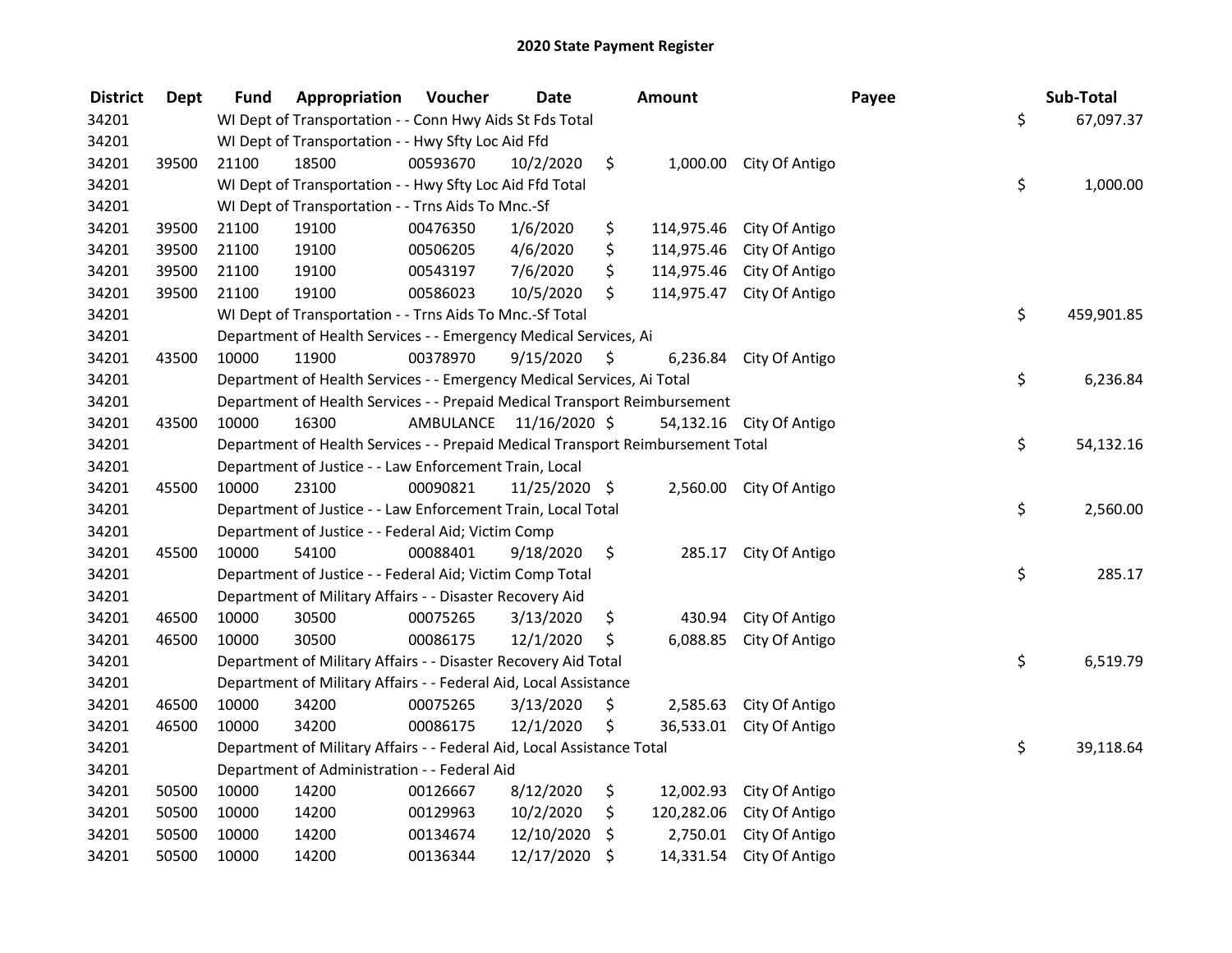| <b>District</b> | <b>Dept</b> | Fund  | Appropriation                                                                 | Voucher  | <b>Date</b>   |      | <b>Amount</b> |                           | Payee | Sub-Total    |
|-----------------|-------------|-------|-------------------------------------------------------------------------------|----------|---------------|------|---------------|---------------------------|-------|--------------|
| 34201           |             |       | Department of Administration - - Federal Aid Total                            |          |               |      |               |                           | \$    | 149,366.54   |
| 34201           |             |       | Elections Commission - - General Program Ops, GPR                             |          |               |      |               |                           |       |              |
| 34201           | 51000       | 10000 | 10100                                                                         | 00005016 | 12/24/2020 \$ |      |               | 231.65 City Of Antigo     |       |              |
| 34201           |             |       | Elections Commission - - General Program Ops, GPR Total                       |          |               |      |               |                           | \$    | 231.65       |
| 34201           |             |       | Elections Commission - - 2018 Hava Election Security                          |          |               |      |               |                           |       |              |
| 34201           | 51000       | 22000 | 18200                                                                         | 00004085 | 8/4/2020      | \$   |               | 4,422.90 City Of Antigo   |       |              |
| 34201           |             |       | Elections Commission - - 2018 Hava Election Security Total                    |          |               |      |               |                           | \$    | 4,422.90     |
| 34201           |             |       | Shared Revenue and Tax Relief - - Expenditure Restraint Program               |          |               |      |               |                           |       |              |
| 34201           | 83500       | 10000 | 10100                                                                         | 00068323 | 7/27/2020     | \$   |               | 114,669.40 City Of Antigo |       |              |
| 34201           |             |       | Shared Revenue and Tax Relief - - Expenditure Restraint Program Total         |          |               |      |               |                           | \$    | 114,669.40   |
| 34201           |             |       | Shared Revenue and Tax Relief - - County And Municipal Aid                    |          |               |      |               |                           |       |              |
| 34201           | 83500       | 10000 | 10500                                                                         | 00068323 | 7/27/2020     | \$.  | 420,178.89    | City Of Antigo            |       |              |
| 34201           | 83500       | 10000 | 10500                                                                         | 00072290 | 11/16/2020    | \$   | 2,326,881.52  | City Of Antigo            |       |              |
| 34201           |             |       | Shared Revenue and Tax Relief - - County And Municipal Aid Total              |          |               |      |               |                           | \$    | 2,747,060.41 |
| 34201           |             |       | Shared Revenue and Tax Relief - - Exempt Computer Aid                         |          |               |      |               |                           |       |              |
| 34201           | 83500       | 10000 | 10900                                                                         | 00065450 | 7/27/2020     | \$   |               | 19,011.11 City Of Antigo  |       |              |
| 34201           | 83500       | 10000 | 10900                                                                         | 00067076 | 7/27/2020     | \$   | 51,906.34     | City Of Antigo            |       |              |
| 34201           |             |       | Shared Revenue and Tax Relief - - Exempt Computer Aid Total                   |          |               |      |               |                           | \$    | 70,917.45    |
| 34201           |             |       | Shared Revenue and Tax Relief - - Utility Aid                                 |          |               |      |               |                           |       |              |
| 34201           | 83500       | 10000 | 11000                                                                         | 00068323 | 7/27/2020     | \$   | 4,476.60      | City Of Antigo            |       |              |
| 34201           | 83500       | 10000 | 11000                                                                         | 00072290 | 11/16/2020 \$ |      |               | 25,738.45 City Of Antigo  |       |              |
| 34201           |             |       | Shared Revenue and Tax Relief - - Utility Aid Total                           |          |               |      |               |                           | \$    | 30,215.05    |
| 34201           |             |       | Shared Revenue and Tax Relief - - Personal Property Aid                       |          |               |      |               |                           |       |              |
| 34201           | 83500       | 10000 | 11100                                                                         | 00060839 | 5/4/2020      | \$   | 32,610.62     | City Of Antigo            |       |              |
| 34201           | 83500       | 10000 | 11100                                                                         | 00062516 | 5/4/2020      | \$   | 6,973.65      | City Of Antigo            |       |              |
| 34201           |             |       | Shared Revenue and Tax Relief - - Personal Property Aid Total                 |          |               |      |               |                           | \$    | 39,584.27    |
| 34201           |             |       | Shared Revenue and Tax Relief - - State Aid; Video Service Provider Fee       |          |               |      |               |                           |       |              |
| 34201           | 83500       | 10000 | 11200                                                                         | 00064272 | 7/27/2020     | \$   | 8,160.43      | City Of Antigo            |       |              |
| 34201           |             |       | Shared Revenue and Tax Relief - - State Aid; Video Service Provider Fee Total |          |               |      |               |                           | \$    | 8,160.43     |
| 34201           |             |       | Shared Revenue and Tax Relief - - Payments For Municipal Svcs                 |          |               |      |               |                           |       |              |
| 34201           | 83500       | 10000 | 50100                                                                         | 00054740 | 2/3/2020      | \$   | 5,258.23      | City Of Antigo            |       |              |
| 34201           |             |       | Shared Revenue and Tax Relief - - Payments For Municipal Svcs Total           |          |               |      |               |                           | \$    | 5,258.23     |
| 34201           |             |       | Shared Revenue and Tax Relief - - Lottery & Gaming Credit                     |          |               |      |               |                           |       |              |
| 34201           | 83500       | 52100 | 36300                                                                         | 00055386 | 3/23/2020     | - \$ | 1,953.24      | City Of Antigo            |       |              |
| 34201           |             |       | Shared Revenue and Tax Relief - - Lottery & Gaming Credit Total               |          |               |      |               |                           | \$    | 1,953.24     |